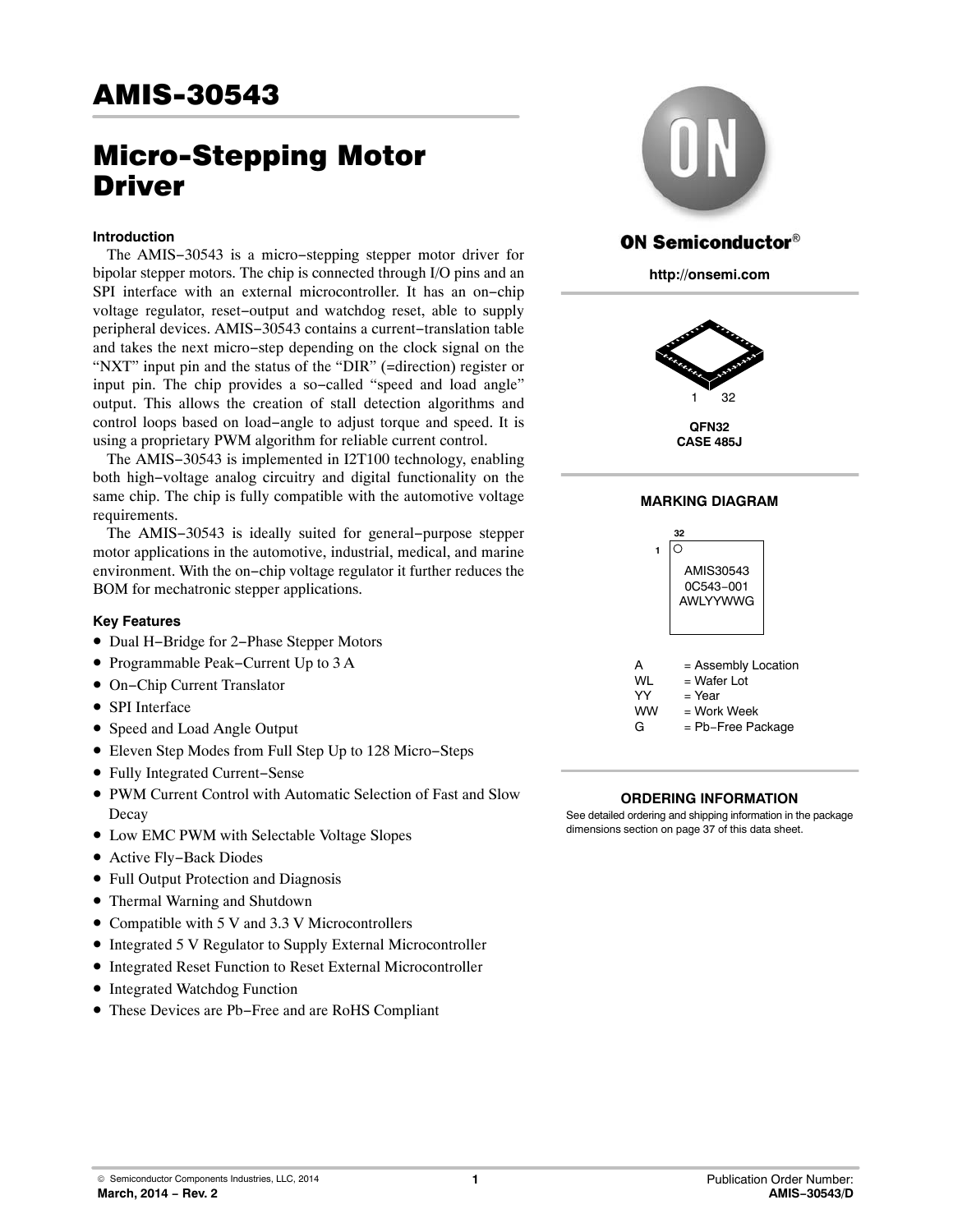# **BLOCK DIAGRAM**



**Figure 2. Pin Out AMIS−30543**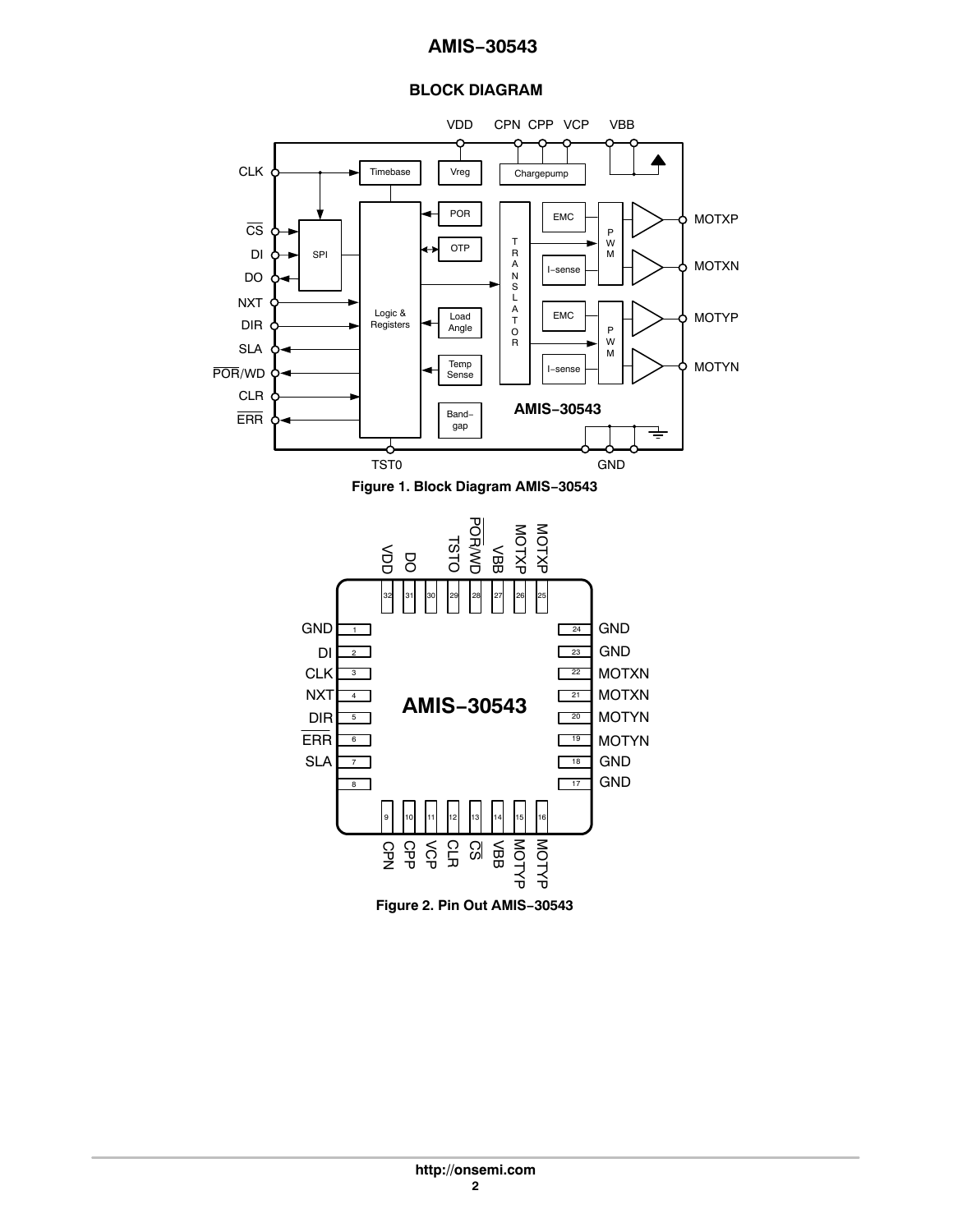#### **Table 1. PIN LIST AND DESCRIPTION**

| <b>Name</b>            | Pin            | <b>Description</b>                                        | <b>Type</b>           | Equivalent<br><b>Schematic</b> |
|------------------------|----------------|-----------------------------------------------------------|-----------------------|--------------------------------|
| <b>GND</b>             | 1              | Ground                                                    | Supply                |                                |
| <b>DI</b>              | $\overline{2}$ | SPI Data In                                               | Digital Input         | Type 2                         |
| <b>CLK</b>             | 3              | SPI Clock Input                                           | Digital Input         | Type 2                         |
| <b>NXT</b>             | $\overline{4}$ | Next micro-step input                                     | Digital Input         | Type 2                         |
| <b>DIR</b>             | 5              | Direction input                                           | Digital Input         | Type 2                         |
| <b>ERR</b>             | 6              | Error output (open drain)                                 | Digital Output        | Type 4                         |
| <b>SLA</b>             | $\overline{7}$ | Speed load angle output                                   | Analog Output         | Type 5                         |
| $\prime$               | 8              | No function (to be left open in normal operation)         |                       |                                |
| <b>CPN</b>             | 9              | Negative connection of charge pump capacitor              | <b>High Voltage</b>   |                                |
| <b>CPP</b>             | 10             | Positive connection of charge pump capacitor              | <b>High Voltage</b>   |                                |
| <b>VCP</b>             | 11             | Charge pump filter-capacitor                              | <b>High Voltage</b>   |                                |
| <b>CLR</b>             | 12             | "Clear" = chip reset input                                | Digital Input         | Type 1                         |
| $\overline{\text{CS}}$ | 13             | SPI chip select input                                     | Digital Input         | Type 2                         |
| <b>VBB</b>             | 14             | High voltage supply Input                                 | Supply                | Type 3                         |
| <b>MOTYP</b>           | 15, 16         | Negative end of phase Y coil output                       | <b>Driver Output</b>  |                                |
| <b>GND</b>             | 17, 18         | Ground, heat sink                                         | Supply                |                                |
| <b>MOTYN</b>           | 19, 20         | Positive end of phase Y coil output                       | <b>Driver Output</b>  |                                |
| <b>MOTXN</b>           | 21, 22         | Positive end of phase X coil output                       | <b>Driver Output</b>  |                                |
| <b>GND</b>             | 23, 24         | Ground, heat sink                                         | Supply                |                                |
| <b>MOTXP</b>           | 25, 26         | Negative end of phase X coil output                       | <b>Driver Output</b>  |                                |
| <b>VBB</b>             | 27             | High voltage supply input                                 | Supply                | Type 3                         |
| POR/WD                 | 28             | Power-on-reset and watchdog reset output (open drain)     | <b>Digital Output</b> | Type 4                         |
| <b>TST0</b>            | 29             | Test pin input (to be tied to ground in normal operation) | Digital Input         |                                |
| $\prime$               | 30             | No function (to be left open in normal operation)         |                       |                                |
| DO                     | 31             | SPI data output (open drain)                              | <b>Digital Output</b> | Type 4                         |
| <b>VDD</b>             | 32             | Logic supply output (needs external decoupling capacitor) | Supply                | Type 3                         |

#### **Table 2. ABSOLUTE MAXIMUM RATINGS**

| Symbol                      | <b>Parameter</b>                                               |       | Max    | Unit         |
|-----------------------------|----------------------------------------------------------------|-------|--------|--------------|
| $V_{BB}$                    | Analog DC supply voltage (Note 1)                              |       | $+40$  |              |
| $\mathsf{T}_{\text{ST}}$    | Storage temperature                                            | $-55$ | $+160$ | $^{\circ}$ C |
|                             | Junction Temperature under bias (Note 2)                       | $-50$ | $+175$ | °C           |
| $\mathsf{V}_{\mathsf{ESD}}$ | Electrostatic discharges on component level, All pins (Note 3) | $-2$  | $+2$   | kV           |
| V <sub>ESD</sub>            | Electrostatic discharges on component level, HiV pins (Note 4) | $-8$  | +8     | kV           |

Stresses exceeding Maximum Ratings may damage the device. Maximum Ratings are stress ratings only. Functional operation above the Recommended Operating Conditions is not implied. Extended exposure to stresses above the Recommended Operating Conditions may affect device reliability.

1. For limited time < 0.5 s.

2. Circuit functionality not guaranteed.

3. Human body model (100 pF via 1.5 kΩ, according to JEDEC EIA−JESD22−A114−B).

4. HiV = High Voltage Pins MOTxx, V<sub>BB</sub>, GND; (100 pF via 1.5 kΩ, according to JEDEC EIA−JESD22−A114−B).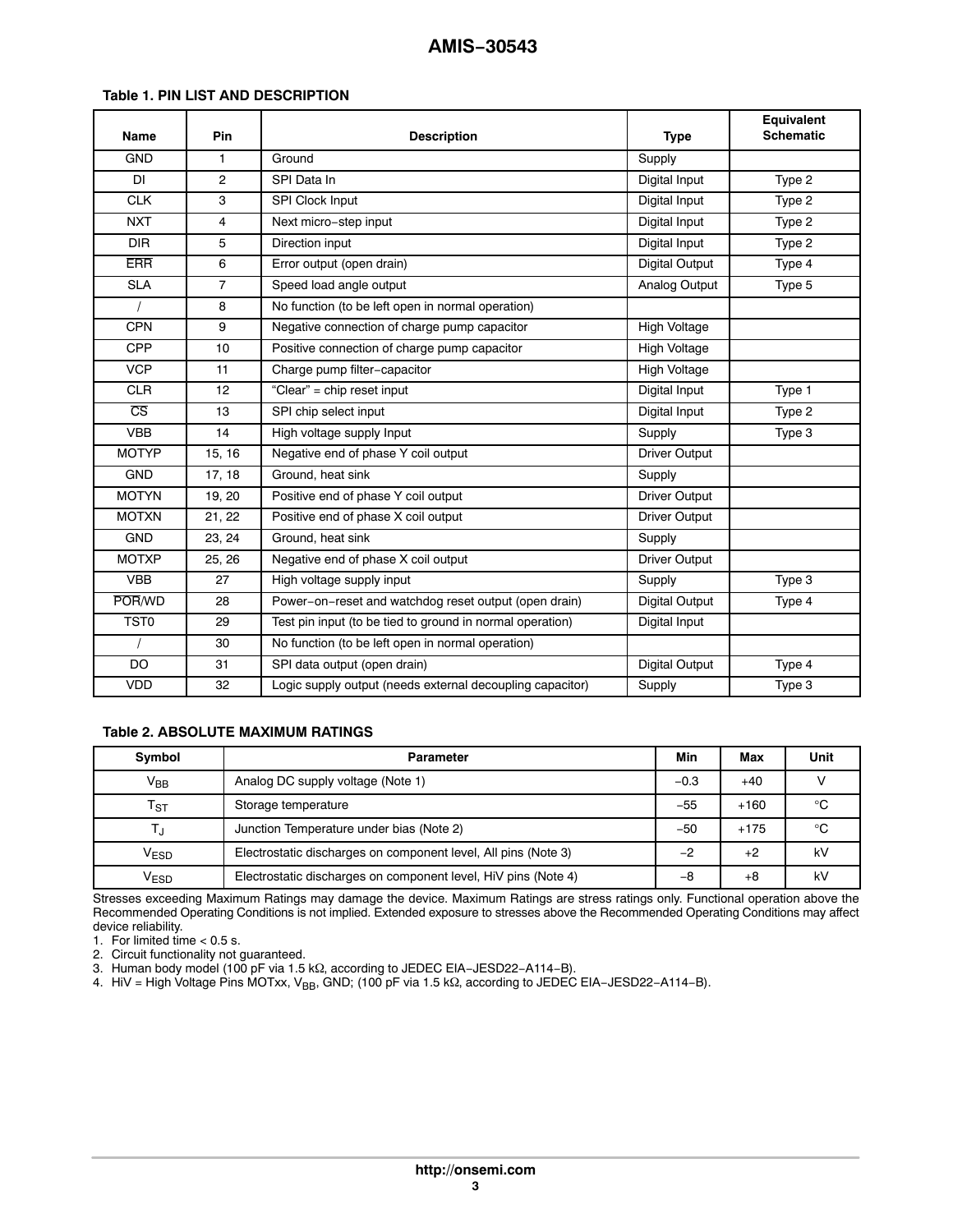# **EQUIVALENT SCHEMATICS**

Following figure gives the equivalent schematics of the user relevant inputs and outputs. The diagrams are simplified representations of the circuits used.



TYPE 1: CLR input



TYPE 2: CLK , DI, CSB , NXT , DIR inputs



TYPE 4: DO, ERRB and PORB/WD open drain outputs



TYPE 5: SLA analog output



TYPE 3: VDD and VBB power supply inputs

**Figure 3. In− and Output Equivalent Diagrams**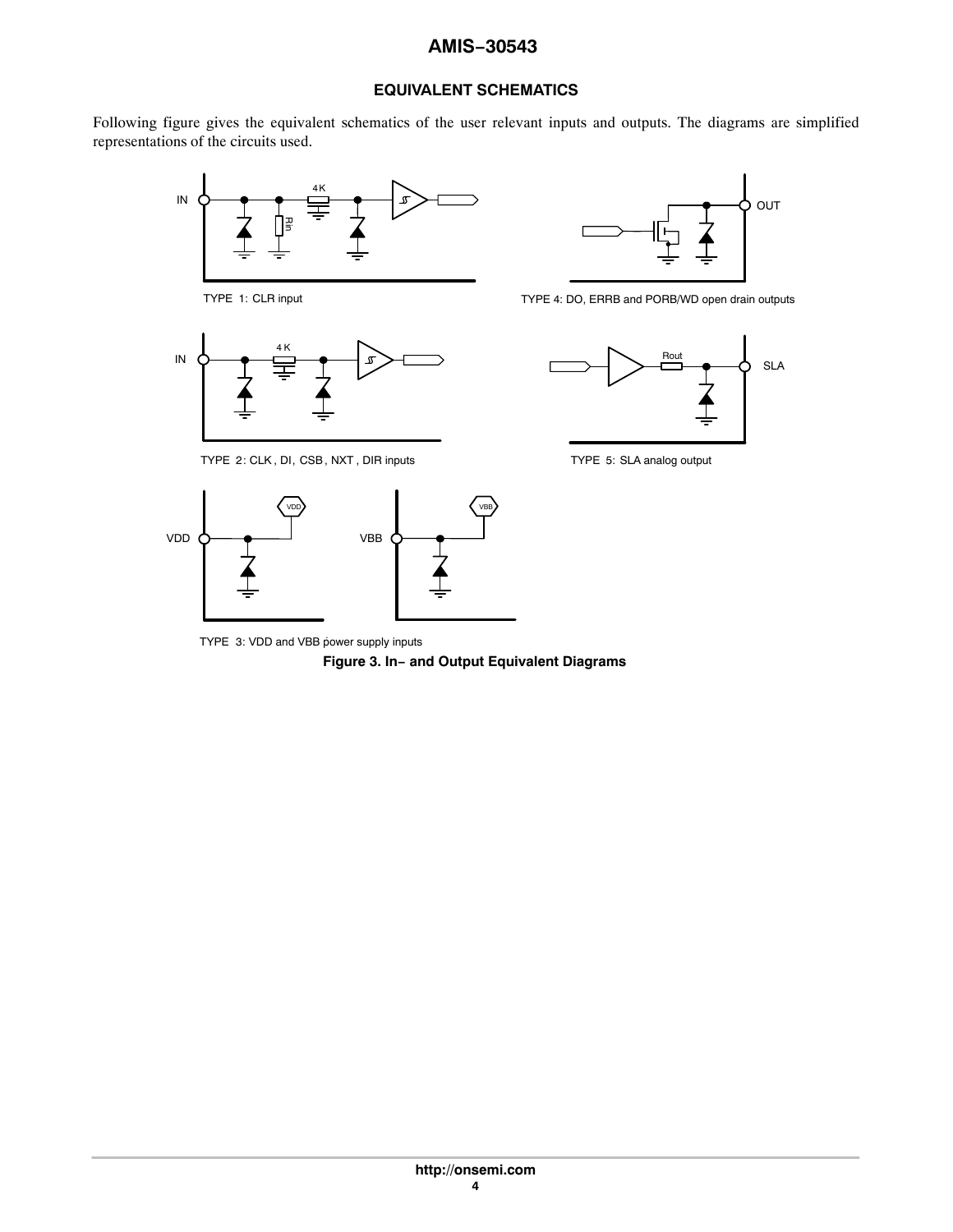# **PACKAGE THERMAL CHARACTERISTICS**

The AMIS−30543 is available in a NQFP32 package. For cooling optimizations, the NQFP has an exposed thermal pad which has to be soldered to the PCB ground plane. The ground plane needs thermal vias to conduct the heat to the bottom layer. Figure 4 gives an example for good power distribution solutions.

For precise thermal cooling calculations the major thermal resistances of the device are given in Table [5](#page-7-0). The thermal media to which the power of the devices has to be given are:

- Static environmental air (via the case)
- PCB board copper area (via the exposed pad)

The major thermal resistances of the device are the Rth from the junction to the ambient (Rthja) and the overall Rth from the junction to exposed pad (Rthjp). In Table [4](#page-5-0) below one can find the values for the Rthja and Rthjp, simulated according to JESD−51.

The Rthja for 2S2P is simulated conform JEDEC JESD−51 as follows:

- A 4−layer printed circuit board with inner power planes and outer (top and bottom) signal layers is used
- Board thickness is 1.46 mm (FR4 PCB material)
- $\bullet$  The 2 signal layers: 70 µm thick copper with an area of 5500 mm<sup>2</sup> copper and 20% conductivity
- The 2 power internal planes: 36 µm thick copper with an area of 5500 mm2 copper and 90% conductivity The Rthja for 1S0P is simulated conform to JEDEC JESD−51 as follows:
- A 1−layer printed circuit board with only 1 layer
- Board thickness is 1.46 mm (FR4 PCB material)
- $\bullet$  The layer has a thickness of 70  $\mu$ m copper with an area of 5500 mm2 copper and 20% conductivity



Figure 4. Example of NQFP−32 PCB Ground Plane Layout in Top View (Preferred Layout at Top and Bottom)

# **ELECTRICAL SPECIFICATION**

### **Recommend Operation Conditions**

Operating ranges define the limits for functional operation and parametric characteristics of the device. Note that the functionality of the chip outside these operating

ranges is not guaranteed. Operating outside the recommended operating ranges for extended periods of time may affect device reliability.

### **Table 3. OPERATING RANGES**

| <b>Symbol</b> | <b>Parameter</b>              | Min   | <b>Max</b> | Unit    |
|---------------|-------------------------------|-------|------------|---------|
| $V_{BB}$      | Analog DC Supply              | +6    | $+30$      |         |
|               | Junction Temperature (Note 5) | $-40$ | $+172$     | $\circ$ |

5. No more than 100 cumulative hours in life time above  $T_{tw}$ .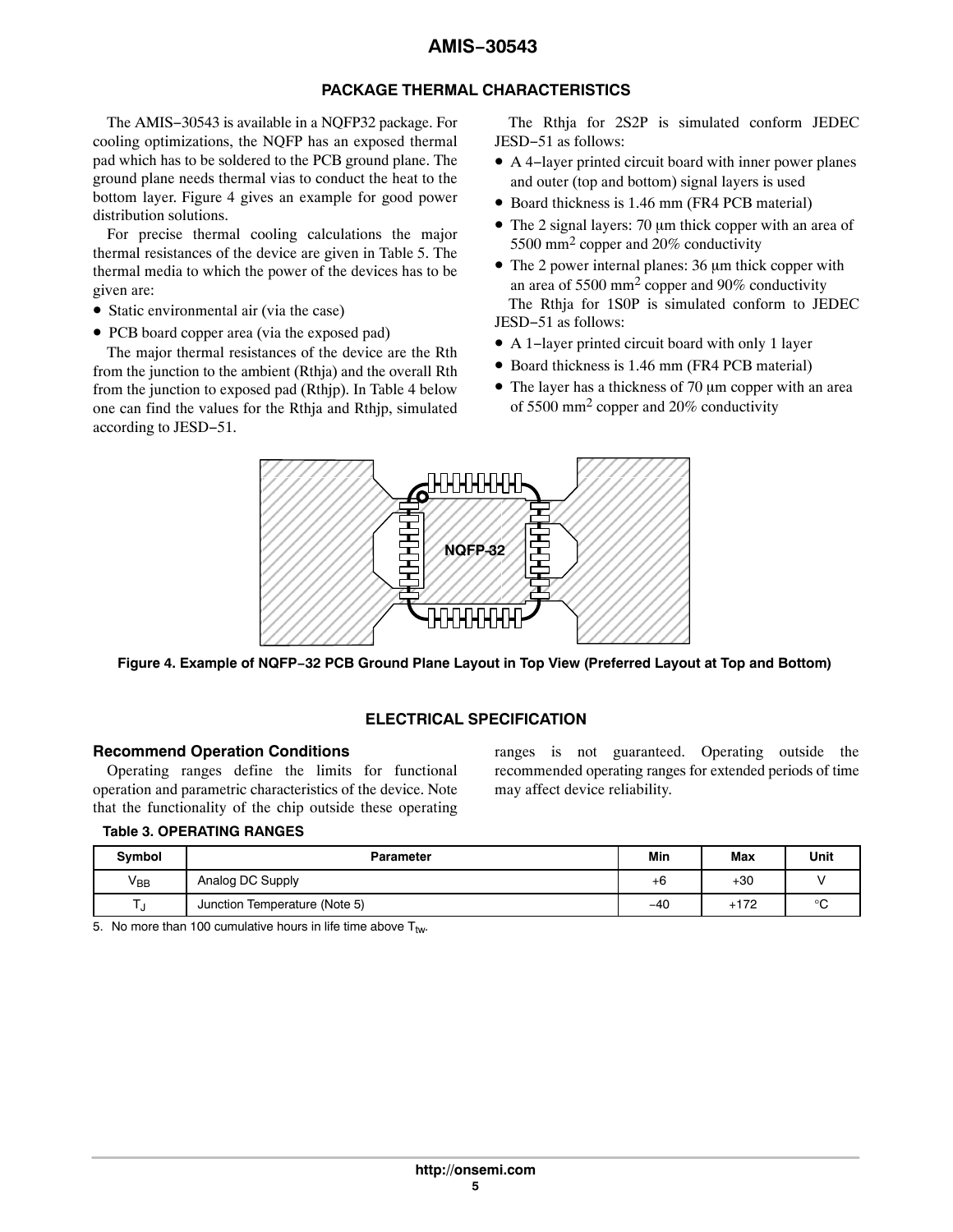| Symbol                      | Pin(s)                                                       | Parameter                                                  | <b>Remark/Test Conditions</b>                                    | Min | <b>Typ</b> | Max  | Unit   |
|-----------------------------|--------------------------------------------------------------|------------------------------------------------------------|------------------------------------------------------------------|-----|------------|------|--------|
|                             |                                                              | SUPPLY AND VOLTAGE REGULATORS                              |                                                                  |     |            |      |        |
| $\rm V_{BB}$                |                                                              | Nominal operating supply range                             |                                                                  | 6   |            | 30   | V      |
| <b>I</b> BB                 | $V_{BB}$                                                     | Total internal current consumption<br>(Note 6)             | Unloaded outputs                                                 |     |            | 12   | mA     |
| <b>V<sub>DD</sub></b>       |                                                              | <b>Regulated Output Voltage</b>                            | I <sub>LOAD</sub> within limits                                  | 4.5 | 5          | 5.5  | $\vee$ |
| $V_{DD\_SLP}$               |                                                              | Regulated Output Voltage in Sleep<br>Mode                  | $-1$ mA $\leq$ $I_{\text{LOAD}}$ $\leq$ 0 mA<br>$V_{BB}$ > 9 $V$ | 4   |            | 5.5  | $\vee$ |
| I <sub>INT</sub>            |                                                              | Internal load current (Note 6)                             | Unloaded outputs                                                 |     |            | 8    | mA     |
| <b>ILOAD</b>                | <b>V<sub>DD</sub></b>                                        | <b>Max Output Current</b>                                  | $6 V \leq V_{BB} < 8 V$                                          | 15  |            |      |        |
|                             |                                                              |                                                            | $8 V \le V_{BB} \le 30 V$                                        | 40  |            |      |        |
| <b>I</b> DDLIM              |                                                              | <b>Current limitation</b>                                  | Pin shorted to ground                                            |     |            | 200  | mA     |
| LOAD SLP                    |                                                              | Current Consumption when in<br>Sleep Mode                  | $V_{BB}$ > 9 V                                                   |     | 230        |      | μA     |
| <b>POWER-ON-RESET (POR)</b> |                                                              |                                                            |                                                                  |     |            |      |        |
| V <sub>DDH</sub>            |                                                              | Internal POR comparator threshold                          | V <sub>DD</sub> rising                                           | 3.9 | 4.2        | 4.4  | V      |
| <b>V<sub>DDL</sub></b>      | V <sub>DD</sub>                                              | Internal POR comparator threshold                          | $V_{DD}$ falling                                                 |     | 3.86       |      | V      |
| <b>V</b> <sub>DDHYS</sub>   |                                                              | Internal POR comparator<br>hysteresis                      |                                                                  |     | 0.35       |      | V      |
| <b>MOTORDRIVER</b>          |                                                              |                                                            |                                                                  |     |            |      |        |
| MDmax, Peak                 | <b>MOTXP</b><br><b>MOTXN</b><br><b>MOTYP</b><br><b>MOTYN</b> | Max current through motor coil in<br>normal operation      | $T_J = 130^{\circ}C$                                             |     | 3000       |      | mA     |
| $R_{HS}$                    |                                                              | On-resistance high-side driver,                            |                                                                  |     | 0.15       | 0.4  | Ω      |
|                             |                                                              | $CUR[4:0] = 031$ (Note 7)                                  | $T_{\rm J} = 160^{\circ}$ C                                      |     |            | 0.45 | Ω      |
| $R_{LS3}$                   |                                                              | On-resistance low-side driver,                             |                                                                  |     | 0.1        | 0.4  | Ω      |
|                             |                                                              | $CUR[4:0] = 1625$ (Note 7)                                 | $T_J = 160$ °C                                                   |     |            | 0.45 | Ω      |
| R <sub>LS2</sub>            |                                                              | On-resistance low-side driver,                             |                                                                  |     | 0.2        | 0.7  | Ω      |
|                             |                                                              | CUR[4:0] = 1015 (Note 7)                                   | $T_{\rm J} = 160^{\circ}$ C                                      |     |            | 0.8  | Ω      |
| R <sub>LS1</sub>            |                                                              | On-resistance low-side driver,                             |                                                                  |     | 0.4        | 1.1  | Ω      |
|                             |                                                              | $CUR[4:0] = 39$ (Note 7)                                   | $T_{\rm J} = 160^{\circ}$ C                                      |     |            | 1.25 | Ω      |
| R <sub>LS0</sub>            |                                                              | On-resistance low-side driver,<br>$CUR[4:0] = 02$ (Note 7) |                                                                  |     | 0.8        | 2.2  | Ω      |
|                             |                                                              |                                                            | $T_J = 160^{\circ}C$                                             |     |            | 2.50 | Ω      |
| <b>DIGITAL INPUTS</b>       |                                                              |                                                            |                                                                  |     |            |      |        |
|                             |                                                              |                                                            |                                                                  |     |            |      |        |

<span id="page-5-0"></span>Table 4. DC PARAMETERS (The DC parameters are given for V<sub>BB</sub> and temperature in their operating ranges unless otherwise specified) Convention: currents flowing in the circuit are defined as positive.

#### $\begin{array}{c|c}\n\text{I<sub>leak</sub>}\n\hline\n\text{V<sub>IL</sub>}\n\end{array}$  DI, CLK NXT, DIR CLR, CS Input Leakage (Note 8)  $T_J = 160^{\circ}$ C 1 A Logic Low Threshold **Contract Contract Contract Contract Contract Contract Contract Contract Contract Contract Contract Contract Contract Contract Contract Contract Contract Contract Contract Contract Contract Contract Con**  $V_{\text{IH}}$  CLR, CS  $\begin{array}{|c|c|c|c|c|}\hline \text{C} & \text{Logic High Threshold} & & \text{O} & \text{O} & \text{O} & \text{O} & \text{O} & \text{O} & \text{O} & \text{O} & \text{O} & \text{O} & \text{O} & \text{O} & \text{O} & \text{O} & \text{O} & \text{O} & \text{O} & \text{O} & \text{O} & \text{O} & \text{O} & \text{O} & \text{O} & \text{O} & \text{O} & \text{O} & \text{O} & \text{O}$ R<sub>pd\_CLR</sub> CLR Internal Pulldown Resistor 120 120 200 300  $k\Omega$ Rpd\_TST TST0 Internal Pulldown Resistor 3 9 k $k\Omega$

6. Current with oscillator running, all analogue cells active, SPI communication and NXT pulses applied. No floating inputs. Parameter guaranteed by design.

7. Characterization Data Only

8. Not valid for pins with internal Pulldown resistor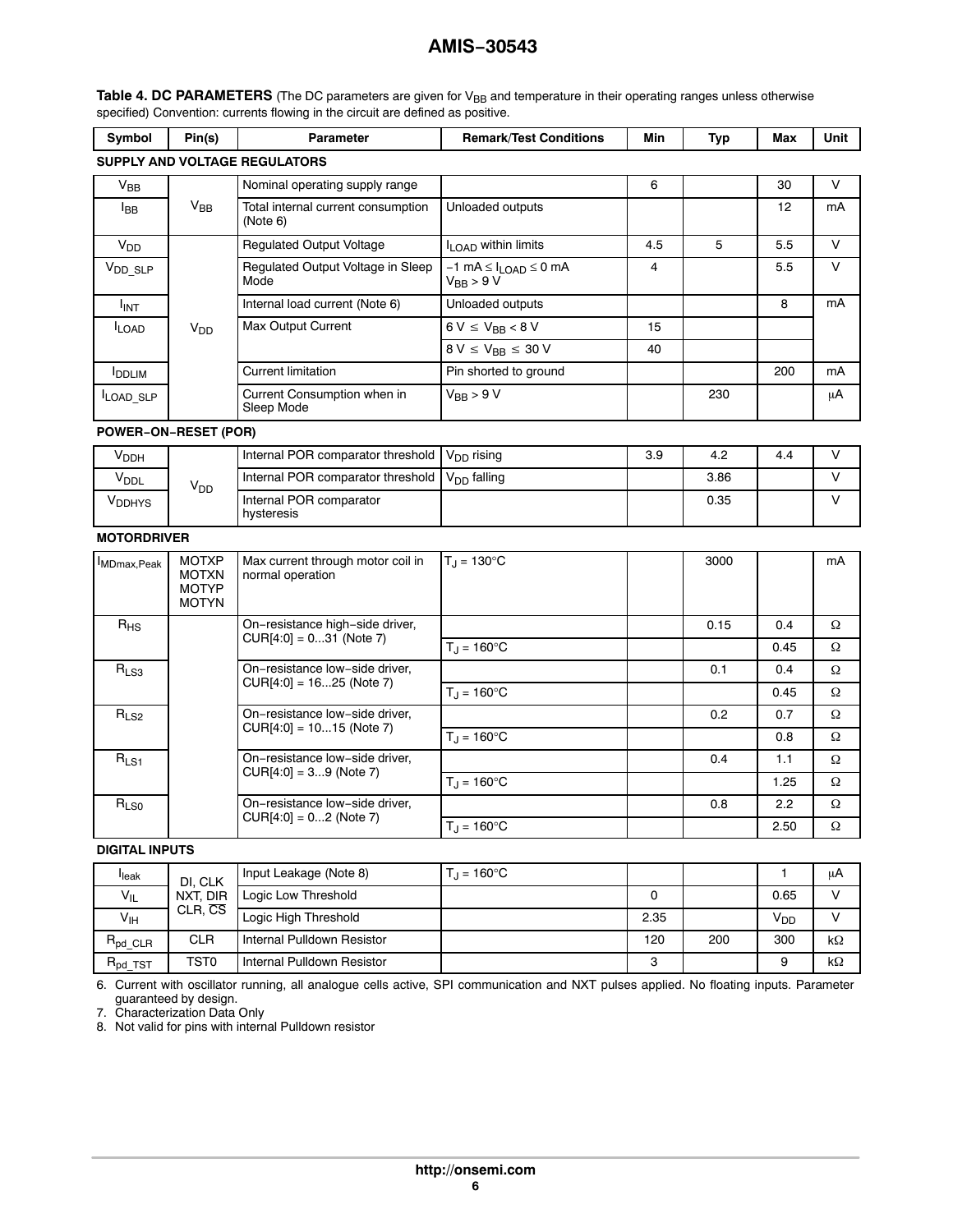Table [4](#page-5-0). DC PARAMETERS (The DC parameters are given for V<sub>BB</sub> and temperature in their operating ranges unless otherwise specified) Convention: currents flowing in the circuit are defined as positive.

| Symbol                              | Pin(s)             | <b>Parameter</b>                                     | <b>Remark/Test Conditions</b>            | Min          | <b>Typ</b>           | Max               | <b>Unit</b>     |  |
|-------------------------------------|--------------------|------------------------------------------------------|------------------------------------------|--------------|----------------------|-------------------|-----------------|--|
| <b>DIGITAL OUTPUTS</b>              |                    |                                                      |                                          |              |                      |                   |                 |  |
| <b>V<sub>OL</sub></b>               | DO, ERR.<br>POR/WD | Logic Low level open drain                           | $I_{\Omega I} = 5 \text{ mA}$            |              |                      | 0.5               | $\vee$          |  |
| <b>THERMAL WARNING AND SHUTDOWN</b> |                    |                                                      |                                          |              |                      |                   |                 |  |
| $T_{\text{tw}}$                     |                    | <b>Thermal Warning</b>                               |                                          | 150          | 160                  | 170               | $^{\circ}C$     |  |
| $T_{\text{tsd}}$                    |                    | Thermal shutdown (Notes 9<br>and 10)                 |                                          |              | $T_{\text{tw}}$ + 20 |                   | $\rm ^{\circ}C$ |  |
| <b>CHARGE PUMP</b>                  |                    |                                                      |                                          |              |                      |                   |                 |  |
| $V_{cp}$                            |                    | Output voltage                                       | $6 V < V_{BB} < 15 V$                    |              | $2 * V_{BB} - 2$     |                   | $\vee$          |  |
|                                     | <b>VCP</b>         |                                                      | 15 V < $V_{BB}$ < 30 V                   | $V_{BB} + 9$ | $V_{BB} + 12.5$      | $V_{BB}+16$       | $\vee$          |  |
| $C_{\text{buffer}}$                 |                    | External buffer capacitor                            |                                          | 180          | 220                  | 470               | nF              |  |
| $C_{\text{pump}}$                   | CPP CPN            | External pump capacitor                              |                                          | 180          | 220                  | 470               | nF              |  |
|                                     |                    | PACKAGE THERMAL RESISTANCE VALUE                     |                                          |              |                      |                   |                 |  |
| $Rth$ <sub>ja</sub>                 | <b>NQFP</b>        | <b>Thermal Resistance</b><br>Junction-to-Ambient     | Simulated Conform JEDEC<br>JESD-51, 2S2P |              | 30                   |                   | K/W             |  |
|                                     |                    |                                                      | Simulated Conform JEDEC<br>JESD-51, 1S0P |              | 60                   |                   | K/W             |  |
| $Rth_{ip}$                          | <b>NQFP</b>        | <b>Thermal Resistance</b><br>Junction-to-Exposed Pad |                                          |              | 0.95                 |                   | K/W             |  |
|                                     |                    | <b>SPEED AND LOAD ANGLE OUTPUT</b>                   |                                          |              |                      |                   |                 |  |
| $V_{\text{out}}$                    |                    | Output Voltage Range                                 |                                          | 0.2          |                      | $V_{DD}$ –<br>0.2 | V               |  |
| $V_{off}$                           |                    | Output Offset SLA pin                                |                                          | $-50$        |                      | 50                | mV              |  |
| $G_{sla}$                           | <b>SLA</b>         | Gain of SLA Pin = $V_{BEMF}$ / $V_{COIL}$            | $SLAG = 0$                               |              | 0.5                  |                   |                 |  |
|                                     |                    |                                                      | $SLAG = 1$                               |              | 0.25                 |                   |                 |  |
| $\mathsf{R}_{\mathsf{out}}$         |                    | Output Resistance SLA pin                            |                                          |              |                      | 1                 | kΩ              |  |

9. No more than 100 cumulated hours in life time above T<sub>tw</sub>.<br>10.Thermal shutdown is derived from thermal warning. Characterization Data Only.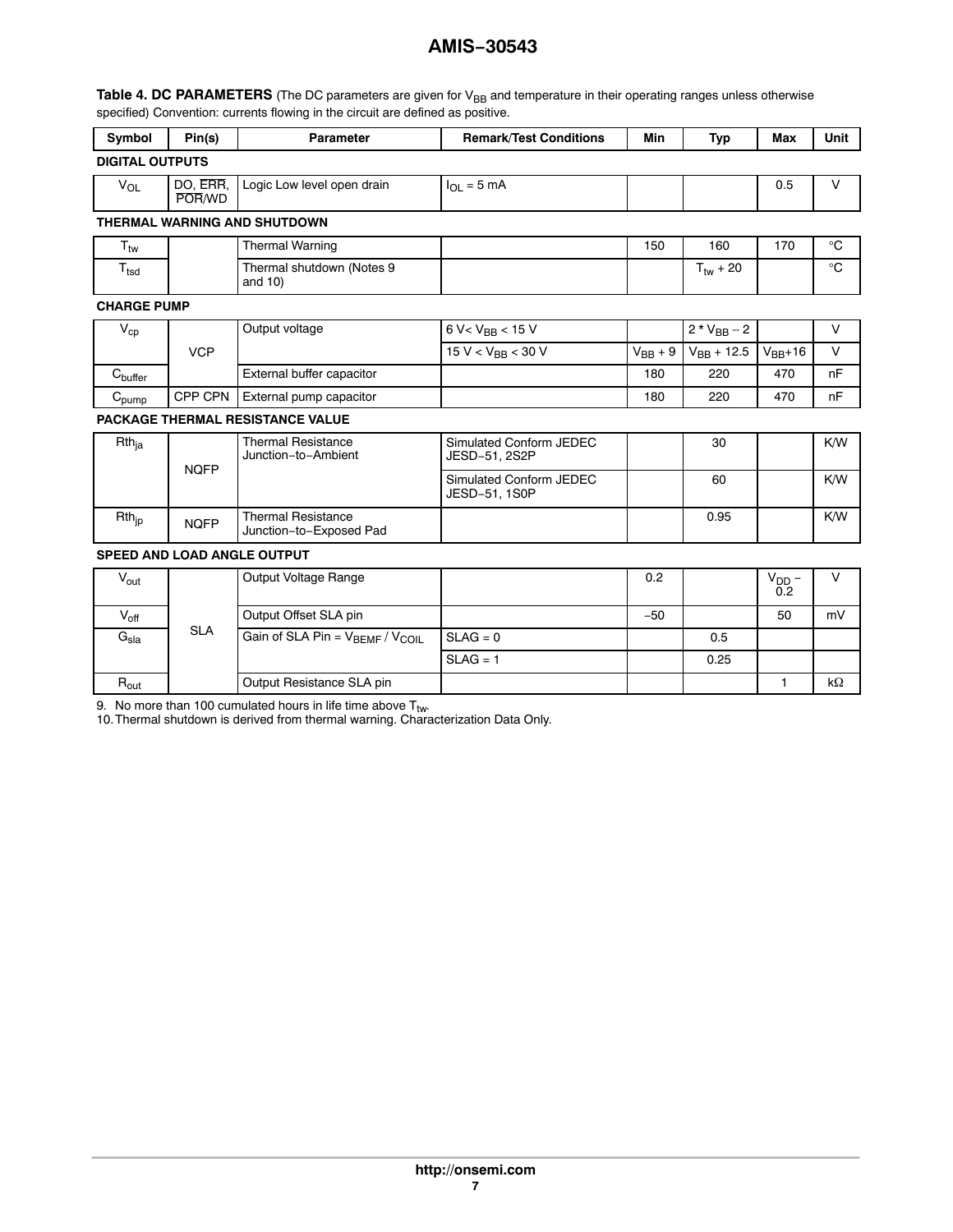<span id="page-7-0"></span>

| Table 5. AC PARAMETERS (The AC parameters are given for V <sub>BB</sub> and temperature in their operating ranges) |  |
|--------------------------------------------------------------------------------------------------------------------|--|
|--------------------------------------------------------------------------------------------------------------------|--|

| Symbol                           | Pin(s)                     | <b>Parameter</b>                                           | <b>Remark/Test Conditions</b>                                   | Min            | <b>Typ</b>   | Max  | Unit       |
|----------------------------------|----------------------------|------------------------------------------------------------|-----------------------------------------------------------------|----------------|--------------|------|------------|
|                                  | <b>INTERNAL OSCILLATOR</b> |                                                            |                                                                 |                |              |      |            |
| $f_{\rm osc}$                    |                            | Frequency of internal oscillator                           |                                                                 | 3.6            | 4            | 4.4  | <b>MHz</b> |
| <b>MOTOR DRIVER</b>              |                            |                                                            |                                                                 |                |              |      |            |
| f <sub>PWM</sub><br><b>MOTxx</b> | PWM frequency              | Frequency depends only on                                  | 20.5                                                            | 22.8           | 25.1         | kHz  |            |
|                                  |                            | Double PWM frequency                                       | internal oscillator                                             | 41.0           | 45.6         | 50.2 | kHz        |
| tb <sub>rise</sub>               |                            |                                                            | $EMC[1:0] = 00$                                                 |                | 200          |      | $V/\mu s$  |
|                                  | <b>MOTxx</b>               | Turn-on voltage slope, 10% to                              | $EMC[1:0] = 01$                                                 |                | 140          |      | $V/\mu s$  |
|                                  |                            | 90%                                                        | $EMC[1:0] = 10$                                                 |                | 70           |      | $V/\mu s$  |
|                                  |                            |                                                            | $EMC[1:0] = 11$                                                 |                | 35           |      | $V/\mu s$  |
| tb <sub>fall</sub>               |                            |                                                            | $EMC[1:0] = 00$                                                 |                | 200          |      | $V/\mu s$  |
|                                  |                            | Turn-off voltage slope, 90% to                             | $EMC[1:0] = 01$                                                 |                | 140          |      | $V/\mu s$  |
|                                  | <b>MOTxx</b>               | 10%                                                        | $EMC[1:0] = 10$                                                 |                | 70           |      | $V/\mu s$  |
|                                  |                            |                                                            | $EMC[1:0] = 11$                                                 |                | 35           |      | $V/\mu s$  |
| <b>DIGITAL OUTPUTS</b>           |                            |                                                            |                                                                 |                |              |      |            |
| $t_{H2L}$                        | DO.<br><b>ERR</b>          | Output fall-time from V <sub>inH</sub> to V <sub>inL</sub> | Capacitive load 400 pF and<br>pullup resistor of 1.5 k $\Omega$ |                |              | 50   | ns         |
| <b>CHARGE PUMP</b>               |                            |                                                            |                                                                 |                |              |      |            |
| $f_{\rm CP}$                     | CPN CPP                    | Charge pump frequency                                      |                                                                 |                | 250          |      | kHz        |
| t <sub>CPU</sub>                 | <b>MOTxx</b>               | Startup time of charge pump<br>(Note 11)                   | Spec external components                                        |                |              | 5    | ms         |
| <b>CLR FUNCTION</b>              |                            |                                                            |                                                                 |                |              |      |            |
| t <sub>CLR</sub>                 | <b>CLR</b>                 | Hard reset duration time                                   |                                                                 | 100            |              |      | μs         |
| <b>POWER-UP</b>                  |                            |                                                            |                                                                 |                |              |      |            |
| t <sub>PU</sub>                  |                            | Powerup time                                               | $V_{BB}$ = 12 V, $I_{LOAD}$ = 50 mA,<br>$C_{LOAD} = 220$ nF     |                | 100          |      | μs         |
| t <sub>POR</sub>                 | POR/WD                     | Reset duration                                             | See Figure 16                                                   |                | 100          |      | ms         |
| t <sub>RF</sub>                  |                            | Reset filter time                                          | See Figure 16                                                   |                | 0.5          |      | μs         |
| <b>WATCHDOG</b>                  |                            |                                                            |                                                                 |                |              |      |            |
| t <sub>WDTO</sub>                |                            | Watchdog time out interval                                 |                                                                 | 32             |              | 512  | ms         |
| twppR                            | POR/WD                     | Prohibited watchdog<br>acknowledge delay                   |                                                                 |                | $\mathbf{2}$ |      | ms         |
| <b>NXT FUNCTION</b>              |                            |                                                            |                                                                 |                |              |      |            |
| $t_{NXT_H}$                      |                            | NXT Minimum, High Pulse Width                              | See Figure 5                                                    | $\mathbf{2}$   |              |      | μs         |
| $t_{NXT\_HI}$                    |                            | NXT Minimum, Low Pulse Width                               | See Figure 5                                                    | $\overline{c}$ |              |      | μs         |
| <sup>t</sup> DIR SET             | <b>NXT</b>                 | NXT Hold Time, Following<br>Change of DIR                  | See Figure 5                                                    | 0.5            |              |      | μs         |
| t <sub>DIR_HOLD</sub>            |                            | NXT Hold Time, Before Change<br>of DIR                     | See Figure 5                                                    | 0.5            |              |      | μs         |

11. Guaranteed by design

 $\mathsf{l}$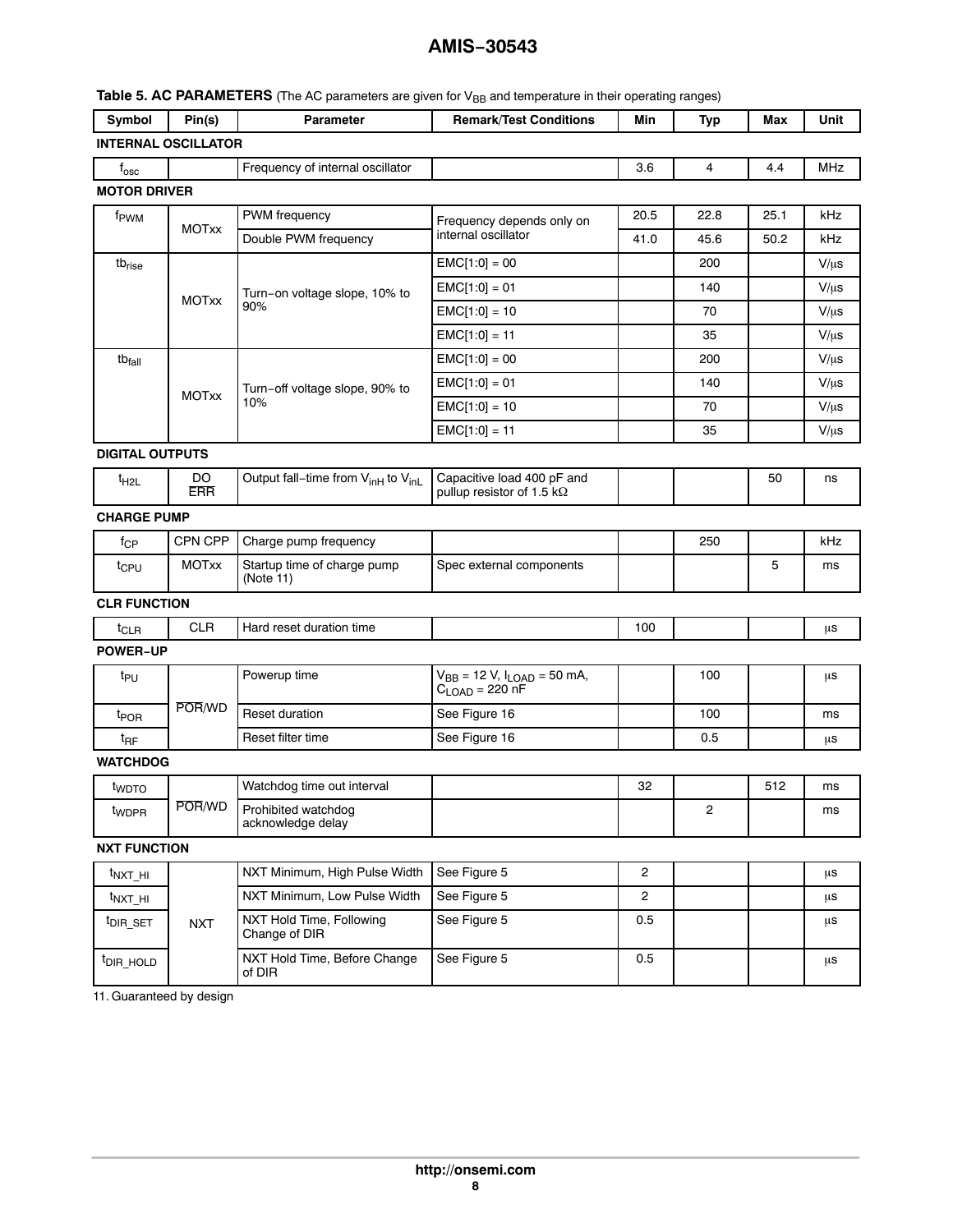<span id="page-8-0"></span>

**i** Figure 5. NXT−Input Timing Diagram

# **Table 6. SPI TIMING PARAMETERS**

| Symbol                | <b>Parameter</b>                                     | Min | Тур | Max | Unit |
|-----------------------|------------------------------------------------------|-----|-----|-----|------|
| t <sub>CLK</sub>      | <b>SPI Clock Period</b>                              |     |     |     | μs   |
| t <sub>CLK</sub> HIGH | SPI Clock High Time                                  | 100 |     |     | ns   |
| t <sub>CLK</sub> LOW  | <b>SPI Clock Low Time</b>                            | 100 |     |     | ns   |
| <sup>t</sup> set di   | DI Set Up Time, Valid Data Before Rising Edge of CLK | 50  |     |     | ns   |
| <sup>t</sup> hold di  | DI Hold Time, Hold Data After Rising Edge of CLK     | 50  |     |     | ns   |
| <sup>t</sup> CSB HIGH | CS High Time                                         | 2.5 |     |     | μs   |
| <sup>t</sup> SET CSB  | CS Set Up Time, CS Low Before Rising Edge of CLK     | 100 |     |     | ns   |
| <sup>t</sup> SET CLK  | CLK Set Up Time, CLK Low Before Rising Edge of CS    | 100 |     |     | ns   |



**Figure 6. SPI Timing**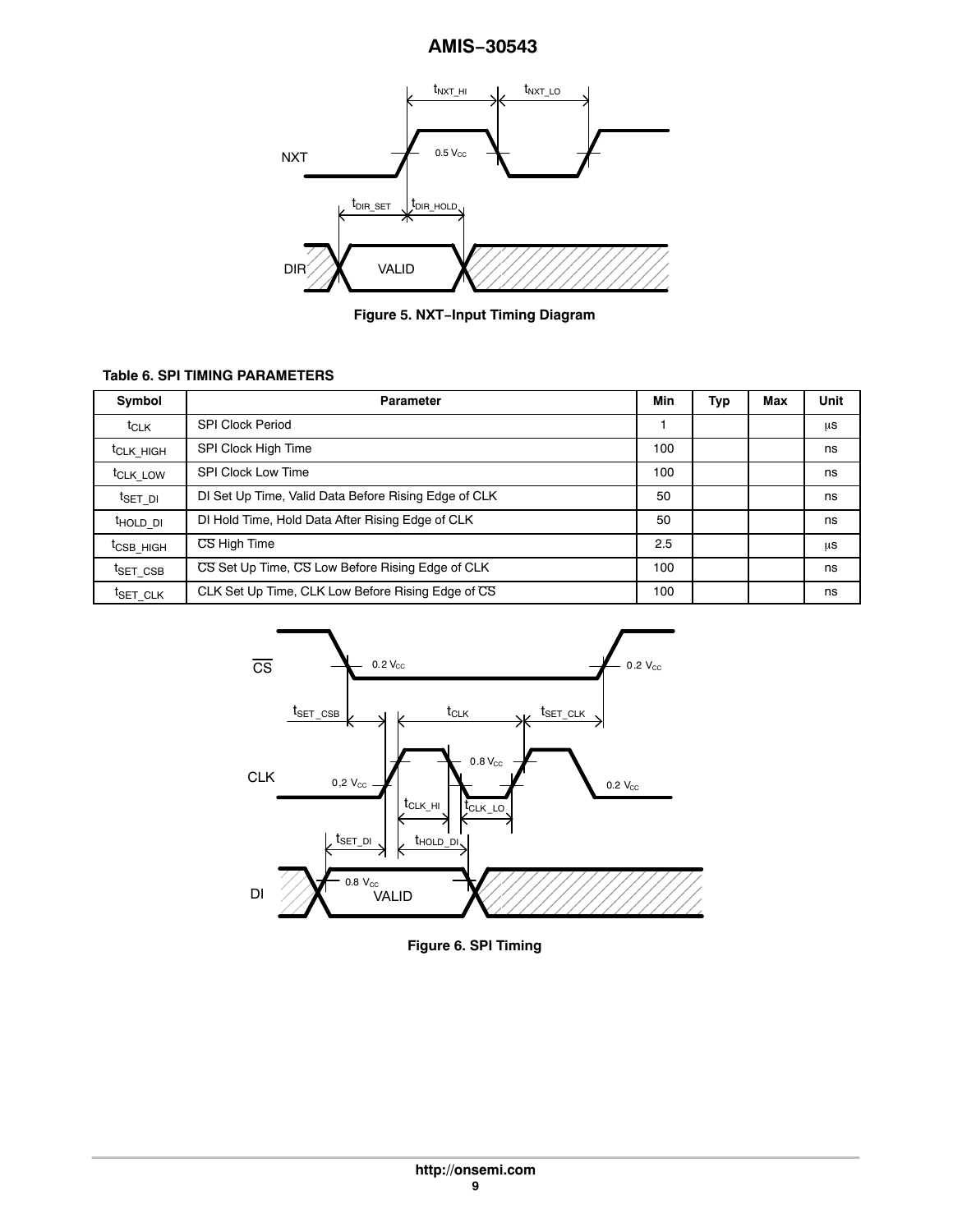# **TYPICAL APPLICATION SCHEMATIC**



**Figure 7. Typical Application Schematic AMIS−30543**

| Component             | <b>Function</b>                                         | <b>Typ Value</b> | <b>Tolerance</b> | Unit      |
|-----------------------|---------------------------------------------------------|------------------|------------------|-----------|
| $C_1$                 | V <sub>BB</sub> Buffer Capacitor (Note 12)              | 100              | $-20+80%$        | μF        |
| $C_2, C_3$            | V <sub>BB</sub> Decoupling Block Capacitor<br>(Note 13) | 100              | $-20+80%$        | nF        |
| $C_4$                 | V <sub>DD</sub> Buffer Capacitor                        | 100              | ±20%             | nF        |
| C <sub>5</sub>        | V <sub>DD</sub> Buffer Capacitor                        | 100              | ±20%             | nF        |
| $C_6$                 | Charge Pump Buffer Capacitor                            | 220              | ±20%             | nF        |
| C <sub>7</sub>        | Charge Pump Pumping Capacitor                           | 220              | ±20%             | nF        |
| $C_8$                 | Low Pass Filter SLA                                     |                  | ±20%             | nF        |
| $R_1$                 | Low Pass Filter SLA                                     | 5.6              | ±1%              | $k\Omega$ |
| $R_2$ , $R_3$ , $R_4$ | Pullup Resistor Open Drain Output                       | 4.7              | ±1%              | kΩ        |
| $D_1$                 | Optional Reverse Protection Diode                       | MURD530          |                  |           |

 $12.ESR < 1 \Omega$ .  $13.ESR < 50 m\Omega$ .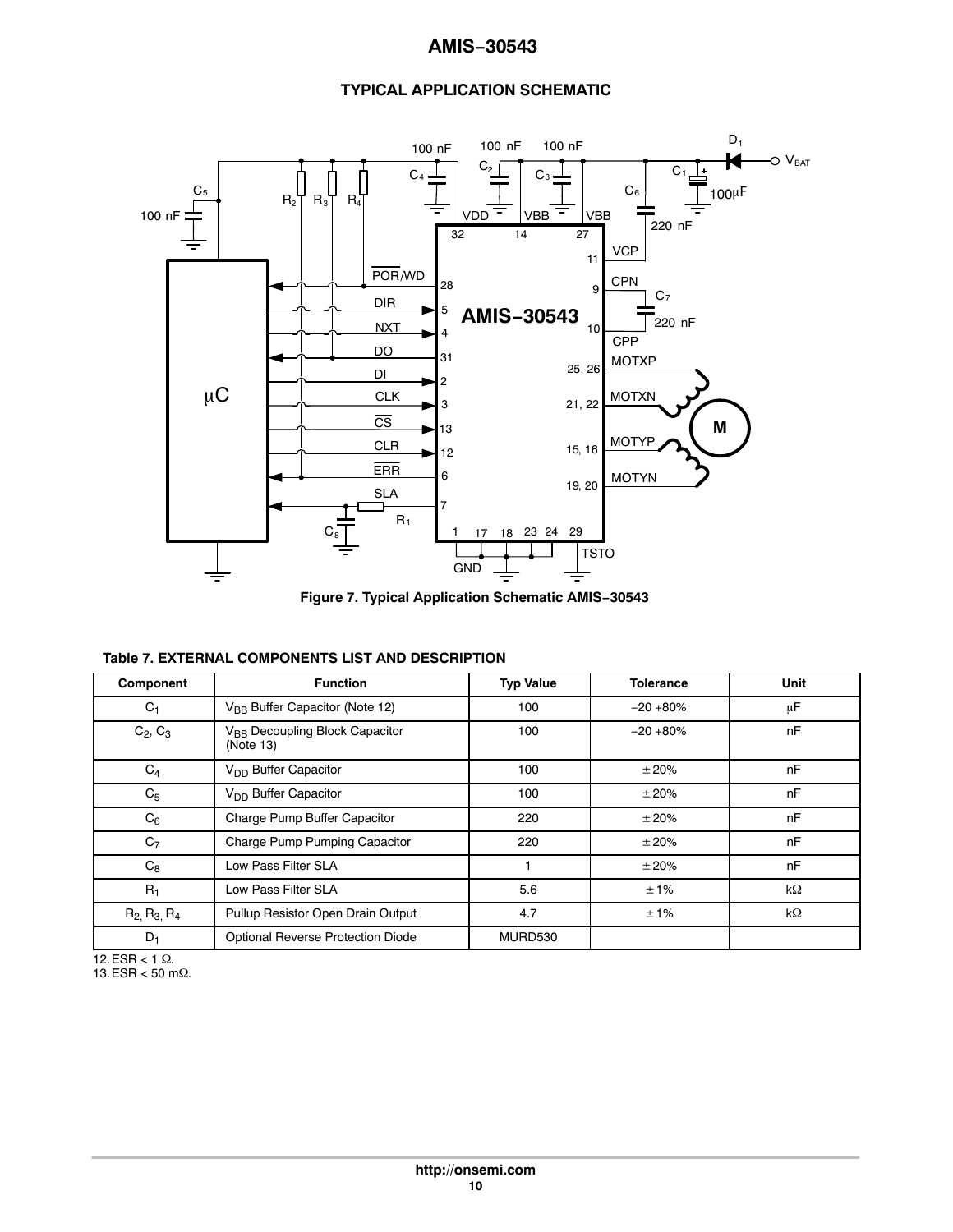### **FUNCTIONAL DESCRIPTION**

#### **H−Bridge Drivers**

A full H−bridge is integrated for each of the two stator windings. Each H−bridge consists of two low−side and two high−side N−type MOSFET switches. Writing logic '0' in bit <MOTEN> disables all drivers (high−impedance). Writing logic '1' in this bit enables both bridges and current can flow in the motor stator windings.

In order to avoid large currents through the H−bridge switches, it is guaranteed that the top− and bottom−switches of the same half−bridge are never conductive simultaneously (interlock delay).

A two−stage protection against shorts on motor lines is implemented. In a first stage, the current in the driver is limited. Secondly, when excessive voltage is sensed across the transistor, the transistor is switched off.

In order to reduce the radiated/conducted emission, voltage slope control is implemented in the output switches. The output slope is defined by the gate−drain capacitance of output transistor and the (limited) current that drives the gate. There are two trimming bits for slope control (see Table [12](#page-34-0) SPI Control Parameter Overview EMC[1:0]).

The power transistors are equipped with so−called "active diodes": when a current is forced trough the transistor switch in the reverse direction, i.e. from source to drain, then the transistor is switched on. This ensures that most of the current flows through the channel of the transistor instead of through the inherent parasitic drain−bulk diode of the transistor.

Depending on the desired current range and the micro–step position at hand, the R<sub>DS(on)</sub> of the low–side transistors will be adapted such that excellent current−sense accuracy is maintained. The  $R_{DS(on)}$  of the high–side transistors remain unchanged; see Table [4](#page-5-0) DC Parameters for more details.

# **PWM Current Control**

A PWM comparator compares continuously the actual winding current with the requested current and feeds back the information to a digital regulation loop. This loop then generates a PWM signal, which turns on/off the H−bridge switches. The switching points of the PWM duty−cycle are synchronized to the on−chip PWM clock. The frequency of the PWM controller can be doubled and an artificial jitter can be added (see Table [12](#page-34-0) SPI Control Parameter Overview PWMJ). The PWM frequency will not vary with changes in the supply voltage. Also variations in motor−speed or load−conditions of the motor have no effect. There are no external components required to adjust the PWM frequency.

#### **Automatic Forward and Slow−Fast Decay**

The PWM generation is in steady−state using a combination of forward and slow−decay. The absence of fast−decay in this mode, guarantees the lowest possible current−ripple "by design". For transients to lower current levels, fast−decay is automatically activated to allow high−speed response. The selection of fast or slow decay is completely transparent for the user and no additional parameters are required for operation.



**Figure 8. Forward and Slow/Fast Decay PWM**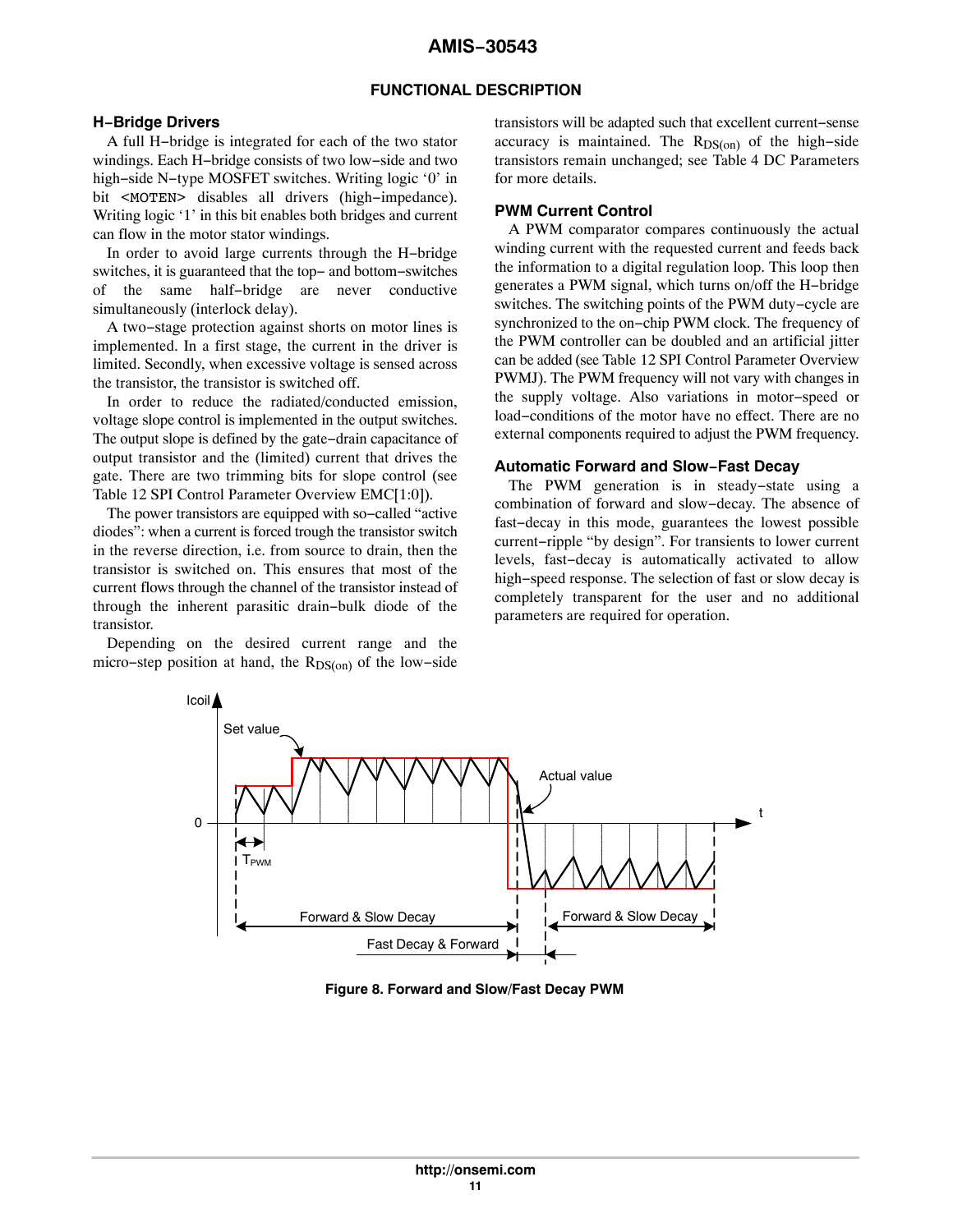# **Automatic Duty Cycle Adaptation**

In case the supply voltage is lower than 2\*Bemf, then the duty cycle of the PWM is adapted automatically to > 50% to maintain the requested average current in the coils. This process is completely automatic and requires no additional parameters for operation. The over−all current−ripple is divided by two if PWM frequency is doubled (see Table [12](#page-34-0) SPI Control Parameter Overview PWMF)



#### **Step Translator and Step Mode**

The step translator provides the control of the motor by means of SM[2:0], ESM[2:0], SPI register DIRCTRL and input pins DIR and NXT. It is translating consecutive steps in corresponding currents in both motor coils for a given step mode.

One out of eleven possible stepping modes can be selected through SPI−bits SM[2:0] and ESM[2:0] (see Table [12](#page-34-0) SPI Control Parameter Overview). After power−on or hard reset, the coil−current translator is set to the default 1/32 micro−stepping at position '0'. When remaining in the same step mode, subsequent translator positions are all in the same column and increased or decreased with 1. Table [9](#page-12-0) lists the output current vs. the translator position.

As shown in Figure [10](#page-24-0) the output current−pairs can be projected approximately on a circle in the  $(I_x, I_y)$  plane. There are, however, two exceptions: uncompensated half step and uncompensated full step. In these step modes the currents are not regulated to a fraction of I<sub>max</sub> but are in all intermediate steps regulated at 100%. In the  $(I_x, I_y)$  plane the current−pairs are projected on a square. Table 8 lists the output current vs. the translator position for these cases.

| Table 8. SQUARE TRANSLATOR TABLE FOR UNCOMPENSATED FULL STEP AND UNCOMPENSATED HALF |  |
|-------------------------------------------------------------------------------------|--|
| <b>STEP</b>                                                                         |  |

|                 |                                | Stepmode (SM[2:0])             | $%$ of $I_{max}$ |              |
|-----------------|--------------------------------|--------------------------------|------------------|--------------|
|                 | 101                            | 110                            |                  |              |
| <b>MSP[8:0]</b> | <b>Uncompensated Half Step</b> | <b>Uncompensated Full Step</b> | Coil x           | Coil y       |
| 0 0000 0000     | 0                              | -                              | 0                | 100          |
| 0 0100 0000     |                                |                                | 100              | 100          |
| 0 1000 0000     | $\overline{2}$                 |                                | 100              | $\mathbf 0$  |
| 0 1100 0000     | 3                              | $\overline{2}$                 | 100              | $-100$       |
| 1 0000 0000     | 4                              | $\qquad \qquad$                | 0                | $-100$       |
| 1 0100 0000     | 5                              | 3                              | $-100$           | $-100$       |
| 1 1000 0000     | 6                              | -                              | $-100$           | $\mathbf{0}$ |
| 1 1100 0000     | $\overline{ }$                 | 0                              | $-100$           | 100          |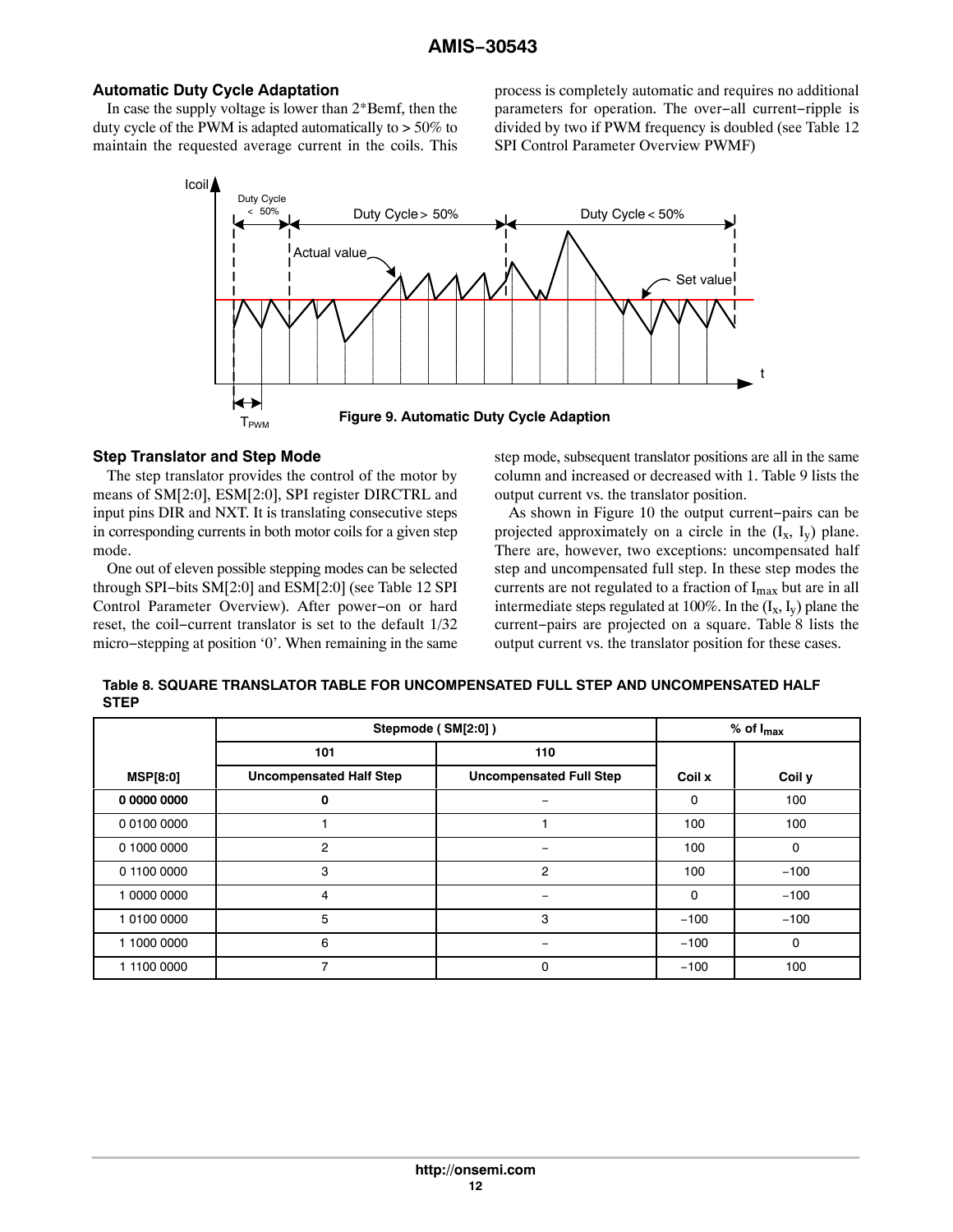### <span id="page-12-0"></span>**Table 9. CIRCULAR TRANSLATOR TABLE**

|                 | <b>XXX</b>              | <b>XXX</b>              | 000            | 001            | 010             | 011          | 100            | <b>XXX</b> | <b>XXX</b>  |                         |               |
|-----------------|-------------------------|-------------------------|----------------|----------------|-----------------|--------------|----------------|------------|-------------|-------------------------|---------------|
|                 |                         |                         |                |                | <b>ESM[2:0]</b> |              |                |            |             |                         |               |
|                 | 001                     | 010                     | 000            | 000            | 000             | 000          | 000            | 011        | 100         | $%$ of $_{\text{Imax}}$ |               |
|                 |                         |                         |                |                |                 |              |                | Comp       | Comp        |                         |               |
|                 |                         |                         |                |                |                 |              | Comp           | full       | full        |                         |               |
| <b>MSP[8:0]</b> | 1/128                   | 1/64                    | 1/32           | 1/16           | 1/8             | 1/4          | 1/2            | 2ph        | 1ph         | Coil X                  | <b>Coil Y</b> |
| 000000000       | 0                       | $\mathsf 0$             | $\mathbf 0$    | $\mathsf{o}\,$ | $\mathsf 0$     | $\mathsf 0$  | $\mathsf{o}\,$ |            | $\mathsf 0$ | $\pmb{0}$               | 100           |
| 000000001       | $\mathbf{1}$            |                         |                |                |                 |              |                |            |             | $\mathbf{1}$            | 100           |
| 000000010       | $\overline{c}$          | $\mathbf{1}$            |                |                |                 |              |                |            |             | $\overline{c}$          | 100           |
| 000000011       | 3                       |                         |                |                |                 |              |                |            |             | $\overline{4}$          | 100           |
| 000000100       | $\overline{\mathbf{4}}$ | $\overline{c}$          | $\mathbf{1}$   |                |                 |              |                |            |             | 5                       | 100           |
| 000000101       | 5                       |                         |                |                |                 |              |                |            |             | 6                       | 100           |
| 000000110       | 6                       | 3                       |                |                |                 |              |                |            |             | $\overline{\mathbf{7}}$ | 100           |
| 000000111       | $\overline{7}$          |                         |                |                |                 |              |                |            |             | 9                       | 100           |
| 000001000       | 8                       | $\overline{\mathbf{4}}$ | $\overline{c}$ | $\mathbf{1}$   |                 |              |                |            |             | 10                      | 100           |
| 000001001       | 9                       |                         |                |                |                 |              |                |            |             | 11                      | 99            |
| 000001010       | 10                      | 5                       |                |                |                 |              |                |            |             | 12                      | 99            |
| 000001011       | 11                      |                         |                |                |                 |              |                |            |             | 13                      | 99            |
| 000001100       | 12                      | 6                       | 3              |                |                 |              |                |            |             | 15                      | 99            |
| 000001101       | 13                      |                         |                |                |                 |              |                |            |             | 16                      | 99            |
| 000001110       | 14                      | $\overline{7}$          |                |                |                 |              |                |            |             | 17                      | 99            |
| 000001111       | 15                      |                         |                |                |                 |              |                |            |             | 18                      | 98            |
| 000010000       | 16                      | 8                       | $\overline{4}$ | $\overline{c}$ | $\mathbf{1}$    |              |                |            |             | 20                      | 98            |
| 000010001       | 17                      |                         |                |                |                 |              |                |            |             | 21                      | 98            |
| 000010010       | 18                      | 9                       |                |                |                 |              |                |            |             | 22                      | 98            |
| 000010011       | 19                      |                         |                |                |                 |              |                |            |             | 23                      | 97            |
| 000010100       | 20                      | 10                      | 5              |                |                 |              |                |            |             | 24                      | 97            |
| 000010101       | 21                      |                         |                |                |                 |              |                |            |             | 25                      | 97            |
| 000010110       | 22                      | 11                      |                |                |                 |              |                |            |             | 27                      | 96            |
| 000010111       | 23                      |                         |                |                |                 |              |                |            |             | 28                      | 96            |
| 000011000       | 24                      | 12                      | 6              | 3              |                 |              |                |            |             | 29                      | 96            |
| 000011001       | 25                      |                         |                |                |                 |              |                |            |             | 30                      | 95            |
| 000011010       | 26                      | 13                      |                |                |                 |              |                |            |             | 31                      | 95            |
| 000011011       | 27                      |                         |                |                |                 |              |                |            |             | 33                      | 95            |
| 000011100       | 28                      | 14                      | $\overline{7}$ |                |                 |              |                |            |             | 34                      | 94            |
| 000011101       | 29                      |                         |                |                |                 |              |                |            |             | 35                      | 94            |
| 000011110       | 30                      | 15                      |                |                |                 |              |                |            |             | 36                      | 93            |
| 000011111       | 31                      |                         |                |                |                 |              |                |            |             | 37                      | 93            |
| 000100000       | 32                      | 16                      | 8              | 4              | $\overline{c}$  | $\mathbf{1}$ |                |            |             | 38                      | 92            |
| 000100001       | 33                      |                         |                |                |                 |              |                |            |             | 39                      | 92            |
| 000100010       | 34                      | 17                      |                |                |                 |              |                |            |             | 41                      | 91            |
| 000100011       | 35                      |                         |                |                |                 |              |                |            |             | 42                      | 91            |
| 000100100       | 36                      | 18                      | 9              |                |                 |              |                |            |             | 43                      | 90            |
| 000100101       | 37                      |                         |                |                |                 |              |                |            |             | 44                      | 90            |
| 000100110       | 38                      | 19                      |                |                |                 |              |                |            |             | 45                      | 89            |
| 000100111       | 39                      |                         |                |                |                 |              |                |            |             | 46                      | 89            |
| 000101000       | 40                      | 20                      | 10             | 5              |                 |              |                |            |             | 47                      | 88            |
| 000101001       | 41                      |                         |                |                |                 |              |                |            |             | 48                      | 88            |
| 000101010       | 42                      | 21                      |                |                |                 |              |                |            |             | 49                      | 87            |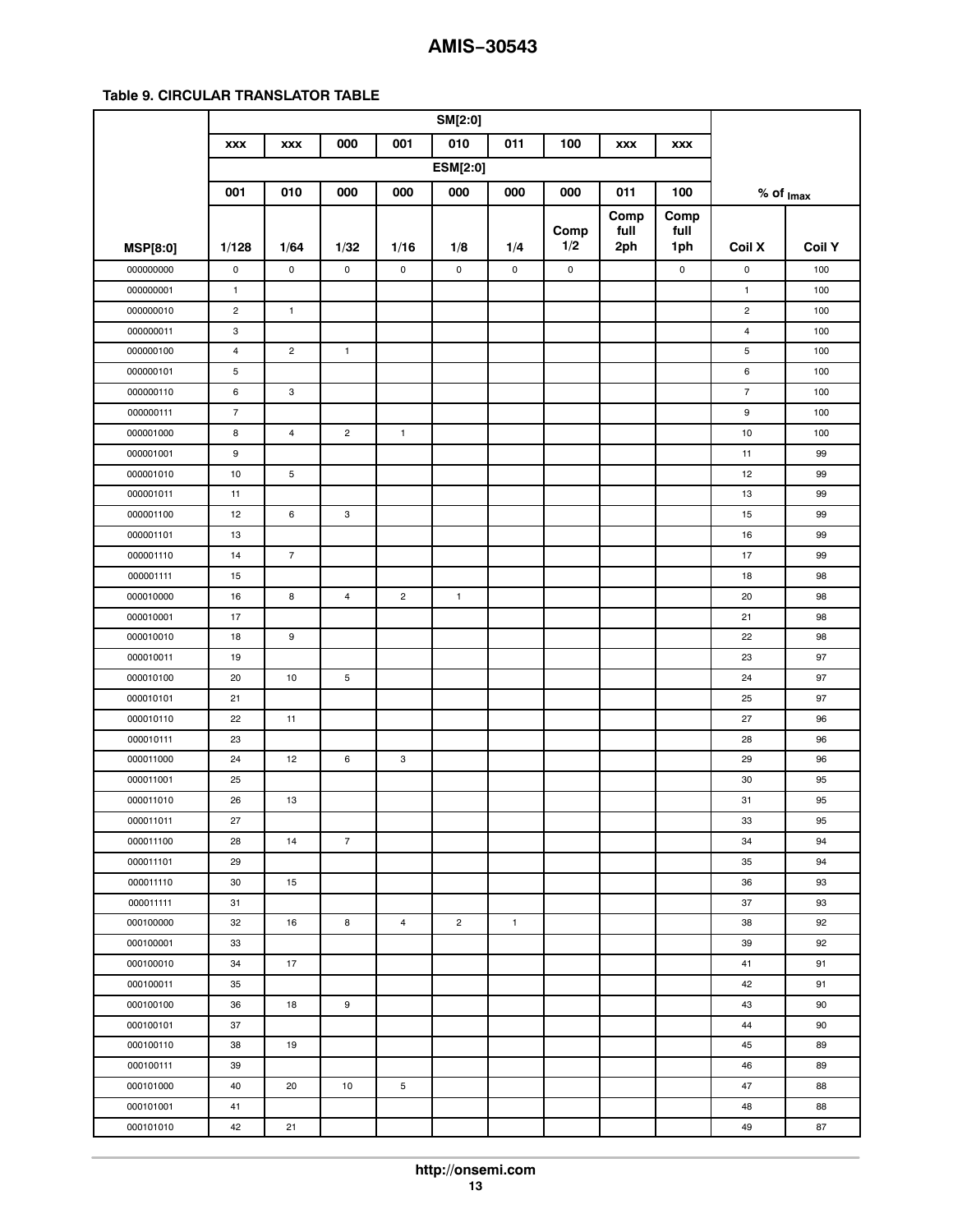| 010<br>000<br>001<br>011<br>100<br><b>XXX</b><br><b>XXX</b><br><b>XXX</b><br><b>XXX</b><br><b>ESM[2:0]</b><br>001<br>010<br>000<br>000<br>000<br>000<br>000<br>011<br>100<br>$%$ of $_{\text{Imax}}$<br>Comp<br>Comp<br>Comp<br>full<br>full<br>1/2<br>1/64<br>1ph<br>Coil X<br><b>Coil Y</b><br>1/128<br>1/32<br>1/16<br>1/8<br>1/4<br>2ph<br><b>MSP[8:0]</b><br>000101011<br>43<br>50<br>86<br>22<br>000101100<br>44<br>11<br>51<br>86<br>000101101<br>45<br>52<br>85<br>000101110<br>46<br>23<br>53<br>84<br>55<br>000101111<br>47<br>84<br>000110000<br>48<br>24<br>12<br>6<br>3<br>56<br>83<br>000110001<br>82<br>49<br>57<br>000110010<br>50<br>25<br>58<br>82<br>000110011<br>51<br>59<br>81<br>000110100<br>26<br>52<br>13<br>60<br>80<br>000110101<br>53<br>61<br>80<br>000110110<br>54<br>27<br>62<br>79<br>000110111<br>62<br>78<br>55<br>000111000<br>28<br>$\overline{7}$<br>77<br>56<br>14<br>63<br>000111001<br>57<br>64<br>77<br>000111010<br>58<br>29<br>65<br>76<br>75<br>000111011<br>59<br>66<br>74<br>000111100<br>60<br>30<br>15<br>67<br>000111101<br>61<br>68<br>73<br>72<br>000111110<br>62<br>31<br>69<br>72<br>000111111<br>70<br>63<br>$\overline{\mathbf{c}}$<br>001000000<br>64<br>32<br>16<br>8<br>$\overline{4}$<br>$\mathbf{1}$<br>$\mathsf 0$<br>71<br>71<br>001000001<br>65<br>72<br>70<br>001000010<br>33<br>72<br>69<br>66<br>001000011<br>67<br>73<br>68<br>001000100<br>34<br>17<br>74<br>67<br>68<br>001000101<br>69<br>75<br>66<br>001000110<br>70<br>35<br>76<br>65<br>001000111<br>71<br>77<br>64<br>001001000<br>72<br>36<br>18<br>9<br>77<br>63<br>001001001<br>73<br>78<br>62<br>37<br>001001010<br>74<br>79<br>62<br>001001011<br>75<br>80<br>61<br>001001100<br>76<br>38<br>19<br>80<br>60<br>001001101<br>77<br>81<br>59<br>78<br>39<br>82<br>58<br>001001110<br>79<br>001001111<br>82<br>57<br>001010000<br>80<br>40<br>20<br>10<br>5<br>83<br>56<br>001010001<br>81<br>84<br>55<br>41<br>001010010<br>82<br>84<br>53<br>52<br>001010011<br>83<br>85<br>001010100<br>42<br>84<br>21<br>86<br>51<br>001010101<br>86<br>50<br>85 |  |  |  |  |  |  |  |
|----------------------------------------------------------------------------------------------------------------------------------------------------------------------------------------------------------------------------------------------------------------------------------------------------------------------------------------------------------------------------------------------------------------------------------------------------------------------------------------------------------------------------------------------------------------------------------------------------------------------------------------------------------------------------------------------------------------------------------------------------------------------------------------------------------------------------------------------------------------------------------------------------------------------------------------------------------------------------------------------------------------------------------------------------------------------------------------------------------------------------------------------------------------------------------------------------------------------------------------------------------------------------------------------------------------------------------------------------------------------------------------------------------------------------------------------------------------------------------------------------------------------------------------------------------------------------------------------------------------------------------------------------------------------------------------------------------------------------------------------------------------------------------------------------------------------------------------------------------------------------------------------------------------------------------------------------------------------------------------------------------------------------------------------------------------------------------|--|--|--|--|--|--|--|
|                                                                                                                                                                                                                                                                                                                                                                                                                                                                                                                                                                                                                                                                                                                                                                                                                                                                                                                                                                                                                                                                                                                                                                                                                                                                                                                                                                                                                                                                                                                                                                                                                                                                                                                                                                                                                                                                                                                                                                                                                                                                                  |  |  |  |  |  |  |  |
|                                                                                                                                                                                                                                                                                                                                                                                                                                                                                                                                                                                                                                                                                                                                                                                                                                                                                                                                                                                                                                                                                                                                                                                                                                                                                                                                                                                                                                                                                                                                                                                                                                                                                                                                                                                                                                                                                                                                                                                                                                                                                  |  |  |  |  |  |  |  |
|                                                                                                                                                                                                                                                                                                                                                                                                                                                                                                                                                                                                                                                                                                                                                                                                                                                                                                                                                                                                                                                                                                                                                                                                                                                                                                                                                                                                                                                                                                                                                                                                                                                                                                                                                                                                                                                                                                                                                                                                                                                                                  |  |  |  |  |  |  |  |
|                                                                                                                                                                                                                                                                                                                                                                                                                                                                                                                                                                                                                                                                                                                                                                                                                                                                                                                                                                                                                                                                                                                                                                                                                                                                                                                                                                                                                                                                                                                                                                                                                                                                                                                                                                                                                                                                                                                                                                                                                                                                                  |  |  |  |  |  |  |  |
|                                                                                                                                                                                                                                                                                                                                                                                                                                                                                                                                                                                                                                                                                                                                                                                                                                                                                                                                                                                                                                                                                                                                                                                                                                                                                                                                                                                                                                                                                                                                                                                                                                                                                                                                                                                                                                                                                                                                                                                                                                                                                  |  |  |  |  |  |  |  |
|                                                                                                                                                                                                                                                                                                                                                                                                                                                                                                                                                                                                                                                                                                                                                                                                                                                                                                                                                                                                                                                                                                                                                                                                                                                                                                                                                                                                                                                                                                                                                                                                                                                                                                                                                                                                                                                                                                                                                                                                                                                                                  |  |  |  |  |  |  |  |
|                                                                                                                                                                                                                                                                                                                                                                                                                                                                                                                                                                                                                                                                                                                                                                                                                                                                                                                                                                                                                                                                                                                                                                                                                                                                                                                                                                                                                                                                                                                                                                                                                                                                                                                                                                                                                                                                                                                                                                                                                                                                                  |  |  |  |  |  |  |  |
|                                                                                                                                                                                                                                                                                                                                                                                                                                                                                                                                                                                                                                                                                                                                                                                                                                                                                                                                                                                                                                                                                                                                                                                                                                                                                                                                                                                                                                                                                                                                                                                                                                                                                                                                                                                                                                                                                                                                                                                                                                                                                  |  |  |  |  |  |  |  |
|                                                                                                                                                                                                                                                                                                                                                                                                                                                                                                                                                                                                                                                                                                                                                                                                                                                                                                                                                                                                                                                                                                                                                                                                                                                                                                                                                                                                                                                                                                                                                                                                                                                                                                                                                                                                                                                                                                                                                                                                                                                                                  |  |  |  |  |  |  |  |
|                                                                                                                                                                                                                                                                                                                                                                                                                                                                                                                                                                                                                                                                                                                                                                                                                                                                                                                                                                                                                                                                                                                                                                                                                                                                                                                                                                                                                                                                                                                                                                                                                                                                                                                                                                                                                                                                                                                                                                                                                                                                                  |  |  |  |  |  |  |  |
|                                                                                                                                                                                                                                                                                                                                                                                                                                                                                                                                                                                                                                                                                                                                                                                                                                                                                                                                                                                                                                                                                                                                                                                                                                                                                                                                                                                                                                                                                                                                                                                                                                                                                                                                                                                                                                                                                                                                                                                                                                                                                  |  |  |  |  |  |  |  |
|                                                                                                                                                                                                                                                                                                                                                                                                                                                                                                                                                                                                                                                                                                                                                                                                                                                                                                                                                                                                                                                                                                                                                                                                                                                                                                                                                                                                                                                                                                                                                                                                                                                                                                                                                                                                                                                                                                                                                                                                                                                                                  |  |  |  |  |  |  |  |
|                                                                                                                                                                                                                                                                                                                                                                                                                                                                                                                                                                                                                                                                                                                                                                                                                                                                                                                                                                                                                                                                                                                                                                                                                                                                                                                                                                                                                                                                                                                                                                                                                                                                                                                                                                                                                                                                                                                                                                                                                                                                                  |  |  |  |  |  |  |  |
|                                                                                                                                                                                                                                                                                                                                                                                                                                                                                                                                                                                                                                                                                                                                                                                                                                                                                                                                                                                                                                                                                                                                                                                                                                                                                                                                                                                                                                                                                                                                                                                                                                                                                                                                                                                                                                                                                                                                                                                                                                                                                  |  |  |  |  |  |  |  |
|                                                                                                                                                                                                                                                                                                                                                                                                                                                                                                                                                                                                                                                                                                                                                                                                                                                                                                                                                                                                                                                                                                                                                                                                                                                                                                                                                                                                                                                                                                                                                                                                                                                                                                                                                                                                                                                                                                                                                                                                                                                                                  |  |  |  |  |  |  |  |
|                                                                                                                                                                                                                                                                                                                                                                                                                                                                                                                                                                                                                                                                                                                                                                                                                                                                                                                                                                                                                                                                                                                                                                                                                                                                                                                                                                                                                                                                                                                                                                                                                                                                                                                                                                                                                                                                                                                                                                                                                                                                                  |  |  |  |  |  |  |  |
|                                                                                                                                                                                                                                                                                                                                                                                                                                                                                                                                                                                                                                                                                                                                                                                                                                                                                                                                                                                                                                                                                                                                                                                                                                                                                                                                                                                                                                                                                                                                                                                                                                                                                                                                                                                                                                                                                                                                                                                                                                                                                  |  |  |  |  |  |  |  |
|                                                                                                                                                                                                                                                                                                                                                                                                                                                                                                                                                                                                                                                                                                                                                                                                                                                                                                                                                                                                                                                                                                                                                                                                                                                                                                                                                                                                                                                                                                                                                                                                                                                                                                                                                                                                                                                                                                                                                                                                                                                                                  |  |  |  |  |  |  |  |
|                                                                                                                                                                                                                                                                                                                                                                                                                                                                                                                                                                                                                                                                                                                                                                                                                                                                                                                                                                                                                                                                                                                                                                                                                                                                                                                                                                                                                                                                                                                                                                                                                                                                                                                                                                                                                                                                                                                                                                                                                                                                                  |  |  |  |  |  |  |  |
|                                                                                                                                                                                                                                                                                                                                                                                                                                                                                                                                                                                                                                                                                                                                                                                                                                                                                                                                                                                                                                                                                                                                                                                                                                                                                                                                                                                                                                                                                                                                                                                                                                                                                                                                                                                                                                                                                                                                                                                                                                                                                  |  |  |  |  |  |  |  |
|                                                                                                                                                                                                                                                                                                                                                                                                                                                                                                                                                                                                                                                                                                                                                                                                                                                                                                                                                                                                                                                                                                                                                                                                                                                                                                                                                                                                                                                                                                                                                                                                                                                                                                                                                                                                                                                                                                                                                                                                                                                                                  |  |  |  |  |  |  |  |
|                                                                                                                                                                                                                                                                                                                                                                                                                                                                                                                                                                                                                                                                                                                                                                                                                                                                                                                                                                                                                                                                                                                                                                                                                                                                                                                                                                                                                                                                                                                                                                                                                                                                                                                                                                                                                                                                                                                                                                                                                                                                                  |  |  |  |  |  |  |  |
|                                                                                                                                                                                                                                                                                                                                                                                                                                                                                                                                                                                                                                                                                                                                                                                                                                                                                                                                                                                                                                                                                                                                                                                                                                                                                                                                                                                                                                                                                                                                                                                                                                                                                                                                                                                                                                                                                                                                                                                                                                                                                  |  |  |  |  |  |  |  |
|                                                                                                                                                                                                                                                                                                                                                                                                                                                                                                                                                                                                                                                                                                                                                                                                                                                                                                                                                                                                                                                                                                                                                                                                                                                                                                                                                                                                                                                                                                                                                                                                                                                                                                                                                                                                                                                                                                                                                                                                                                                                                  |  |  |  |  |  |  |  |
|                                                                                                                                                                                                                                                                                                                                                                                                                                                                                                                                                                                                                                                                                                                                                                                                                                                                                                                                                                                                                                                                                                                                                                                                                                                                                                                                                                                                                                                                                                                                                                                                                                                                                                                                                                                                                                                                                                                                                                                                                                                                                  |  |  |  |  |  |  |  |
|                                                                                                                                                                                                                                                                                                                                                                                                                                                                                                                                                                                                                                                                                                                                                                                                                                                                                                                                                                                                                                                                                                                                                                                                                                                                                                                                                                                                                                                                                                                                                                                                                                                                                                                                                                                                                                                                                                                                                                                                                                                                                  |  |  |  |  |  |  |  |
|                                                                                                                                                                                                                                                                                                                                                                                                                                                                                                                                                                                                                                                                                                                                                                                                                                                                                                                                                                                                                                                                                                                                                                                                                                                                                                                                                                                                                                                                                                                                                                                                                                                                                                                                                                                                                                                                                                                                                                                                                                                                                  |  |  |  |  |  |  |  |
|                                                                                                                                                                                                                                                                                                                                                                                                                                                                                                                                                                                                                                                                                                                                                                                                                                                                                                                                                                                                                                                                                                                                                                                                                                                                                                                                                                                                                                                                                                                                                                                                                                                                                                                                                                                                                                                                                                                                                                                                                                                                                  |  |  |  |  |  |  |  |
|                                                                                                                                                                                                                                                                                                                                                                                                                                                                                                                                                                                                                                                                                                                                                                                                                                                                                                                                                                                                                                                                                                                                                                                                                                                                                                                                                                                                                                                                                                                                                                                                                                                                                                                                                                                                                                                                                                                                                                                                                                                                                  |  |  |  |  |  |  |  |
|                                                                                                                                                                                                                                                                                                                                                                                                                                                                                                                                                                                                                                                                                                                                                                                                                                                                                                                                                                                                                                                                                                                                                                                                                                                                                                                                                                                                                                                                                                                                                                                                                                                                                                                                                                                                                                                                                                                                                                                                                                                                                  |  |  |  |  |  |  |  |
|                                                                                                                                                                                                                                                                                                                                                                                                                                                                                                                                                                                                                                                                                                                                                                                                                                                                                                                                                                                                                                                                                                                                                                                                                                                                                                                                                                                                                                                                                                                                                                                                                                                                                                                                                                                                                                                                                                                                                                                                                                                                                  |  |  |  |  |  |  |  |
|                                                                                                                                                                                                                                                                                                                                                                                                                                                                                                                                                                                                                                                                                                                                                                                                                                                                                                                                                                                                                                                                                                                                                                                                                                                                                                                                                                                                                                                                                                                                                                                                                                                                                                                                                                                                                                                                                                                                                                                                                                                                                  |  |  |  |  |  |  |  |
|                                                                                                                                                                                                                                                                                                                                                                                                                                                                                                                                                                                                                                                                                                                                                                                                                                                                                                                                                                                                                                                                                                                                                                                                                                                                                                                                                                                                                                                                                                                                                                                                                                                                                                                                                                                                                                                                                                                                                                                                                                                                                  |  |  |  |  |  |  |  |
|                                                                                                                                                                                                                                                                                                                                                                                                                                                                                                                                                                                                                                                                                                                                                                                                                                                                                                                                                                                                                                                                                                                                                                                                                                                                                                                                                                                                                                                                                                                                                                                                                                                                                                                                                                                                                                                                                                                                                                                                                                                                                  |  |  |  |  |  |  |  |
|                                                                                                                                                                                                                                                                                                                                                                                                                                                                                                                                                                                                                                                                                                                                                                                                                                                                                                                                                                                                                                                                                                                                                                                                                                                                                                                                                                                                                                                                                                                                                                                                                                                                                                                                                                                                                                                                                                                                                                                                                                                                                  |  |  |  |  |  |  |  |
|                                                                                                                                                                                                                                                                                                                                                                                                                                                                                                                                                                                                                                                                                                                                                                                                                                                                                                                                                                                                                                                                                                                                                                                                                                                                                                                                                                                                                                                                                                                                                                                                                                                                                                                                                                                                                                                                                                                                                                                                                                                                                  |  |  |  |  |  |  |  |
|                                                                                                                                                                                                                                                                                                                                                                                                                                                                                                                                                                                                                                                                                                                                                                                                                                                                                                                                                                                                                                                                                                                                                                                                                                                                                                                                                                                                                                                                                                                                                                                                                                                                                                                                                                                                                                                                                                                                                                                                                                                                                  |  |  |  |  |  |  |  |
|                                                                                                                                                                                                                                                                                                                                                                                                                                                                                                                                                                                                                                                                                                                                                                                                                                                                                                                                                                                                                                                                                                                                                                                                                                                                                                                                                                                                                                                                                                                                                                                                                                                                                                                                                                                                                                                                                                                                                                                                                                                                                  |  |  |  |  |  |  |  |
|                                                                                                                                                                                                                                                                                                                                                                                                                                                                                                                                                                                                                                                                                                                                                                                                                                                                                                                                                                                                                                                                                                                                                                                                                                                                                                                                                                                                                                                                                                                                                                                                                                                                                                                                                                                                                                                                                                                                                                                                                                                                                  |  |  |  |  |  |  |  |
|                                                                                                                                                                                                                                                                                                                                                                                                                                                                                                                                                                                                                                                                                                                                                                                                                                                                                                                                                                                                                                                                                                                                                                                                                                                                                                                                                                                                                                                                                                                                                                                                                                                                                                                                                                                                                                                                                                                                                                                                                                                                                  |  |  |  |  |  |  |  |
|                                                                                                                                                                                                                                                                                                                                                                                                                                                                                                                                                                                                                                                                                                                                                                                                                                                                                                                                                                                                                                                                                                                                                                                                                                                                                                                                                                                                                                                                                                                                                                                                                                                                                                                                                                                                                                                                                                                                                                                                                                                                                  |  |  |  |  |  |  |  |
|                                                                                                                                                                                                                                                                                                                                                                                                                                                                                                                                                                                                                                                                                                                                                                                                                                                                                                                                                                                                                                                                                                                                                                                                                                                                                                                                                                                                                                                                                                                                                                                                                                                                                                                                                                                                                                                                                                                                                                                                                                                                                  |  |  |  |  |  |  |  |
|                                                                                                                                                                                                                                                                                                                                                                                                                                                                                                                                                                                                                                                                                                                                                                                                                                                                                                                                                                                                                                                                                                                                                                                                                                                                                                                                                                                                                                                                                                                                                                                                                                                                                                                                                                                                                                                                                                                                                                                                                                                                                  |  |  |  |  |  |  |  |
|                                                                                                                                                                                                                                                                                                                                                                                                                                                                                                                                                                                                                                                                                                                                                                                                                                                                                                                                                                                                                                                                                                                                                                                                                                                                                                                                                                                                                                                                                                                                                                                                                                                                                                                                                                                                                                                                                                                                                                                                                                                                                  |  |  |  |  |  |  |  |
|                                                                                                                                                                                                                                                                                                                                                                                                                                                                                                                                                                                                                                                                                                                                                                                                                                                                                                                                                                                                                                                                                                                                                                                                                                                                                                                                                                                                                                                                                                                                                                                                                                                                                                                                                                                                                                                                                                                                                                                                                                                                                  |  |  |  |  |  |  |  |
|                                                                                                                                                                                                                                                                                                                                                                                                                                                                                                                                                                                                                                                                                                                                                                                                                                                                                                                                                                                                                                                                                                                                                                                                                                                                                                                                                                                                                                                                                                                                                                                                                                                                                                                                                                                                                                                                                                                                                                                                                                                                                  |  |  |  |  |  |  |  |
|                                                                                                                                                                                                                                                                                                                                                                                                                                                                                                                                                                                                                                                                                                                                                                                                                                                                                                                                                                                                                                                                                                                                                                                                                                                                                                                                                                                                                                                                                                                                                                                                                                                                                                                                                                                                                                                                                                                                                                                                                                                                                  |  |  |  |  |  |  |  |
|                                                                                                                                                                                                                                                                                                                                                                                                                                                                                                                                                                                                                                                                                                                                                                                                                                                                                                                                                                                                                                                                                                                                                                                                                                                                                                                                                                                                                                                                                                                                                                                                                                                                                                                                                                                                                                                                                                                                                                                                                                                                                  |  |  |  |  |  |  |  |
|                                                                                                                                                                                                                                                                                                                                                                                                                                                                                                                                                                                                                                                                                                                                                                                                                                                                                                                                                                                                                                                                                                                                                                                                                                                                                                                                                                                                                                                                                                                                                                                                                                                                                                                                                                                                                                                                                                                                                                                                                                                                                  |  |  |  |  |  |  |  |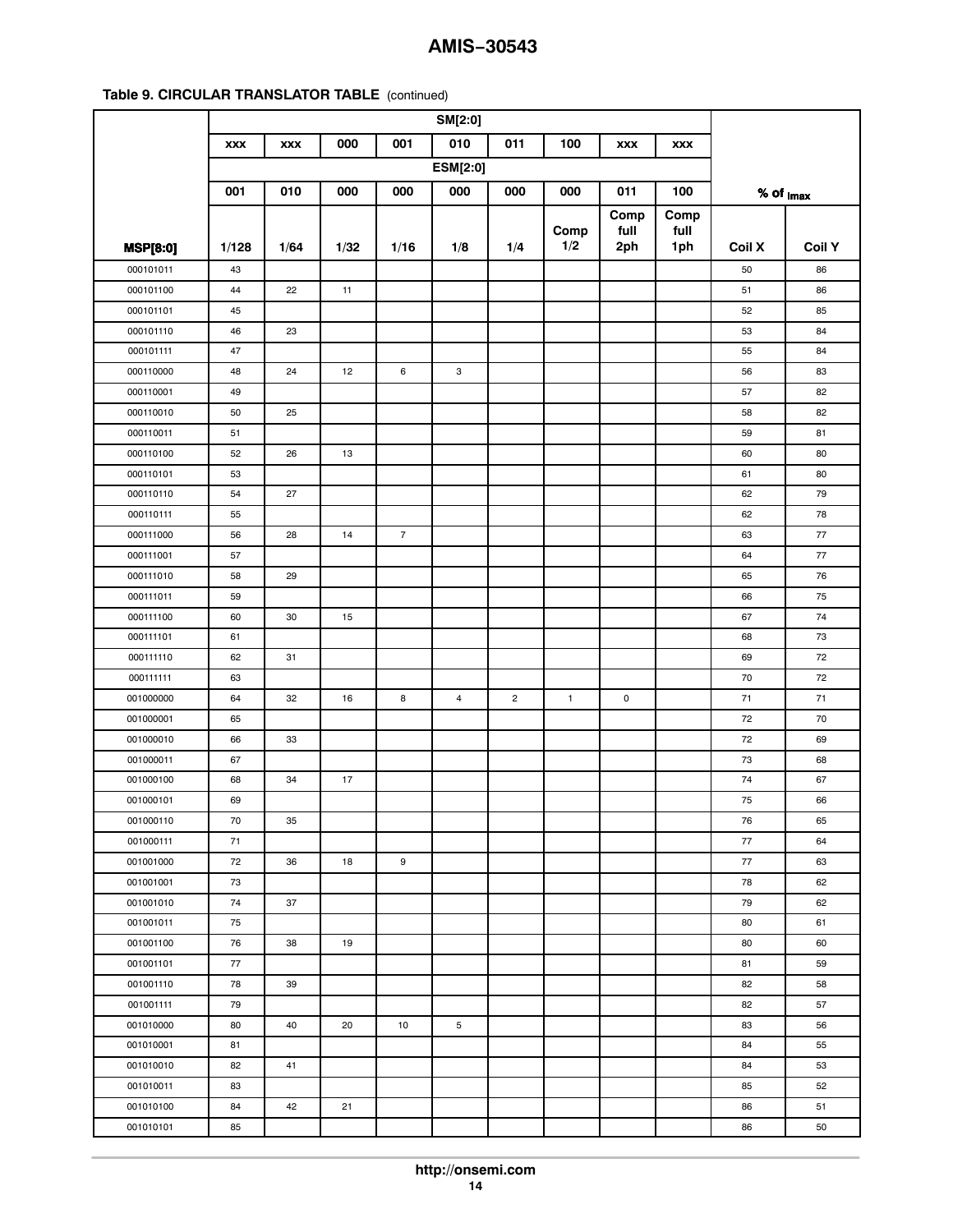|                 | <b>XXX</b> | <b>XXX</b> | 000  | 001  | 010             | 011 | 100            | <b>XXX</b> | <b>XXX</b>   |                         |                |
|-----------------|------------|------------|------|------|-----------------|-----|----------------|------------|--------------|-------------------------|----------------|
|                 |            |            |      |      | <b>ESM[2:0]</b> |     |                |            |              |                         |                |
|                 | 001        | 010        | 000  | 000  | 000             | 000 | 000            | 011        | 100          | $%$ of $_{\text{Imax}}$ |                |
|                 |            |            |      |      |                 |     |                | Comp       | Comp         |                         |                |
|                 |            |            |      |      |                 |     | Comp           | full       | full         |                         |                |
| <b>MSP[8:0]</b> | 1/128      | 1/64       | 1/32 | 1/16 | 1/8             | 1/4 | 1/2            | 2ph        | 1ph          | <b>Coil X</b>           | <b>Coil Y</b>  |
| 001010110       | 86         | 43         |      |      |                 |     |                |            |              | 87                      | 49             |
| 001010111       | 87         |            |      |      |                 |     |                |            |              | 88                      | 48             |
| 001011000       | 88         | 44         | 22   | 11   |                 |     |                |            |              | 88                      | 47             |
| 001011001       | 89         |            |      |      |                 |     |                |            |              | 89                      | 46             |
| 001011010       | 90         | 45         |      |      |                 |     |                |            |              | 89                      | 45             |
| 001011011       | 91         |            |      |      |                 |     |                |            |              | 90                      | 44             |
| 001011100       | 92         | 46         | 23   |      |                 |     |                |            |              | 90                      | 43             |
| 001011101       | 93         |            |      |      |                 |     |                |            |              | 91                      | 42             |
| 001011110       | 94         | 47         |      |      |                 |     |                |            |              | 91                      | 41             |
| 001011111       | 95         |            |      |      |                 |     |                |            |              | 92                      | 39             |
| 001100000       | 96         | 48         | 24   | 12   | 6               | 3   |                |            |              | 92                      | 38             |
| 001100001       | 97         |            |      |      |                 |     |                |            |              | 93                      | 37             |
| 001100010       | 98         | 49         |      |      |                 |     |                |            |              | 93                      | 36             |
| 001100011       | 99         |            |      |      |                 |     |                |            |              | 94                      | 35             |
| 001100100       | 100        | 50         | 25   |      |                 |     |                |            |              | 94                      | 34             |
| 001100101       | 101        |            |      |      |                 |     |                |            |              | 95                      | 33             |
| 001100110       | 102        | 51         |      |      |                 |     |                |            |              | 95                      | 31             |
| 001100111       | 103        |            |      |      |                 |     |                |            |              | 95                      | 30             |
| 001101000       | 104        | 52         | 26   | 13   |                 |     |                |            |              | 96                      | 29             |
| 001101001       | 105        |            |      |      |                 |     |                |            |              | 96                      | 28             |
| 001101010       | 106        | 53         |      |      |                 |     |                |            |              | 96                      | 27             |
| 001101011       | 107        |            |      |      |                 |     |                |            |              | 97                      | 25             |
| 001101100       | 108        | 54         | 27   |      |                 |     |                |            |              | 97                      | 24             |
| 001101101       | 109        |            |      |      |                 |     |                |            |              | 97                      | 23             |
| 001101110       | 110        | 55         |      |      |                 |     |                |            |              | 98                      | 22             |
| 001101111       | 111        |            |      |      |                 |     |                |            |              | 98                      | 21             |
| 001110000       | 112        | 56         | 28   | 14   | $\overline{7}$  |     |                |            |              | 98                      | 20             |
| 001110001       | 113        |            |      |      |                 |     |                |            |              | 98                      | 18             |
| 001110010       | 114        | 57         |      |      |                 |     |                |            |              | 99                      | 17             |
| 001110011       | 115        |            |      |      |                 |     |                |            |              | 99                      | 16             |
| 001110100       | 116        | 58         | 29   |      |                 |     |                |            |              | 99                      | 15             |
| 001110101       | 117        |            |      |      |                 |     |                |            |              | 99                      | 13             |
| 001110110       | 118        | 59         |      |      |                 |     |                |            |              | 99                      | 12             |
| 001110111       | 119        |            |      |      |                 |     |                |            |              | 99                      | 11             |
| 001111000       | 120        | 60         | 30   | 15   |                 |     |                |            |              | 100                     | 10             |
| 001111001       | 121        |            |      |      |                 |     |                |            |              | 100                     | 9              |
| 001111010       | 122        | 61         |      |      |                 |     |                |            |              | 100                     | $\overline{7}$ |
| 001111011       | 123        |            |      |      |                 |     |                |            |              | 100                     | 6              |
| 001111100       | 124        | 62         | 31   |      |                 |     |                |            |              | 100                     | 5              |
| 001111101       | 125        |            |      |      |                 |     |                |            |              | 100                     | 4              |
| 001111110       | 126        | 63         |      |      |                 |     |                |            |              | 100                     | $\overline{c}$ |
| 001111111       | 127        |            |      |      |                 |     |                |            |              | 100                     | $\mathbf{1}$   |
| 010000000       | 128        | 64         | 32   | 16   | 8               | 4   | $\overline{c}$ |            | $\mathbf{1}$ | 100                     | 0              |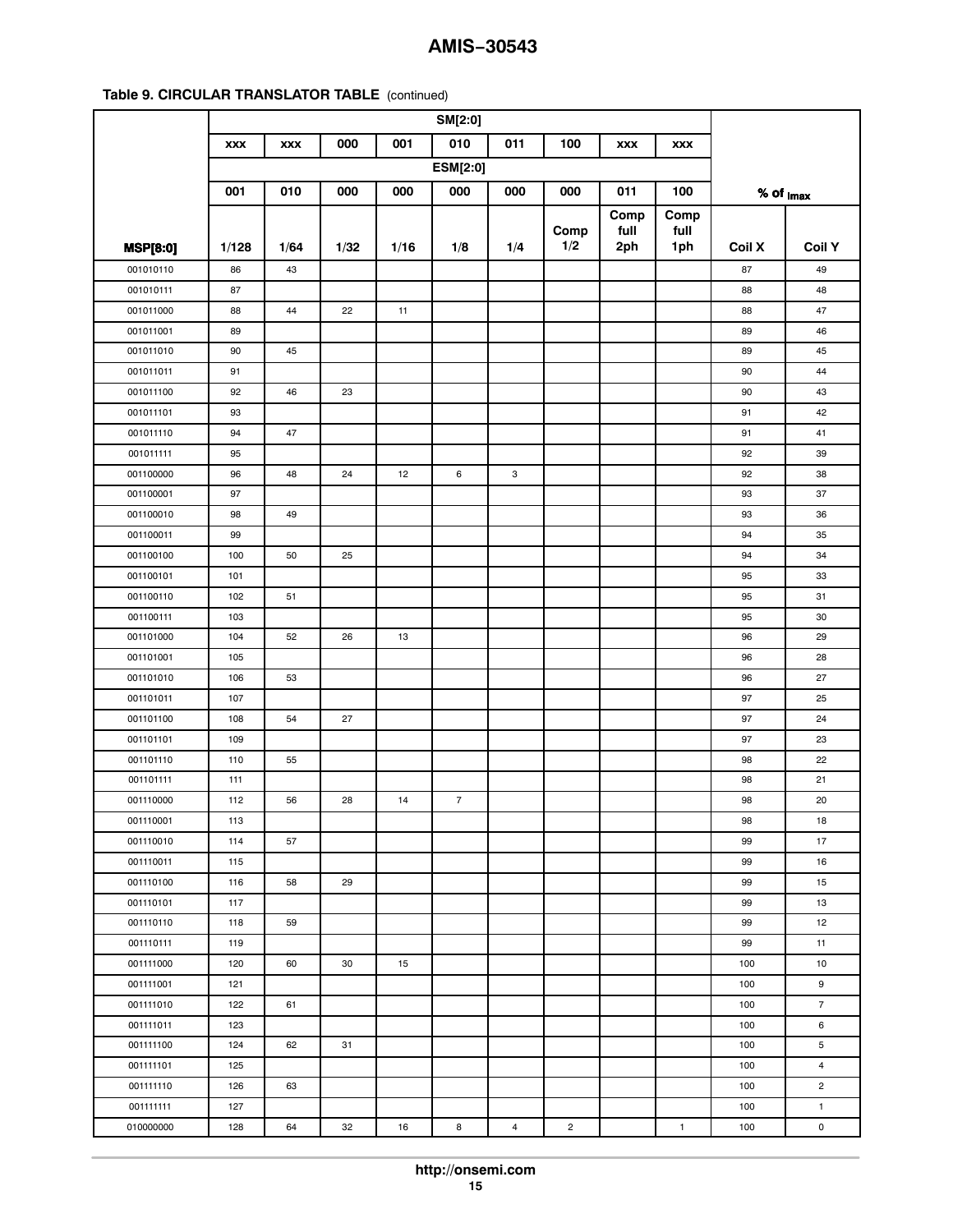|                 | <b>XXX</b> | <b>XXX</b> | 000  | 001  | 010             | 011 | 100  | <b>XXX</b> | <b>XXX</b> |                         |               |
|-----------------|------------|------------|------|------|-----------------|-----|------|------------|------------|-------------------------|---------------|
|                 |            |            |      |      | <b>ESM[2:0]</b> |     |      |            |            |                         |               |
|                 | 001        | 010        | 000  | 000  | 000             | 000 | 000  | 011        | 100        | $%$ of $_{\text{Imax}}$ |               |
|                 |            |            |      |      |                 |     |      | Comp       | Comp       |                         |               |
|                 |            |            |      |      |                 |     | Comp | full       | full       |                         |               |
| <b>MSP[8:0]</b> | 1/128      | 1/64       | 1/32 | 1/16 | 1/8             | 1/4 | 1/2  | 2ph        | 1ph        | <b>Coil X</b>           | <b>Coil Y</b> |
| 010000001       | 129        |            |      |      |                 |     |      |            |            | 100                     | $-1$          |
| 010000010       | 130        | 65         |      |      |                 |     |      |            |            | 100                     | $-2$          |
| 010000011       | 131        |            |      |      |                 |     |      |            |            | 100                     | $-4$          |
| 010000100       | 132        | 66         | 33   |      |                 |     |      |            |            | 100                     | $-5$          |
| 010000101       | 133        |            |      |      |                 |     |      |            |            | 100                     | $-6$          |
| 010000110       | 134        | 67         |      |      |                 |     |      |            |            | 100                     | $-7$          |
| 010000111       | 135        |            |      |      |                 |     |      |            |            | 100                     | $-9$          |
| 010001000       | 136        | 68         | 34   | 17   |                 |     |      |            |            | 100                     | $-10$         |
| 010001001       | 137        |            |      |      |                 |     |      |            |            | 99                      | $-11$         |
| 010001010       | 138        | 69         |      |      |                 |     |      |            |            | 99                      | $-12$         |
| 010001011       | 139        |            |      |      |                 |     |      |            |            | 99                      | $-13$         |
| 010001100       | 140        | 70         | 35   |      |                 |     |      |            |            | 99                      | $-15$         |
| 010001101       | 141        |            |      |      |                 |     |      |            |            | 99                      | $-16$         |
| 010001110       | 142        | 71         |      |      |                 |     |      |            |            | 99                      | $-17$         |
| 010001111       | 143        |            |      |      |                 |     |      |            |            | 98                      | $-18$         |
| 010010000       | 144        | 72         | 36   | 18   | 9               |     |      |            |            | 98                      | $-20$         |
| 010010001       | 145        |            |      |      |                 |     |      |            |            | 98                      | $-21$         |
| 010010010       | 146        | 73         |      |      |                 |     |      |            |            | 98                      | $-22$         |
| 010010011       | 147        |            |      |      |                 |     |      |            |            | 97                      | $-23$         |
| 010010100       | 148        | 74         | 37   |      |                 |     |      |            |            | 97                      | $-24$         |
| 010010101       | 149        |            |      |      |                 |     |      |            |            | 97                      | $-25$         |
| 010010110       | 150        | 75         |      |      |                 |     |      |            |            | 96                      | $-27$         |
| 010010111       | 151        |            |      |      |                 |     |      |            |            | 96                      | $-28$         |
| 010011000       | 152        | 76         | 38   | 19   |                 |     |      |            |            | 96                      | $-29$         |
| 010011001       | 153        |            |      |      |                 |     |      |            |            | 95                      | $-30$         |
| 010011010       | 154        | 77         |      |      |                 |     |      |            |            | 95                      | $-31$         |
| 010011011       | 155        |            |      |      |                 |     |      |            |            | 95                      | $-33$         |
| 010011100       | 156        | 78         | 39   |      |                 |     |      |            |            | 94                      | $-34$         |
| 010011101       | 157        |            |      |      |                 |     |      |            |            | 94                      | $-35$         |
| 010011110       | 158        | 79         |      |      |                 |     |      |            |            | 93                      | $-36$         |
| 010011111       | 159        |            |      |      |                 |     |      |            |            | 93                      | $-37$         |
| 010100000       | 160        | 80         | 40   | 20   | 10              | 5   |      |            |            | 92                      | $-38$         |
| 010100001       | 161        |            |      |      |                 |     |      |            |            | 92                      | $-39$         |
| 010100010       | 162        | 81         |      |      |                 |     |      |            |            | 91                      | $-41$         |
| 010100011       | 163        |            |      |      |                 |     |      |            |            | 91                      | $-42$         |
| 010100100       | 164        | 82         | 41   |      |                 |     |      |            |            | 90                      | $-43$         |
| 010100101       | 165        |            |      |      |                 |     |      |            |            | 90                      | $-44$         |
| 010100110       | 166        | 83         |      |      |                 |     |      |            |            | 89                      | $-45$         |
| 010100111       | 167        |            |      |      |                 |     |      |            |            | 89                      | $-46$         |
| 010101000       | 168        | 84         | 42   | 21   |                 |     |      |            |            | 88                      | $-47$         |
| 010101001       | 169        |            |      |      |                 |     |      |            |            | 88                      | $-48$         |
| 010101010       | 170        | 85         |      |      |                 |     |      |            |            | 87                      | $-49$         |
| 010101011       | 171        |            |      |      |                 |     |      |            |            | 86                      | $-50$         |
|                 |            |            |      |      |                 |     |      |            |            |                         |               |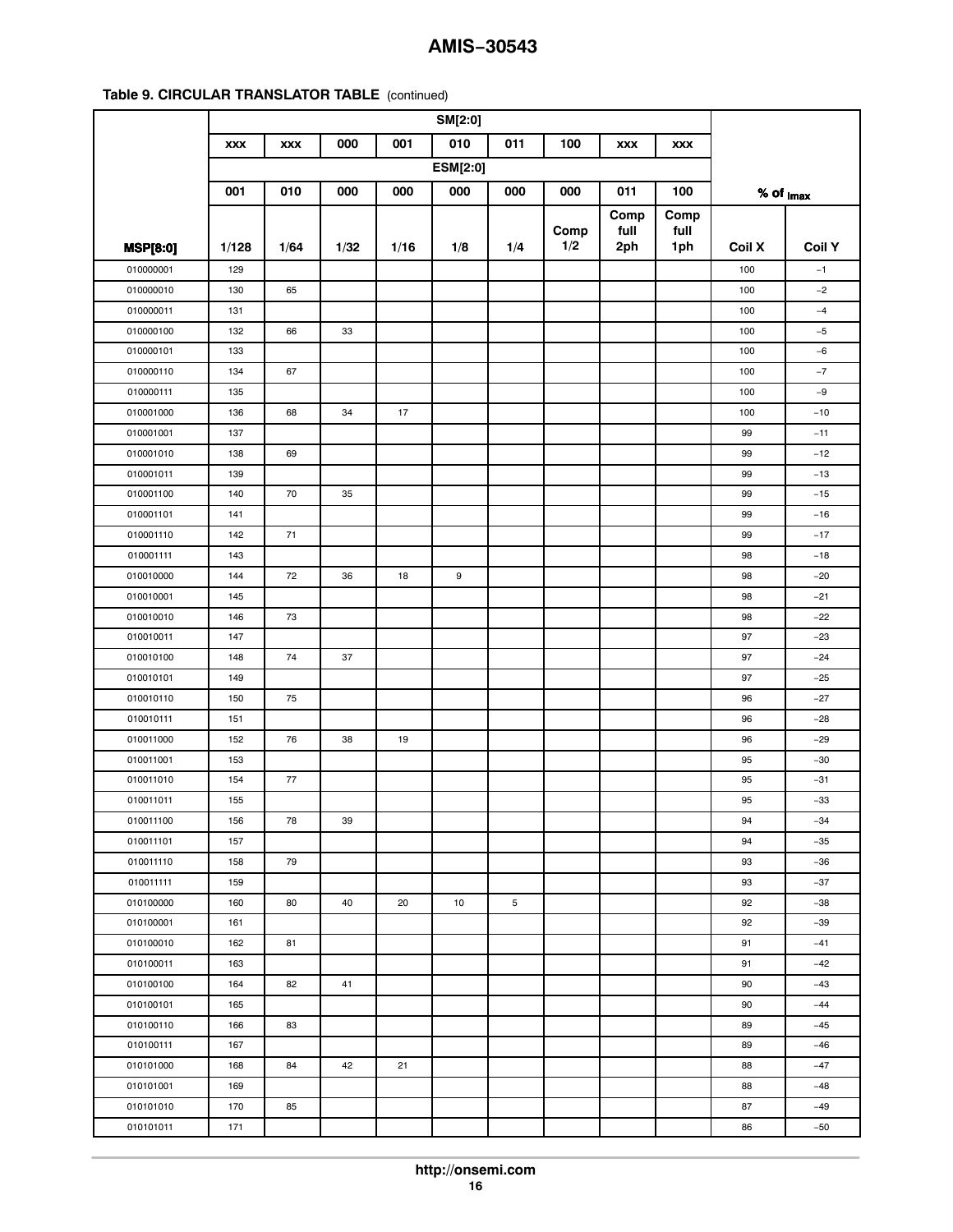|                 | <b>XXX</b> | <b>XXX</b> | 000  | 001  | 010             | 011 | 100  | <b>XXX</b>   | <b>XXX</b> |                         |               |
|-----------------|------------|------------|------|------|-----------------|-----|------|--------------|------------|-------------------------|---------------|
|                 |            |            |      |      | <b>ESM[2:0]</b> |     |      |              |            |                         |               |
|                 | 001        | 010        | 000  | 000  | 000             | 000 | 000  | 011          | 100        | $%$ of $_{\text{Imax}}$ |               |
|                 |            |            |      |      |                 |     |      | Comp         | Comp       |                         |               |
|                 |            |            |      |      |                 |     | Comp | full         | full       |                         |               |
| <b>MSP[8:0]</b> | 1/128      | 1/64       | 1/32 | 1/16 | 1/8             | 1/4 | 1/2  | 2ph          | 1ph        | Coil X                  | <b>Coil Y</b> |
| 010101100       | 172        | 86         | 43   |      |                 |     |      |              |            | 86                      | $-51$         |
| 010101101       | 173        |            |      |      |                 |     |      |              |            | 85                      | $-52$         |
| 010101110       | 174        | 87         |      |      |                 |     |      |              |            | 84                      | $-53$         |
| 010101111       | 175        |            |      |      |                 |     |      |              |            | 84                      | $-55$         |
| 010110000       | 176        | 88         | 44   | 22   | 11              |     |      |              |            | 83                      | $-56$         |
| 010110001       | 177        |            |      |      |                 |     |      |              |            | 82                      | $-57$         |
| 010110010       | 178        | 89         |      |      |                 |     |      |              |            | 82                      | $-58$         |
| 010110011       | 179        |            |      |      |                 |     |      |              |            | 81                      | $-59$         |
| 010110100       | 180        | 90         | 45   |      |                 |     |      |              |            | 80                      | $-60$         |
| 010110101       | 181        |            |      |      |                 |     |      |              |            | 80                      | $-61$         |
| 010110110       | 182        | 91         |      |      |                 |     |      |              |            | 79                      | $-62$         |
| 010110111       | 183        |            |      |      |                 |     |      |              |            | 78                      | $-62$         |
| 010111000       | 184        | 92         | 46   | 23   |                 |     |      |              |            | 77                      | $-63$         |
| 010111001       | 185        |            |      |      |                 |     |      |              |            | 77                      | $-64$         |
| 010111010       | 186        | 93         |      |      |                 |     |      |              |            | 76                      | $-65$         |
| 010111011       | 187        |            |      |      |                 |     |      |              |            | 75                      | $-66$         |
| 010111100       | 188        | 94         | 47   |      |                 |     |      |              |            | 74                      | $-67$         |
| 010111101       | 189        |            |      |      |                 |     |      |              |            | 73                      | $-68$         |
| 010111110       | 190        | 95         |      |      |                 |     |      |              |            | 72                      | $-69$         |
| 010111111       | 191        |            |      |      |                 |     |      |              |            | 72                      | $-70$         |
| 011000000       | 192        | 96         | 48   | 24   | 12              | 6   | 3    | $\mathbf{1}$ |            | 71                      | $-71$         |
| 011000001       | 193        |            |      |      |                 |     |      |              |            | 70                      | $-72$         |
| 011000010       | 194        | 97         |      |      |                 |     |      |              |            | 69                      | $-72$         |
| 011000011       | 195        |            |      |      |                 |     |      |              |            | 68                      | $-73$         |
| 011000100       | 196        | 98         | 49   |      |                 |     |      |              |            | 67                      | $-74$         |
| 011000101       | 197        |            |      |      |                 |     |      |              |            | 66                      | $-75$         |
| 011000110       | 198        | 99         |      |      |                 |     |      |              |            | 65                      | $-76$         |
| 011000111       | 199        |            |      |      |                 |     |      |              |            | 64                      | $-77$         |
| 011001000       | 200        | 100        | 50   | 25   |                 |     |      |              |            | 63                      | $-77$         |
| 011001001       | 201        |            |      |      |                 |     |      |              |            | 62                      | $-78$         |
| 011001010       | 202        | 101        |      |      |                 |     |      |              |            | 62                      | $-79$         |
| 011001011       | 203        |            |      |      |                 |     |      |              |            | 61                      | -80           |
| 011001100       | 204        | 102        | 51   |      |                 |     |      |              |            | 60                      | $-80$         |
| 011001101       | 205        |            |      |      |                 |     |      |              |            | 59                      | $-81$         |
| 011001110       | 206        | 103        |      |      |                 |     |      |              |            | 58                      | $-82$         |
| 011001111       | 207        |            |      |      |                 |     |      |              |            | 57                      | $-82$         |
| 011010000       | 208        | 104        | 52   | 26   | 13              |     |      |              |            | 56                      | $-83$         |
| 011010001       | 209        |            |      |      |                 |     |      |              |            | 55                      | $-84$         |
| 011010010       | 210        | 105        |      |      |                 |     |      |              |            | 53                      | $-84$         |
| 011010011       | 211        |            |      |      |                 |     |      |              |            | 52                      | $-85$         |
| 011010100       | 212        | 106        | 53   |      |                 |     |      |              |            | 51                      | $-86$         |
| 011010101       | 213        |            |      |      |                 |     |      |              |            | 50                      | -86           |
| 011010110       | 214        | 107        |      |      |                 |     |      |              |            | 49                      | $-87$         |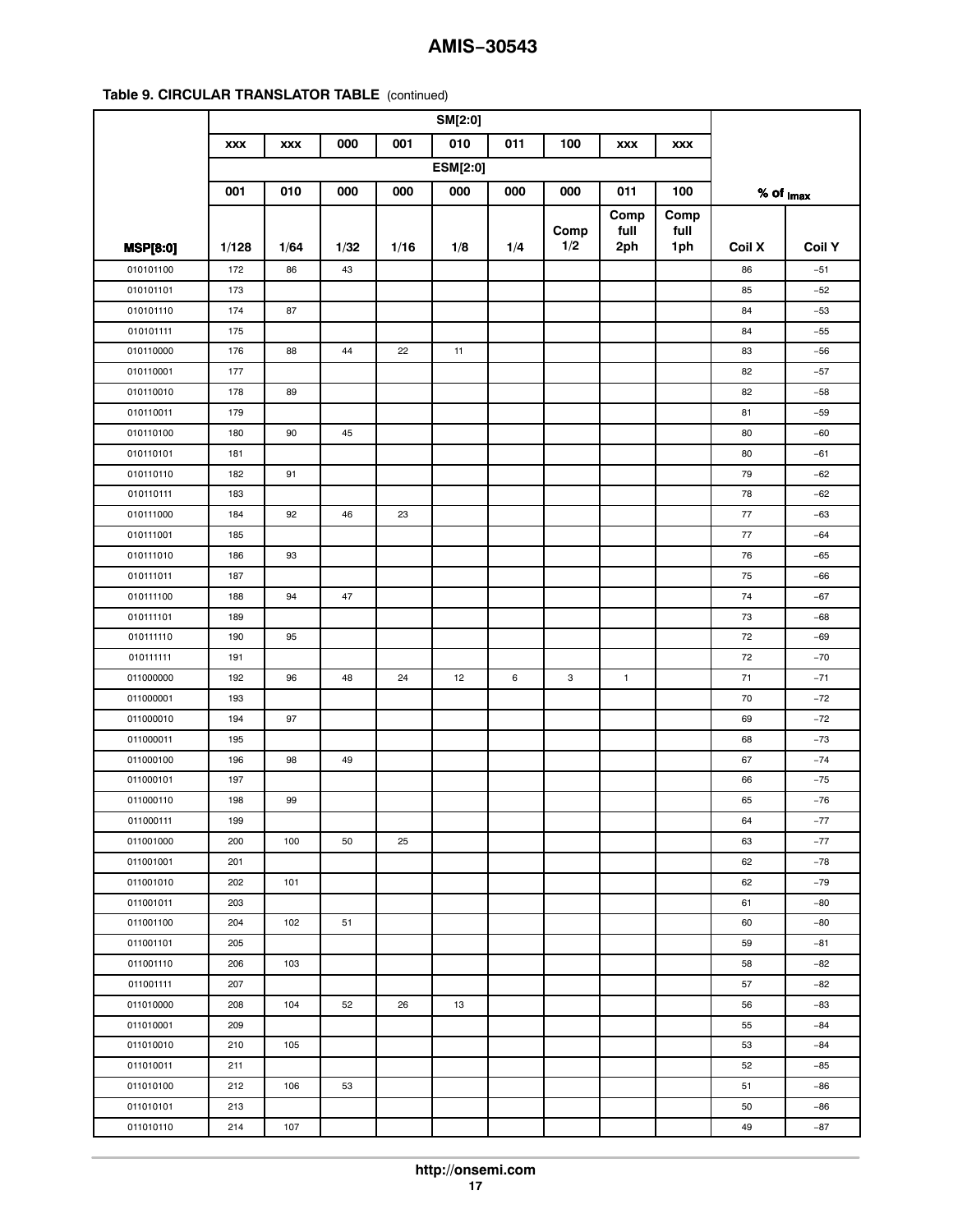|                 | <b>XXX</b> | <b>XXX</b> | 000  | 001  | 010             | 011            | 100  | <b>XXX</b> | <b>XXX</b>     |                         |               |
|-----------------|------------|------------|------|------|-----------------|----------------|------|------------|----------------|-------------------------|---------------|
|                 |            |            |      |      | <b>ESM[2:0]</b> |                |      |            |                |                         |               |
|                 | 001        | 010        | 000  | 000  | 000             | 000            | 000  | 011        | 100            | $%$ of $_{\text{Imax}}$ |               |
|                 |            |            |      |      |                 |                |      | Comp       | Comp           |                         |               |
|                 |            |            |      |      |                 |                | Comp | full       | full           |                         |               |
| <b>MSP[8:0]</b> | 1/128      | 1/64       | 1/32 | 1/16 | 1/8             | 1/4            | 1/2  | 2ph        | 1ph            | <b>Coil X</b>           | <b>Coil Y</b> |
| 011010111       | 215        |            |      |      |                 |                |      |            |                | 48                      | $-88$         |
| 011011000       | 216        | 108        | 54   | 27   |                 |                |      |            |                | 47                      | $-88$         |
| 011011001       | 217        |            |      |      |                 |                |      |            |                | 46                      | $-89$         |
| 011011010       | 218        | 109        |      |      |                 |                |      |            |                | 45                      | $-89$         |
| 011011011       | 219        |            |      |      |                 |                |      |            |                | 44                      | -90           |
| 011011100       | 220        | 110        | 55   |      |                 |                |      |            |                | 43                      | $-90$         |
| 011011101       | 221        |            |      |      |                 |                |      |            |                | 42                      | $-91$         |
| 011011110       | 222        | 111        |      |      |                 |                |      |            |                | 41                      | $-91$         |
| 011011111       | 223        |            |      |      |                 |                |      |            |                | 39                      | $-92$         |
| 011100000       | 224        | 112        | 56   | 28   | 14              | $\overline{7}$ |      |            |                | 38                      | $-92$         |
| 011100001       | 225        |            |      |      |                 |                |      |            |                | 37                      | $-93$         |
| 011100010       | 226        | 113        |      |      |                 |                |      |            |                | 36                      | $-93$         |
| 011100011       | 227        |            |      |      |                 |                |      |            |                | 35                      | $-94$         |
| 011100100       | 228        | 114        | 57   |      |                 |                |      |            |                | 34                      | $-94$         |
| 011100101       | 229        |            |      |      |                 |                |      |            |                | 33                      | $-95$         |
| 011100110       | 230        | 115        |      |      |                 |                |      |            |                | 31                      | $-95$         |
| 011100111       | 231        |            |      |      |                 |                |      |            |                | 30                      | $-95$         |
| 011101000       | 232        | 116        | 58   | 29   |                 |                |      |            |                | 29                      | $-96$         |
| 011101001       | 233        |            |      |      |                 |                |      |            |                | 28                      | $-96$         |
| 011101010       | 234        | 117        |      |      |                 |                |      |            |                | 27                      | $-96$         |
| 011101011       | 235        |            |      |      |                 |                |      |            |                | 25                      | $-97$         |
| 011101100       | 236        | 118        | 59   |      |                 |                |      |            |                | 24                      | $-97$         |
| 011101101       | 237        |            |      |      |                 |                |      |            |                | 23                      | $-97$         |
| 011101110       | 238        | 119        |      |      |                 |                |      |            |                | 22                      | $-98$         |
| 011101111       | 239        |            |      |      |                 |                |      |            |                | 21                      | $-98$         |
| 011110000       | 240        | 120        | 60   | 30   | 15              |                |      |            |                | 20                      | $-98$         |
| 011110001       | 241        |            |      |      |                 |                |      |            |                | 18                      | $-98$         |
| 011110010       | 242        | 121        |      |      |                 |                |      |            |                | 17                      | $-99$         |
| 011110011       | 243        |            |      |      |                 |                |      |            |                | 16                      | $-99$         |
| 011110100       | 244        | 122        | 61   |      |                 |                |      |            |                | 15                      | $-99$         |
| 011110101       | 245        |            |      |      |                 |                |      |            |                | 13                      | $-99$         |
| 011110110       | 246        | 123        |      |      |                 |                |      |            |                | 12                      | $-99$         |
| 011110111       | 247        |            |      |      |                 |                |      |            |                | 11                      | $-99$         |
| 011111000       | 248        | 124        | 62   | 31   |                 |                |      |            |                | 10                      | $-100$        |
| 011111001       | 249        |            |      |      |                 |                |      |            |                | 9                       | $-100$        |
| 011111010       | 250        | 125        |      |      |                 |                |      |            |                | $\overline{7}$          | $-100$        |
| 011111011       | 251        |            |      |      |                 |                |      |            |                | 6                       | $-100$        |
| 011111100       | 252        | 126        | 63   |      |                 |                |      |            |                | 5                       | $-100$        |
| 011111101       | 253        |            |      |      |                 |                |      |            |                | $\overline{4}$          | $-100$        |
| 011111110       | 254        | 127        |      |      |                 |                |      |            |                | $\overline{c}$          | $-100$        |
| 011111111       | 255        |            |      |      |                 |                |      |            |                | 1                       | $-100$        |
| 100000000       | 256        | 128        | 64   | 32   | 16              | 8              | 4    |            | $\overline{c}$ | 0                       | $-100$        |
| 100000001       | 257        |            |      |      |                 |                |      |            |                | $-1$                    | $-100$        |
|                 |            |            |      |      |                 |                |      |            |                |                         |               |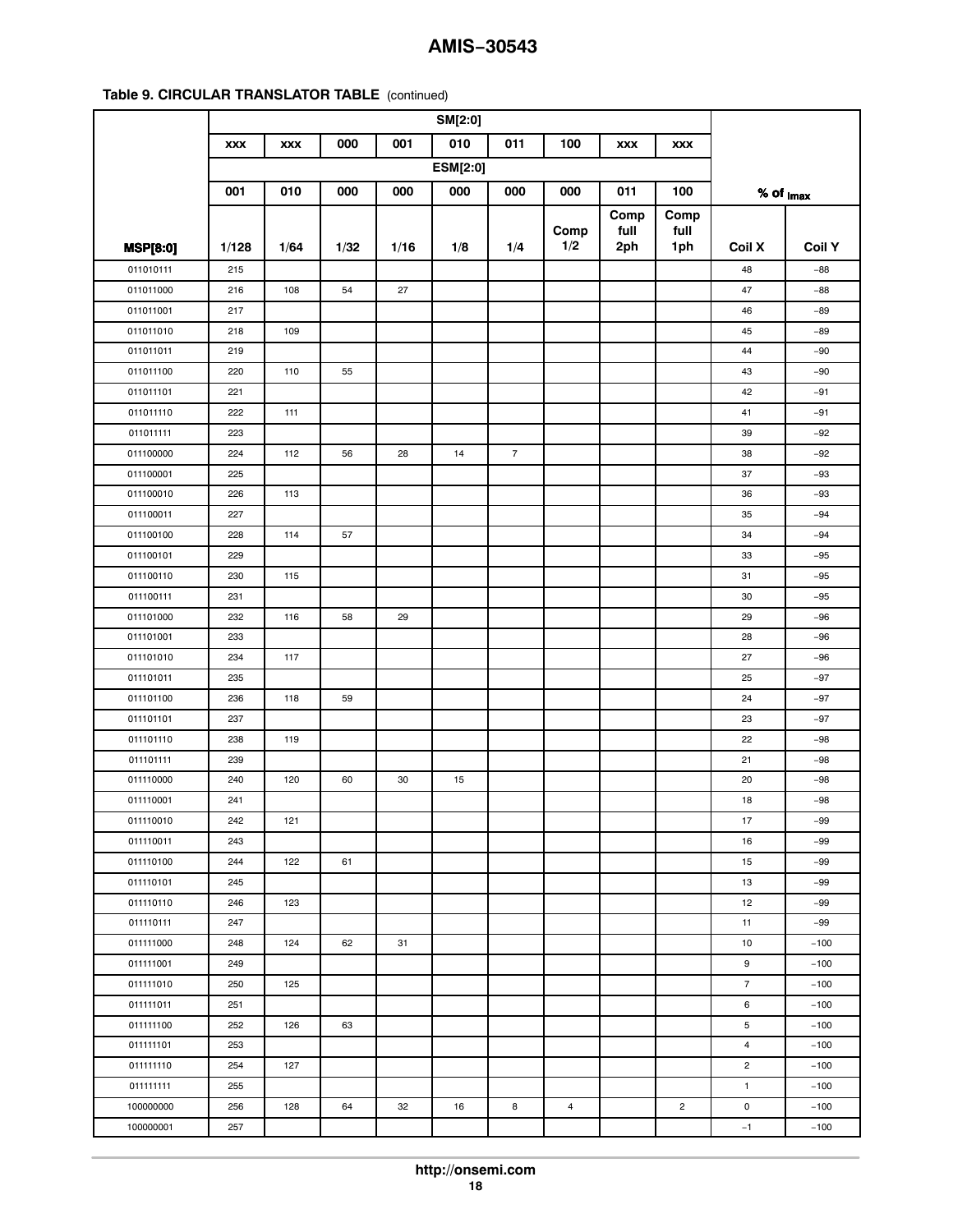|                 | <b>XXX</b> | <b>XXX</b> | 000  | 001  | 010             | 011 | 100  | <b>XXX</b> | <b>XXX</b> |                         |               |
|-----------------|------------|------------|------|------|-----------------|-----|------|------------|------------|-------------------------|---------------|
|                 |            |            |      |      | <b>ESM[2:0]</b> |     |      |            |            |                         |               |
|                 | 001        | 010        | 000  | 000  | 000             | 000 | 000  | 011        | 100        | $%$ of $_{\text{Imax}}$ |               |
|                 |            |            |      |      |                 |     |      | Comp       | Comp       |                         |               |
|                 |            |            |      |      |                 |     | Comp | full       | full       |                         |               |
| <b>MSP[8:0]</b> | 1/128      | 1/64       | 1/32 | 1/16 | 1/8             | 1/4 | 1/2  | 2ph        | 1ph        | Coil X                  | <b>Coil Y</b> |
| 100000010       | 258        | 129        |      |      |                 |     |      |            |            | $-2$                    | $-100$        |
| 100000011       | 259        |            |      |      |                 |     |      |            |            | $-4$                    | $-100$        |
| 100000100       | 260        | 130        | 65   |      |                 |     |      |            |            | $-5$                    | $-100$        |
| 100000101       | 261        |            |      |      |                 |     |      |            |            | $-6$                    | $-100$        |
| 100000110       | 262        | 131        |      |      |                 |     |      |            |            | $-7$                    | $-100$        |
| 100000111       | 263        |            |      |      |                 |     |      |            |            | $-9$                    | $-100$        |
| 100001000       | 264        | 132        | 66   | 33   |                 |     |      |            |            | $-10$                   | $-100$        |
| 100001001       | 265        |            |      |      |                 |     |      |            |            | $-11$                   | $-99$         |
| 100001010       | 266        | 133        |      |      |                 |     |      |            |            | $-12$                   | $-99$         |
| 100001011       | 267        |            |      |      |                 |     |      |            |            | $-13$                   | $-99$         |
| 100001100       | 268        | 134        | 67   |      |                 |     |      |            |            | $-15$                   | $-99$         |
| 100001101       | 269        |            |      |      |                 |     |      |            |            | $-16$                   | $-99$         |
| 100001110       | 270        | 135        |      |      |                 |     |      |            |            | $-17$                   | $-99$         |
| 100001111       | 271        |            |      |      |                 |     |      |            |            | $-18$                   | $-98$         |
| 100010000       | 272        | 136        | 68   | 34   | 17              |     |      |            |            | $-20$                   | $-98$         |
| 100010001       | 273        |            |      |      |                 |     |      |            |            | $-21$                   | $-98$         |
| 100010010       | 274        | 137        |      |      |                 |     |      |            |            | $-22$                   | $-98$         |
| 100010011       | 275        |            |      |      |                 |     |      |            |            | $-23$                   | $-97$         |
| 100010100       | 276        | 138        | 69   |      |                 |     |      |            |            | $-24$                   | $-97$         |
| 100010101       | 277        |            |      |      |                 |     |      |            |            | $-25$                   | $-97$         |
| 100010110       | 278        | 139        |      |      |                 |     |      |            |            | $-27$                   | $-96$         |
| 100010111       | 279        |            |      |      |                 |     |      |            |            | $-28$                   | $-96$         |
| 100011000       | 280        | 140        | 70   | 35   |                 |     |      |            |            | $-29$                   | $-96$         |
| 100011001       | 281        |            |      |      |                 |     |      |            |            | $-30$                   | $-95$         |
| 100011010       | 282        | 141        |      |      |                 |     |      |            |            | $-31$                   | $-95$         |
| 100011011       | 283        |            |      |      |                 |     |      |            |            | $-33$                   | $-95$         |
| 100011100       | 284        | 142        | 71   |      |                 |     |      |            |            | $-34$                   | $-94$         |
| 100011101       | 285        |            |      |      |                 |     |      |            |            | $-35$                   | $-94$         |
| 100011110       | 286        | 143        |      |      |                 |     |      |            |            | -36                     | $-93$         |
| 100011111       | 287        |            |      |      |                 |     |      |            |            | $-37$                   | $-93$         |
| 100100000       | 288        | 144        | 72   | 36   | 18              | 9   |      |            |            | $-38$                   | $-92$         |
| 100100001       | 289        |            |      |      |                 |     |      |            |            | $-39$                   | $-92$         |
| 100100010       | 290        | 145        |      |      |                 |     |      |            |            | $-41$                   | $-91$         |
| 100100011       | 291        |            |      |      |                 |     |      |            |            | $-42$                   | $-91$         |
| 100100100       | 292        | 146        | 73   |      |                 |     |      |            |            | $-43$                   | $-90$         |
| 100100101       | 293        |            |      |      |                 |     |      |            |            | $-44$                   | $-90$         |
| 100100110       | 294        | 147        |      |      |                 |     |      |            |            | $-45$                   | $-89$         |
| 100100111       | 295        |            |      |      |                 |     |      |            |            | $-46$                   | $-89$         |
| 100101000       | 296        | 148        | 74   | 37   |                 |     |      |            |            | $-47$                   | $-88$         |
| 100101001       | 297        |            |      |      |                 |     |      |            |            | $-48$                   | $-88$         |
| 100101010       | 298        | 149        |      |      |                 |     |      |            |            | $-49$                   | $-87$         |
| 100101011       | 299        |            |      |      |                 |     |      |            |            | $-50$                   | $-86$         |
| 100101100       | 300        | 150        | 75   |      |                 |     |      |            |            | $-51$                   | $-86$         |
|                 |            |            |      |      |                 |     |      |            |            |                         |               |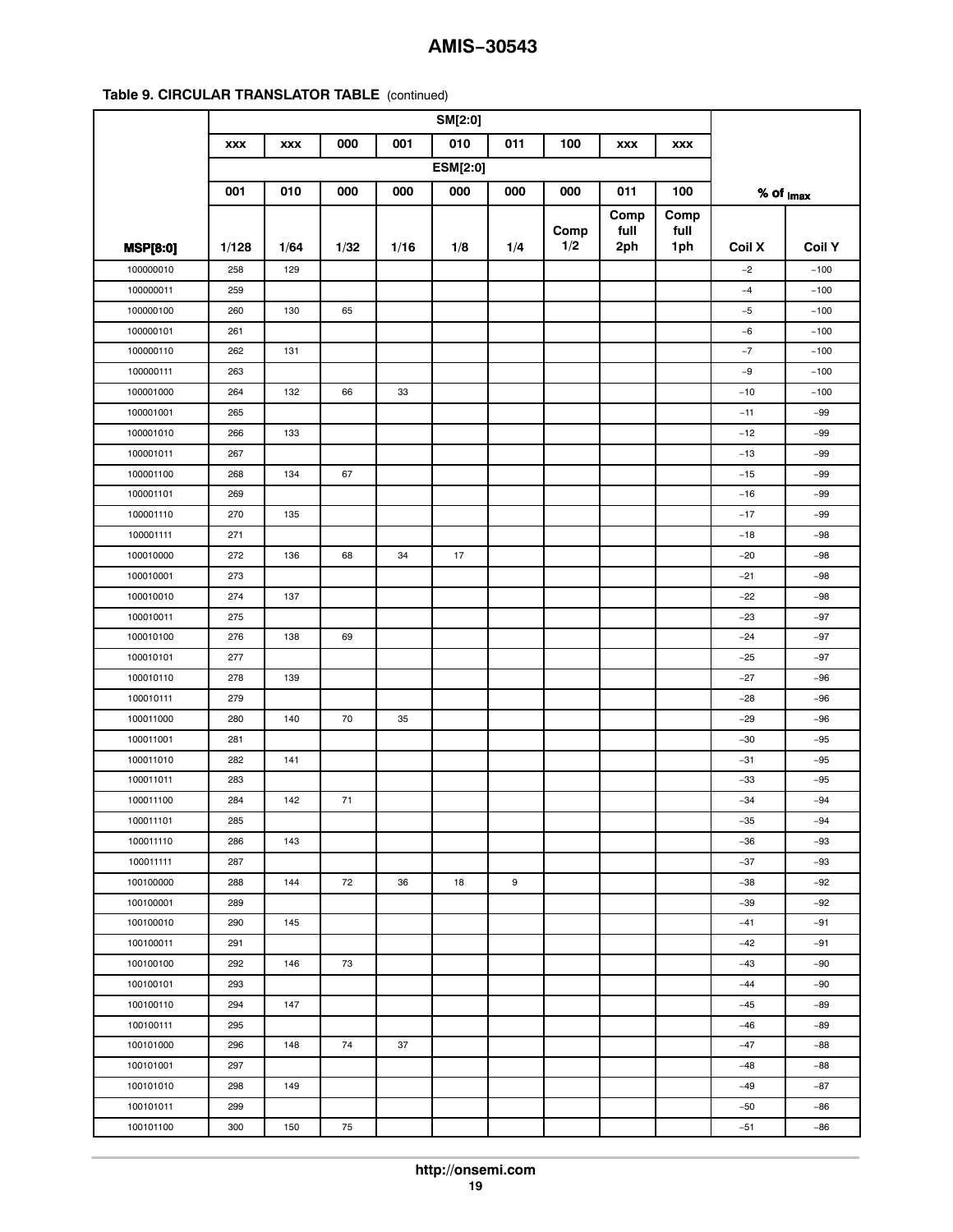|                 | <b>XXX</b> | <b>XXX</b> | 000  | 001  | 010             | 011 | 100  | <b>XXX</b>     | <b>XXX</b> |                         |               |
|-----------------|------------|------------|------|------|-----------------|-----|------|----------------|------------|-------------------------|---------------|
|                 |            |            |      |      | <b>ESM[2:0]</b> |     |      |                |            |                         |               |
|                 | 001        | 010        | 000  | 000  | 000             | 000 | 000  | 011            | 100        | $%$ of $_{\text{Imax}}$ |               |
|                 |            |            |      |      |                 |     |      | Comp           | Comp       |                         |               |
|                 |            |            |      |      |                 |     | Comp | full           | full       |                         |               |
| <b>MSP[8:0]</b> | 1/128      | 1/64       | 1/32 | 1/16 | 1/8             | 1/4 | 1/2  | 2ph            | 1ph        | Coil X                  | <b>Coil Y</b> |
| 100101101       | 301        |            |      |      |                 |     |      |                |            | $-52$                   | $-85$         |
| 100101110       | 302        | 151        |      |      |                 |     |      |                |            | $-53$                   | $-84$         |
| 100101111       | 303        |            |      |      |                 |     |      |                |            | $-55$                   | $-84$         |
| 100110000       | 304        | 152        | 76   | 38   | 19              |     |      |                |            | $-56$                   | -83           |
| 100110001       | 305        |            |      |      |                 |     |      |                |            | $-57$                   | $-82$         |
| 100110010       | 306        | 153        |      |      |                 |     |      |                |            | $-58$                   | $-82$         |
| 100110011       | 307        |            |      |      |                 |     |      |                |            | $-59$                   | $-81$         |
| 100110100       | 308        | 154        | 77   |      |                 |     |      |                |            | $-60$                   | $-80$         |
| 100110101       | 309        |            |      |      |                 |     |      |                |            | $-61$                   | $-80$         |
| 100110110       | 310        | 155        |      |      |                 |     |      |                |            | $-62$                   | $-79$         |
| 100110111       | 311        |            |      |      |                 |     |      |                |            | $-62$                   | $-78$         |
| 100111000       | 312        | 156        | 78   | 39   |                 |     |      |                |            | $-63$                   | $-77$         |
| 100111001       | 313        |            |      |      |                 |     |      |                |            | $-64$                   | $-77$         |
| 100111010       | 314        | 157        |      |      |                 |     |      |                |            | $-65$                   | $-76$         |
| 100111011       | 315        |            |      |      |                 |     |      |                |            | $-66$                   | $-75$         |
| 100111100       | 316        | 158        | 79   |      |                 |     |      |                |            | $-67$                   | $-74$         |
| 100111101       | 317        |            |      |      |                 |     |      |                |            | $-68$                   | $-73$         |
| 100111110       | 318        | 159        |      |      |                 |     |      |                |            | $-69$                   | $-72$         |
| 100111111       | 319        |            |      |      |                 |     |      |                |            | $-70$                   | $-72$         |
| 101000000       | 320        | 160        | 80   | 40   | 20              | 10  | 5    | $\overline{c}$ |            | $-71$                   | $-71$         |
| 101000001       | 321        |            |      |      |                 |     |      |                |            | $-72$                   | $-70$         |
| 101000010       | 322        | 161        |      |      |                 |     |      |                |            | $-72$                   | $-69$         |
| 101000011       | 323        |            |      |      |                 |     |      |                |            | $-73$                   | $-68$         |
| 101000100       | 324        | 162        | 81   |      |                 |     |      |                |            | $-74$                   | $-67$         |
| 101000101       | 325        |            |      |      |                 |     |      |                |            | $-75$                   | -66           |
| 101000110       | 326        | 163        |      |      |                 |     |      |                |            | $-76$                   | $-65$         |
| 101000111       | 327        |            |      |      |                 |     |      |                |            | $-77$                   | $-64$         |
| 101001000       | 328        | 164        | 82   | 41   |                 |     |      |                |            | $-77$                   | $-63$         |
| 101001001       | 329        |            |      |      |                 |     |      |                |            | $-78$                   | $-62$         |
| 101001010       | 330        | 165        |      |      |                 |     |      |                |            | $-79$                   | $-62$         |
| 101001011       | 331        |            |      |      |                 |     |      |                |            | $-80$                   | $-61$         |
| 101001100       | 332        | 166        | 83   |      |                 |     |      |                |            | $-80$                   | $-60$         |
| 101001101       | 333        |            |      |      |                 |     |      |                |            | $-81$                   | $-59$         |
| 101001110       | 334        | 167        |      |      |                 |     |      |                |            | $-82$                   | $-58$         |
| 101001111       | 335        |            |      |      |                 |     |      |                |            | $-82$                   | $-57$         |
| 101010000       | 336        | 168        | 84   | 42   | 21              |     |      |                |            | $-83$                   | $-56$         |
| 101010001       | 337        |            |      |      |                 |     |      |                |            | -84                     | $-55$         |
| 101010010       | 338        | 169        |      |      |                 |     |      |                |            | $-84$                   | $-53$         |
| 101010011       | 339        |            |      |      |                 |     |      |                |            | $-85$                   | $-52$         |
| 101010100       | 340        | 170        | 85   |      |                 |     |      |                |            | $-86$                   | $-51$         |
| 101010101       | 341        |            |      |      |                 |     |      |                |            | $-86$                   | $-50$         |
| 101010110       | 342        | 171        |      |      |                 |     |      |                |            | $-87$                   | $-49$         |
| 101010111       | 343        |            |      |      |                 |     |      |                |            | $-88$                   | $-48$         |
|                 |            |            |      |      |                 |     |      |                |            |                         |               |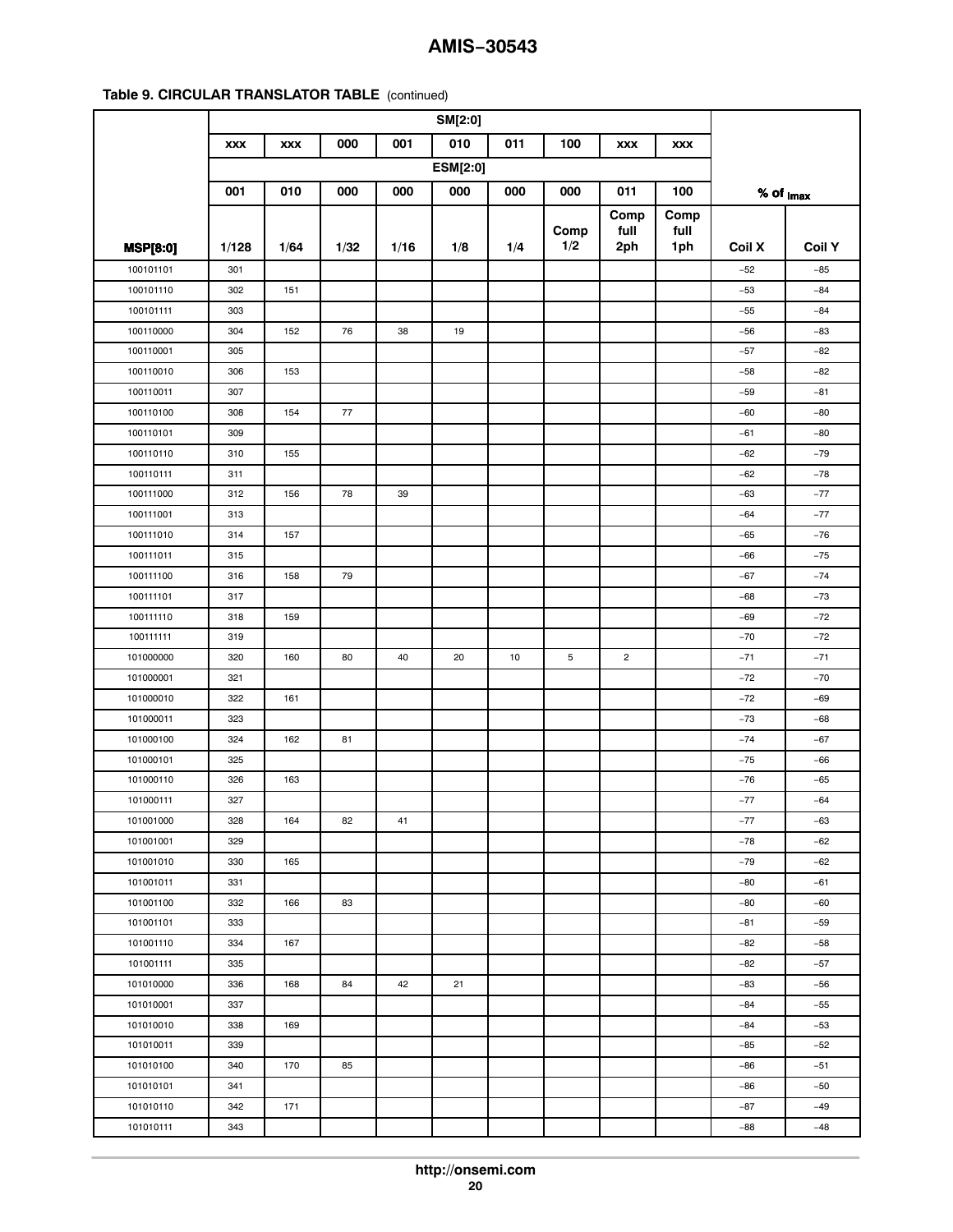| 010<br>000<br>001<br>011<br>100<br><b>XXX</b><br><b>XXX</b><br><b>XXX</b><br><b>XXX</b><br><b>ESM[2:0]</b><br>001<br>010<br>000<br>000<br>000<br>000<br>000<br>011<br>100<br>$%$ of $_{\text{Imax}}$<br>Comp<br>Comp<br>Comp<br>full<br>full<br>1/2<br>1ph<br><b>Coil Y</b><br>1/128<br>1/64<br>1/32<br>1/16<br>1/8<br>1/4<br>2ph<br>Coil X<br><b>MSP[8:0]</b><br>101011000<br>344<br>172<br>86<br>$-88$<br>$-47$<br>43<br>101011001<br>345<br>$-89$<br>$-46$<br>101011010<br>346<br>173<br>$-89$<br>$-45$<br>101011011<br>347<br>$-90$<br>$-44$<br>101011100<br>174<br>348<br>87<br>$-90$<br>$-43$<br>101011101<br>349<br>$-91$<br>$-42$<br>175<br>101011110<br>350<br>$-91$<br>$-41$<br>101011111<br>351<br>$-92$<br>$-39$<br>101100000<br>352<br>176<br>88<br>22<br>11<br>$-92$<br>$-38$<br>44<br>101100001<br>353<br>$-93$<br>$-37$<br>101100010<br>354<br>177<br>$-93$<br>$-36$<br>101100011<br>355<br>$-94$<br>$-35$<br>101100100<br>178<br>89<br>$-34$<br>356<br>$-94$<br>$-33$<br>101100101<br>357<br>$-95$<br>101100110<br>358<br>179<br>$-95$<br>$-31$<br>101100111<br>$-30$<br>359<br>$-95$<br>101101000<br>360<br>180<br>90<br>45<br>$-29$<br>$-96$<br>101101001<br>361<br>$-96$<br>$-28$<br>101101010<br>362<br>181<br>$-96$<br>$-27$<br>101101011<br>363<br>$-97$<br>$-25$<br>101101100<br>182<br>91<br>$-24$<br>364<br>$-97$<br>101101101<br>365<br>$-97$<br>$-23$<br>101101110<br>366<br>183<br>$-98$<br>$-22$<br>101101111<br>$-21$<br>367<br>$-98$<br>184<br>92<br>$-20$<br>101110000<br>368<br>46<br>23<br>$-98$<br>101110001<br>$-18$<br>369<br>-98<br>101110010<br>370<br>185<br>$-99$<br>$-17$<br>101110011<br>371<br>$-99$<br>$-16$<br>101110100<br>372<br>186<br>93<br>$-99$<br>$-15$<br>373<br>$-99$<br>$-13$<br>101110101<br>101110110<br>374<br>187<br>$-99$<br>$-12$<br>101110111<br>375<br>$-99$<br>$-11$<br>101111000<br>376<br>188<br>94<br>47<br>$-100$<br>$-10$<br>$-100$<br>$-9$<br>101111001<br>377<br>101111010<br>378<br>189<br>$-7$<br>$-100$<br>379<br>101111011<br>$-100$<br>$-6$<br>95<br>101111100<br>380<br>190<br>$-5$<br>$-100$<br>101111101<br>381<br>$-100$<br>$-4$<br>101111110<br>382<br>191<br>$-100$<br>$-2$<br>101111111<br>383<br>$-100$<br>$-1$<br>96<br>12<br>3<br>0<br>110000000<br>384<br>192<br>48<br>24<br>6<br>$-100$<br>110000001<br>385<br>$-100$<br>$\mathbf{1}$ |           |     |     |  |  |  |        |                |
|---------------------------------------------------------------------------------------------------------------------------------------------------------------------------------------------------------------------------------------------------------------------------------------------------------------------------------------------------------------------------------------------------------------------------------------------------------------------------------------------------------------------------------------------------------------------------------------------------------------------------------------------------------------------------------------------------------------------------------------------------------------------------------------------------------------------------------------------------------------------------------------------------------------------------------------------------------------------------------------------------------------------------------------------------------------------------------------------------------------------------------------------------------------------------------------------------------------------------------------------------------------------------------------------------------------------------------------------------------------------------------------------------------------------------------------------------------------------------------------------------------------------------------------------------------------------------------------------------------------------------------------------------------------------------------------------------------------------------------------------------------------------------------------------------------------------------------------------------------------------------------------------------------------------------------------------------------------------------------------------------------------------------------------------------------------------------------------------------------------------------------------------------------------------------------------------------------------------------------------------------------------------------------------------------------------------------------|-----------|-----|-----|--|--|--|--------|----------------|
|                                                                                                                                                                                                                                                                                                                                                                                                                                                                                                                                                                                                                                                                                                                                                                                                                                                                                                                                                                                                                                                                                                                                                                                                                                                                                                                                                                                                                                                                                                                                                                                                                                                                                                                                                                                                                                                                                                                                                                                                                                                                                                                                                                                                                                                                                                                                 |           |     |     |  |  |  |        |                |
|                                                                                                                                                                                                                                                                                                                                                                                                                                                                                                                                                                                                                                                                                                                                                                                                                                                                                                                                                                                                                                                                                                                                                                                                                                                                                                                                                                                                                                                                                                                                                                                                                                                                                                                                                                                                                                                                                                                                                                                                                                                                                                                                                                                                                                                                                                                                 |           |     |     |  |  |  |        |                |
|                                                                                                                                                                                                                                                                                                                                                                                                                                                                                                                                                                                                                                                                                                                                                                                                                                                                                                                                                                                                                                                                                                                                                                                                                                                                                                                                                                                                                                                                                                                                                                                                                                                                                                                                                                                                                                                                                                                                                                                                                                                                                                                                                                                                                                                                                                                                 |           |     |     |  |  |  |        |                |
|                                                                                                                                                                                                                                                                                                                                                                                                                                                                                                                                                                                                                                                                                                                                                                                                                                                                                                                                                                                                                                                                                                                                                                                                                                                                                                                                                                                                                                                                                                                                                                                                                                                                                                                                                                                                                                                                                                                                                                                                                                                                                                                                                                                                                                                                                                                                 |           |     |     |  |  |  |        |                |
|                                                                                                                                                                                                                                                                                                                                                                                                                                                                                                                                                                                                                                                                                                                                                                                                                                                                                                                                                                                                                                                                                                                                                                                                                                                                                                                                                                                                                                                                                                                                                                                                                                                                                                                                                                                                                                                                                                                                                                                                                                                                                                                                                                                                                                                                                                                                 |           |     |     |  |  |  |        |                |
|                                                                                                                                                                                                                                                                                                                                                                                                                                                                                                                                                                                                                                                                                                                                                                                                                                                                                                                                                                                                                                                                                                                                                                                                                                                                                                                                                                                                                                                                                                                                                                                                                                                                                                                                                                                                                                                                                                                                                                                                                                                                                                                                                                                                                                                                                                                                 |           |     |     |  |  |  |        |                |
|                                                                                                                                                                                                                                                                                                                                                                                                                                                                                                                                                                                                                                                                                                                                                                                                                                                                                                                                                                                                                                                                                                                                                                                                                                                                                                                                                                                                                                                                                                                                                                                                                                                                                                                                                                                                                                                                                                                                                                                                                                                                                                                                                                                                                                                                                                                                 |           |     |     |  |  |  |        |                |
|                                                                                                                                                                                                                                                                                                                                                                                                                                                                                                                                                                                                                                                                                                                                                                                                                                                                                                                                                                                                                                                                                                                                                                                                                                                                                                                                                                                                                                                                                                                                                                                                                                                                                                                                                                                                                                                                                                                                                                                                                                                                                                                                                                                                                                                                                                                                 |           |     |     |  |  |  |        |                |
|                                                                                                                                                                                                                                                                                                                                                                                                                                                                                                                                                                                                                                                                                                                                                                                                                                                                                                                                                                                                                                                                                                                                                                                                                                                                                                                                                                                                                                                                                                                                                                                                                                                                                                                                                                                                                                                                                                                                                                                                                                                                                                                                                                                                                                                                                                                                 |           |     |     |  |  |  |        |                |
|                                                                                                                                                                                                                                                                                                                                                                                                                                                                                                                                                                                                                                                                                                                                                                                                                                                                                                                                                                                                                                                                                                                                                                                                                                                                                                                                                                                                                                                                                                                                                                                                                                                                                                                                                                                                                                                                                                                                                                                                                                                                                                                                                                                                                                                                                                                                 |           |     |     |  |  |  |        |                |
|                                                                                                                                                                                                                                                                                                                                                                                                                                                                                                                                                                                                                                                                                                                                                                                                                                                                                                                                                                                                                                                                                                                                                                                                                                                                                                                                                                                                                                                                                                                                                                                                                                                                                                                                                                                                                                                                                                                                                                                                                                                                                                                                                                                                                                                                                                                                 |           |     |     |  |  |  |        |                |
|                                                                                                                                                                                                                                                                                                                                                                                                                                                                                                                                                                                                                                                                                                                                                                                                                                                                                                                                                                                                                                                                                                                                                                                                                                                                                                                                                                                                                                                                                                                                                                                                                                                                                                                                                                                                                                                                                                                                                                                                                                                                                                                                                                                                                                                                                                                                 |           |     |     |  |  |  |        |                |
|                                                                                                                                                                                                                                                                                                                                                                                                                                                                                                                                                                                                                                                                                                                                                                                                                                                                                                                                                                                                                                                                                                                                                                                                                                                                                                                                                                                                                                                                                                                                                                                                                                                                                                                                                                                                                                                                                                                                                                                                                                                                                                                                                                                                                                                                                                                                 |           |     |     |  |  |  |        |                |
|                                                                                                                                                                                                                                                                                                                                                                                                                                                                                                                                                                                                                                                                                                                                                                                                                                                                                                                                                                                                                                                                                                                                                                                                                                                                                                                                                                                                                                                                                                                                                                                                                                                                                                                                                                                                                                                                                                                                                                                                                                                                                                                                                                                                                                                                                                                                 |           |     |     |  |  |  |        |                |
|                                                                                                                                                                                                                                                                                                                                                                                                                                                                                                                                                                                                                                                                                                                                                                                                                                                                                                                                                                                                                                                                                                                                                                                                                                                                                                                                                                                                                                                                                                                                                                                                                                                                                                                                                                                                                                                                                                                                                                                                                                                                                                                                                                                                                                                                                                                                 |           |     |     |  |  |  |        |                |
|                                                                                                                                                                                                                                                                                                                                                                                                                                                                                                                                                                                                                                                                                                                                                                                                                                                                                                                                                                                                                                                                                                                                                                                                                                                                                                                                                                                                                                                                                                                                                                                                                                                                                                                                                                                                                                                                                                                                                                                                                                                                                                                                                                                                                                                                                                                                 |           |     |     |  |  |  |        |                |
|                                                                                                                                                                                                                                                                                                                                                                                                                                                                                                                                                                                                                                                                                                                                                                                                                                                                                                                                                                                                                                                                                                                                                                                                                                                                                                                                                                                                                                                                                                                                                                                                                                                                                                                                                                                                                                                                                                                                                                                                                                                                                                                                                                                                                                                                                                                                 |           |     |     |  |  |  |        |                |
|                                                                                                                                                                                                                                                                                                                                                                                                                                                                                                                                                                                                                                                                                                                                                                                                                                                                                                                                                                                                                                                                                                                                                                                                                                                                                                                                                                                                                                                                                                                                                                                                                                                                                                                                                                                                                                                                                                                                                                                                                                                                                                                                                                                                                                                                                                                                 |           |     |     |  |  |  |        |                |
|                                                                                                                                                                                                                                                                                                                                                                                                                                                                                                                                                                                                                                                                                                                                                                                                                                                                                                                                                                                                                                                                                                                                                                                                                                                                                                                                                                                                                                                                                                                                                                                                                                                                                                                                                                                                                                                                                                                                                                                                                                                                                                                                                                                                                                                                                                                                 |           |     |     |  |  |  |        |                |
|                                                                                                                                                                                                                                                                                                                                                                                                                                                                                                                                                                                                                                                                                                                                                                                                                                                                                                                                                                                                                                                                                                                                                                                                                                                                                                                                                                                                                                                                                                                                                                                                                                                                                                                                                                                                                                                                                                                                                                                                                                                                                                                                                                                                                                                                                                                                 |           |     |     |  |  |  |        |                |
|                                                                                                                                                                                                                                                                                                                                                                                                                                                                                                                                                                                                                                                                                                                                                                                                                                                                                                                                                                                                                                                                                                                                                                                                                                                                                                                                                                                                                                                                                                                                                                                                                                                                                                                                                                                                                                                                                                                                                                                                                                                                                                                                                                                                                                                                                                                                 |           |     |     |  |  |  |        |                |
|                                                                                                                                                                                                                                                                                                                                                                                                                                                                                                                                                                                                                                                                                                                                                                                                                                                                                                                                                                                                                                                                                                                                                                                                                                                                                                                                                                                                                                                                                                                                                                                                                                                                                                                                                                                                                                                                                                                                                                                                                                                                                                                                                                                                                                                                                                                                 |           |     |     |  |  |  |        |                |
|                                                                                                                                                                                                                                                                                                                                                                                                                                                                                                                                                                                                                                                                                                                                                                                                                                                                                                                                                                                                                                                                                                                                                                                                                                                                                                                                                                                                                                                                                                                                                                                                                                                                                                                                                                                                                                                                                                                                                                                                                                                                                                                                                                                                                                                                                                                                 |           |     |     |  |  |  |        |                |
|                                                                                                                                                                                                                                                                                                                                                                                                                                                                                                                                                                                                                                                                                                                                                                                                                                                                                                                                                                                                                                                                                                                                                                                                                                                                                                                                                                                                                                                                                                                                                                                                                                                                                                                                                                                                                                                                                                                                                                                                                                                                                                                                                                                                                                                                                                                                 |           |     |     |  |  |  |        |                |
|                                                                                                                                                                                                                                                                                                                                                                                                                                                                                                                                                                                                                                                                                                                                                                                                                                                                                                                                                                                                                                                                                                                                                                                                                                                                                                                                                                                                                                                                                                                                                                                                                                                                                                                                                                                                                                                                                                                                                                                                                                                                                                                                                                                                                                                                                                                                 |           |     |     |  |  |  |        |                |
|                                                                                                                                                                                                                                                                                                                                                                                                                                                                                                                                                                                                                                                                                                                                                                                                                                                                                                                                                                                                                                                                                                                                                                                                                                                                                                                                                                                                                                                                                                                                                                                                                                                                                                                                                                                                                                                                                                                                                                                                                                                                                                                                                                                                                                                                                                                                 |           |     |     |  |  |  |        |                |
|                                                                                                                                                                                                                                                                                                                                                                                                                                                                                                                                                                                                                                                                                                                                                                                                                                                                                                                                                                                                                                                                                                                                                                                                                                                                                                                                                                                                                                                                                                                                                                                                                                                                                                                                                                                                                                                                                                                                                                                                                                                                                                                                                                                                                                                                                                                                 |           |     |     |  |  |  |        |                |
|                                                                                                                                                                                                                                                                                                                                                                                                                                                                                                                                                                                                                                                                                                                                                                                                                                                                                                                                                                                                                                                                                                                                                                                                                                                                                                                                                                                                                                                                                                                                                                                                                                                                                                                                                                                                                                                                                                                                                                                                                                                                                                                                                                                                                                                                                                                                 |           |     |     |  |  |  |        |                |
|                                                                                                                                                                                                                                                                                                                                                                                                                                                                                                                                                                                                                                                                                                                                                                                                                                                                                                                                                                                                                                                                                                                                                                                                                                                                                                                                                                                                                                                                                                                                                                                                                                                                                                                                                                                                                                                                                                                                                                                                                                                                                                                                                                                                                                                                                                                                 |           |     |     |  |  |  |        |                |
|                                                                                                                                                                                                                                                                                                                                                                                                                                                                                                                                                                                                                                                                                                                                                                                                                                                                                                                                                                                                                                                                                                                                                                                                                                                                                                                                                                                                                                                                                                                                                                                                                                                                                                                                                                                                                                                                                                                                                                                                                                                                                                                                                                                                                                                                                                                                 |           |     |     |  |  |  |        |                |
|                                                                                                                                                                                                                                                                                                                                                                                                                                                                                                                                                                                                                                                                                                                                                                                                                                                                                                                                                                                                                                                                                                                                                                                                                                                                                                                                                                                                                                                                                                                                                                                                                                                                                                                                                                                                                                                                                                                                                                                                                                                                                                                                                                                                                                                                                                                                 |           |     |     |  |  |  |        |                |
|                                                                                                                                                                                                                                                                                                                                                                                                                                                                                                                                                                                                                                                                                                                                                                                                                                                                                                                                                                                                                                                                                                                                                                                                                                                                                                                                                                                                                                                                                                                                                                                                                                                                                                                                                                                                                                                                                                                                                                                                                                                                                                                                                                                                                                                                                                                                 |           |     |     |  |  |  |        |                |
|                                                                                                                                                                                                                                                                                                                                                                                                                                                                                                                                                                                                                                                                                                                                                                                                                                                                                                                                                                                                                                                                                                                                                                                                                                                                                                                                                                                                                                                                                                                                                                                                                                                                                                                                                                                                                                                                                                                                                                                                                                                                                                                                                                                                                                                                                                                                 |           |     |     |  |  |  |        |                |
|                                                                                                                                                                                                                                                                                                                                                                                                                                                                                                                                                                                                                                                                                                                                                                                                                                                                                                                                                                                                                                                                                                                                                                                                                                                                                                                                                                                                                                                                                                                                                                                                                                                                                                                                                                                                                                                                                                                                                                                                                                                                                                                                                                                                                                                                                                                                 |           |     |     |  |  |  |        |                |
|                                                                                                                                                                                                                                                                                                                                                                                                                                                                                                                                                                                                                                                                                                                                                                                                                                                                                                                                                                                                                                                                                                                                                                                                                                                                                                                                                                                                                                                                                                                                                                                                                                                                                                                                                                                                                                                                                                                                                                                                                                                                                                                                                                                                                                                                                                                                 |           |     |     |  |  |  |        |                |
|                                                                                                                                                                                                                                                                                                                                                                                                                                                                                                                                                                                                                                                                                                                                                                                                                                                                                                                                                                                                                                                                                                                                                                                                                                                                                                                                                                                                                                                                                                                                                                                                                                                                                                                                                                                                                                                                                                                                                                                                                                                                                                                                                                                                                                                                                                                                 |           |     |     |  |  |  |        |                |
|                                                                                                                                                                                                                                                                                                                                                                                                                                                                                                                                                                                                                                                                                                                                                                                                                                                                                                                                                                                                                                                                                                                                                                                                                                                                                                                                                                                                                                                                                                                                                                                                                                                                                                                                                                                                                                                                                                                                                                                                                                                                                                                                                                                                                                                                                                                                 |           |     |     |  |  |  |        |                |
|                                                                                                                                                                                                                                                                                                                                                                                                                                                                                                                                                                                                                                                                                                                                                                                                                                                                                                                                                                                                                                                                                                                                                                                                                                                                                                                                                                                                                                                                                                                                                                                                                                                                                                                                                                                                                                                                                                                                                                                                                                                                                                                                                                                                                                                                                                                                 |           |     |     |  |  |  |        |                |
|                                                                                                                                                                                                                                                                                                                                                                                                                                                                                                                                                                                                                                                                                                                                                                                                                                                                                                                                                                                                                                                                                                                                                                                                                                                                                                                                                                                                                                                                                                                                                                                                                                                                                                                                                                                                                                                                                                                                                                                                                                                                                                                                                                                                                                                                                                                                 |           |     |     |  |  |  |        |                |
|                                                                                                                                                                                                                                                                                                                                                                                                                                                                                                                                                                                                                                                                                                                                                                                                                                                                                                                                                                                                                                                                                                                                                                                                                                                                                                                                                                                                                                                                                                                                                                                                                                                                                                                                                                                                                                                                                                                                                                                                                                                                                                                                                                                                                                                                                                                                 |           |     |     |  |  |  |        |                |
|                                                                                                                                                                                                                                                                                                                                                                                                                                                                                                                                                                                                                                                                                                                                                                                                                                                                                                                                                                                                                                                                                                                                                                                                                                                                                                                                                                                                                                                                                                                                                                                                                                                                                                                                                                                                                                                                                                                                                                                                                                                                                                                                                                                                                                                                                                                                 |           |     |     |  |  |  |        |                |
|                                                                                                                                                                                                                                                                                                                                                                                                                                                                                                                                                                                                                                                                                                                                                                                                                                                                                                                                                                                                                                                                                                                                                                                                                                                                                                                                                                                                                                                                                                                                                                                                                                                                                                                                                                                                                                                                                                                                                                                                                                                                                                                                                                                                                                                                                                                                 |           |     |     |  |  |  |        |                |
|                                                                                                                                                                                                                                                                                                                                                                                                                                                                                                                                                                                                                                                                                                                                                                                                                                                                                                                                                                                                                                                                                                                                                                                                                                                                                                                                                                                                                                                                                                                                                                                                                                                                                                                                                                                                                                                                                                                                                                                                                                                                                                                                                                                                                                                                                                                                 |           |     |     |  |  |  |        |                |
|                                                                                                                                                                                                                                                                                                                                                                                                                                                                                                                                                                                                                                                                                                                                                                                                                                                                                                                                                                                                                                                                                                                                                                                                                                                                                                                                                                                                                                                                                                                                                                                                                                                                                                                                                                                                                                                                                                                                                                                                                                                                                                                                                                                                                                                                                                                                 |           |     |     |  |  |  |        |                |
|                                                                                                                                                                                                                                                                                                                                                                                                                                                                                                                                                                                                                                                                                                                                                                                                                                                                                                                                                                                                                                                                                                                                                                                                                                                                                                                                                                                                                                                                                                                                                                                                                                                                                                                                                                                                                                                                                                                                                                                                                                                                                                                                                                                                                                                                                                                                 |           |     |     |  |  |  |        |                |
|                                                                                                                                                                                                                                                                                                                                                                                                                                                                                                                                                                                                                                                                                                                                                                                                                                                                                                                                                                                                                                                                                                                                                                                                                                                                                                                                                                                                                                                                                                                                                                                                                                                                                                                                                                                                                                                                                                                                                                                                                                                                                                                                                                                                                                                                                                                                 |           |     |     |  |  |  |        |                |
|                                                                                                                                                                                                                                                                                                                                                                                                                                                                                                                                                                                                                                                                                                                                                                                                                                                                                                                                                                                                                                                                                                                                                                                                                                                                                                                                                                                                                                                                                                                                                                                                                                                                                                                                                                                                                                                                                                                                                                                                                                                                                                                                                                                                                                                                                                                                 |           |     |     |  |  |  |        |                |
|                                                                                                                                                                                                                                                                                                                                                                                                                                                                                                                                                                                                                                                                                                                                                                                                                                                                                                                                                                                                                                                                                                                                                                                                                                                                                                                                                                                                                                                                                                                                                                                                                                                                                                                                                                                                                                                                                                                                                                                                                                                                                                                                                                                                                                                                                                                                 |           |     |     |  |  |  |        |                |
|                                                                                                                                                                                                                                                                                                                                                                                                                                                                                                                                                                                                                                                                                                                                                                                                                                                                                                                                                                                                                                                                                                                                                                                                                                                                                                                                                                                                                                                                                                                                                                                                                                                                                                                                                                                                                                                                                                                                                                                                                                                                                                                                                                                                                                                                                                                                 | 110000010 | 386 | 193 |  |  |  | $-100$ | $\overline{c}$ |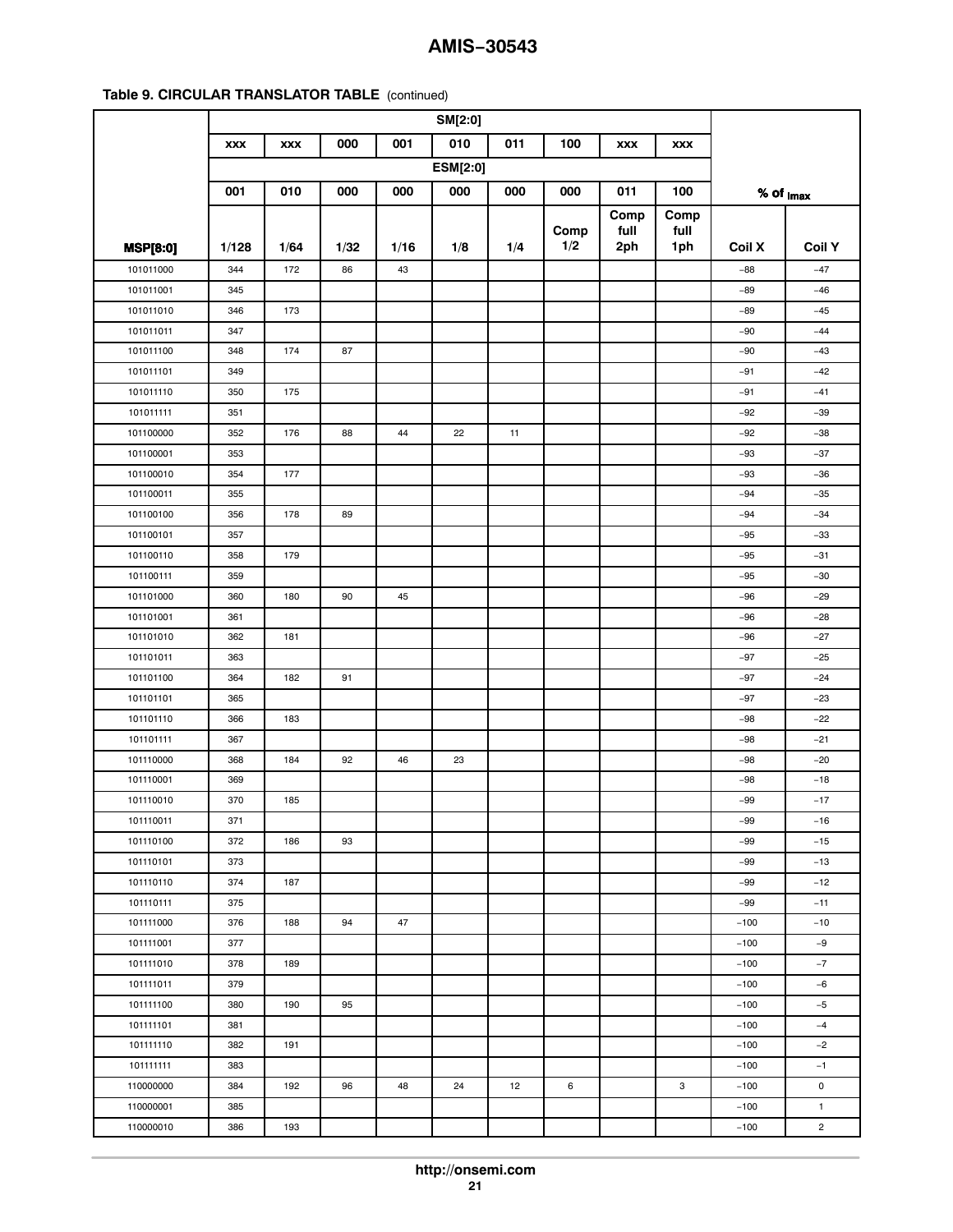|                 | <b>XXX</b> | <b>XXX</b> | 000  | 001  | 010             | 011 | 100  | <b>XXX</b> | <b>XXX</b> |                         |                |
|-----------------|------------|------------|------|------|-----------------|-----|------|------------|------------|-------------------------|----------------|
|                 |            |            |      |      | <b>ESM[2:0]</b> |     |      |            |            |                         |                |
|                 | 001        | 010        | 000  | 000  | 000             | 000 | 000  | 011        | 100        | $%$ of $_{\text{Imax}}$ |                |
|                 |            |            |      |      |                 |     |      | Comp       | Comp       |                         |                |
|                 |            |            |      |      |                 |     | Comp | full       | full       |                         |                |
| <b>MSP[8:0]</b> | 1/128      | 1/64       | 1/32 | 1/16 | 1/8             | 1/4 | 1/2  | 2ph        | 1ph        | Coil X                  | <b>Coil Y</b>  |
| 110000011       | 387        |            |      |      |                 |     |      |            |            | $-100$                  | $\overline{4}$ |
| 110000100       | 388        | 194        | 97   |      |                 |     |      |            |            | $-100$                  | 5              |
| 110000101       | 389        |            |      |      |                 |     |      |            |            | $-100$                  | 6              |
| 110000110       | 390        | 195        |      |      |                 |     |      |            |            | $-100$                  | $\overline{7}$ |
| 110000111       | 391        |            |      |      |                 |     |      |            |            | $-100$                  | 9              |
| 110001000       | 392        | 196        | 98   | 49   |                 |     |      |            |            | $-100$                  | 10             |
| 110001001       | 393        |            |      |      |                 |     |      |            |            | $-99$                   | 11             |
| 110001010       | 394        | 197        |      |      |                 |     |      |            |            | $-99$                   | 12             |
| 110001011       | 395        |            |      |      |                 |     |      |            |            | $-99$                   | 13             |
| 110001100       | 396        | 198        | 99   |      |                 |     |      |            |            | $-99$                   | 15             |
| 110001101       | 397        |            |      |      |                 |     |      |            |            | $-99$                   | 16             |
| 110001110       | 398        | 199        |      |      |                 |     |      |            |            | $-99$                   | 17             |
| 110001111       | 399        |            |      |      |                 |     |      |            |            | $-98$                   | 18             |
| 110010000       | 400        | 200        | 100  | 50   | 25              |     |      |            |            | $-98$                   | 20             |
| 110010001       | 401        |            |      |      |                 |     |      |            |            | $-98$                   | 21             |
| 110010010       | 402        | 201        |      |      |                 |     |      |            |            | $-98$                   | 22             |
| 110010011       | 403        |            |      |      |                 |     |      |            |            | $-97$                   | 23             |
| 110010100       | 404        | 202        | 101  |      |                 |     |      |            |            | $-97$                   | 24             |
| 110010101       | 405        |            |      |      |                 |     |      |            |            | $-97$                   | 25             |
| 110010110       | 406        | 203        |      |      |                 |     |      |            |            | $-96$                   | 27             |
| 110010111       | 407        |            |      |      |                 |     |      |            |            | $-96$                   | 28             |
| 110011000       | 408        | 204        | 102  | 51   |                 |     |      |            |            | $-96$                   | 29             |
| 110011001       | 409        |            |      |      |                 |     |      |            |            | $-95$                   | 30             |
| 110011010       | 410        | 205        |      |      |                 |     |      |            |            | $-95$                   | 31             |
| 110011011       | 411        |            |      |      |                 |     |      |            |            | $-95$                   | 33             |
| 110011100       | 412        | 206        | 103  |      |                 |     |      |            |            | $-94$                   | 34             |
| 110011101       | 413        |            |      |      |                 |     |      |            |            | $-94$                   | 35             |
| 110011110       | 414        | 207        |      |      |                 |     |      |            |            | $-93$                   | 36             |
| 110011111       | 415        |            |      |      |                 |     |      |            |            | $-93$                   | 37             |
| 110100000       | 416        | 208        | 104  | 52   | 26              | 13  |      |            |            | $-92$                   | 38             |
| 110100001       | 417        |            |      |      |                 |     |      |            |            | $-92$                   | 39             |
| 110100010       | 418        | 209        |      |      |                 |     |      |            |            | $-91$                   | 41             |
| 110100011       | 419        |            |      |      |                 |     |      |            |            | $-91$                   | 42             |
| 110100100       | 420        | 210        | 105  |      |                 |     |      |            |            | $-90$                   | 43             |
| 110100101       | 421        |            |      |      |                 |     |      |            |            | $-90$                   | 44             |
| 110100110       | 422        | 211        |      |      |                 |     |      |            |            | $-89$                   | 45             |
| 110100111       | 423        |            |      |      |                 |     |      |            |            | $-89$                   | 46             |
| 110101000       | 424        | 212        | 106  | 53   |                 |     |      |            |            | $-88$                   | 47             |
| 110101001       | 425        |            |      |      |                 |     |      |            |            | $-88$                   | 48             |
| 110101010       | 426        | 213        |      |      |                 |     |      |            |            | $-87$                   | 49             |
| 110101011       | 427        |            |      |      |                 |     |      |            |            | $-86$                   | 50             |
| 110101100       | 428        | 214        | 107  |      |                 |     |      |            |            | -86                     | 51             |
| 110101101       | 429        |            |      |      |                 |     |      |            |            | $-85$                   | 52             |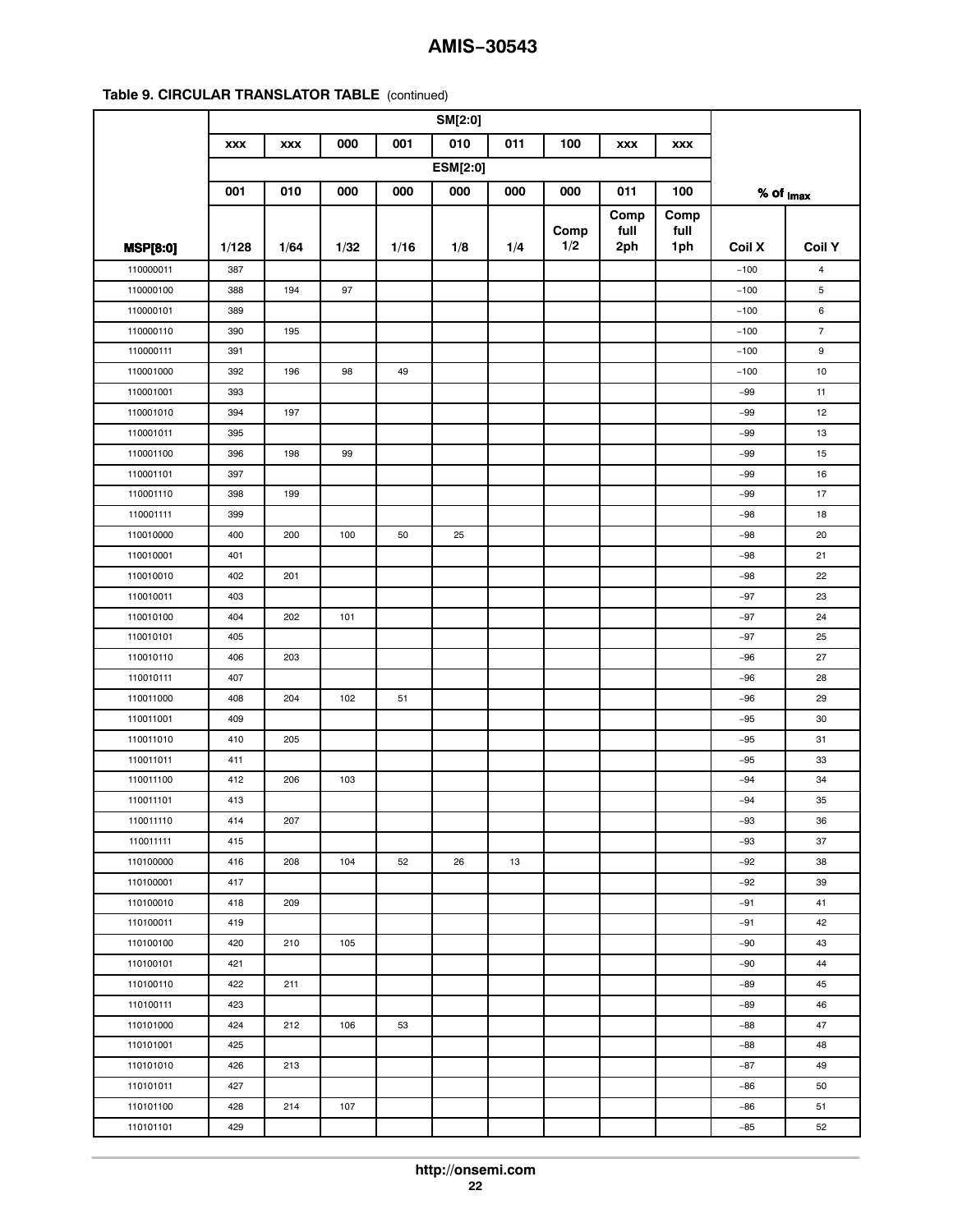|                        | <b>XXX</b> | <b>XXX</b> | 000  | 001  | 010             | 011 | 100            | <b>XXX</b>  | <b>XXX</b>  |                         |               |
|------------------------|------------|------------|------|------|-----------------|-----|----------------|-------------|-------------|-------------------------|---------------|
|                        |            |            |      |      | <b>ESM[2:0]</b> |     |                |             |             |                         |               |
|                        | 001        | 010        | 000  | 000  | 000             | 000 | 000            | 011         | 100         | $%$ of $_{\text{Imax}}$ |               |
|                        |            |            |      |      |                 |     |                | Comp        | Comp        |                         |               |
| <b>MSP[8:0]</b>        | 1/128      | 1/64       | 1/32 | 1/16 | 1/8             | 1/4 | Comp<br>1/2    | full<br>2ph | full<br>1ph | <b>Coil X</b>           | <b>Coil Y</b> |
| 110101110              | 430        | 215        |      |      |                 |     |                |             |             | $-84$                   | 53            |
| 110101111              | 431        |            |      |      |                 |     |                |             |             | $-84$                   | 55            |
| 110110000              | 432        | 216        | 108  | 54   | 27              |     |                |             |             | $-83$                   | 56            |
| 110110001              | 433        |            |      |      |                 |     |                |             |             | $-82$                   | 57            |
| 110110010              | 434        | 217        |      |      |                 |     |                |             |             | $-82$                   | 58            |
| 110110011              | 435        |            |      |      |                 |     |                |             |             | $-81$                   | 59            |
| 110110100              | 436        | 218        | 109  |      |                 |     |                |             |             | $-80$                   | 60            |
| 110110101              | 437        |            |      |      |                 |     |                |             |             | $-80$                   | 61            |
| 110110110              | 438        | 219        |      |      |                 |     |                |             |             | $-79$                   | 62            |
| 110110111              | 439        |            |      |      |                 |     |                |             |             | $-78$                   | 62            |
| 110111000              | 440        | 220        | 110  | 55   |                 |     |                |             |             | $-77$                   | 63            |
| 110111001              | 441        |            |      |      |                 |     |                |             |             | $-77$                   | 64            |
| 110111010              | 442        | 221        |      |      |                 |     |                |             |             | $-76$                   | 65            |
| 110111011              | 443        |            |      |      |                 |     |                |             |             | $-75$                   | 66            |
| 110111100              | 444        | 222        | 111  |      |                 |     |                |             |             | $-74$                   | 67            |
| 110111101              | 445        |            |      |      |                 |     |                |             |             | $-73$                   | 68            |
| 110111110              | 446        | 223        |      |      |                 |     |                |             |             | $-72$                   | 69            |
| 110111111              | 447        |            |      |      |                 |     |                |             |             | $-72$                   | 70            |
| 111000000              | 448        | 224        | 112  | 56   | 28              | 14  | $\overline{7}$ | 3           |             | $-71$                   | 71            |
| 111000001              | 449        |            |      |      |                 |     |                |             |             | $-70$                   | 72            |
| 111000010              | 450        | 225        |      |      |                 |     |                |             |             | $-69$                   | 72            |
| 111000011              | 451        |            |      |      |                 |     |                |             |             | $-68$                   | 73            |
| 111000100              | 452        | 226        | 113  |      |                 |     |                |             |             | $-67$                   | 74            |
| 111000101              | 453        |            |      |      |                 |     |                |             |             | $-66$                   | 75            |
| 111000110              | 454        | 227        |      |      |                 |     |                |             |             | $-65$                   | 76            |
| 111000111              | 455        |            |      |      |                 |     |                |             |             | $-64$                   | 77            |
| 111001000              | 456        | 228        | 114  | 57   |                 |     |                |             |             | $-63$                   | 77            |
| 111001001              | 457        |            |      |      |                 |     |                |             |             | $-62$                   | 78            |
| 111001010              | 458        | 229        |      |      |                 |     |                |             |             | $-62$                   | 79            |
| 111001011              | 459        |            |      |      |                 |     |                |             |             | $-61$                   | 80            |
| 111001100              | 460        | 230        | 115  |      |                 |     |                |             |             | $-60$                   | 80            |
| 111001101              | 461        |            |      |      |                 |     |                |             |             | $-59$                   | 81            |
| 111001110              | 462        | 231        |      |      |                 |     |                |             |             | $-58$                   | 82            |
| 111001111              | 463        |            |      |      |                 |     |                |             |             | $-57$                   | 82            |
|                        | 464        | 232        | 116  |      | 29              |     |                |             |             | $-56$                   | 83            |
| 111010000<br>111010001 | 465        |            |      | 58   |                 |     |                |             |             | $-55$                   | 84            |
| 111010010              | 466        | 233        |      |      |                 |     |                |             |             | $-53$                   | 84            |
| 111010011              | 467        |            |      |      |                 |     |                |             |             | $-52$                   | 85            |
|                        |            |            |      |      |                 |     |                |             |             |                         |               |
| 111010100              | 468        | 234        | 117  |      |                 |     |                |             |             | $-51$                   | 86            |
| 111010101              | 469        |            |      |      |                 |     |                |             |             | $-50$                   | 86            |
| 111010110              | 470        | 235        |      |      |                 |     |                |             |             | $-49$                   | 87            |
| 111010111              | 471        |            |      |      |                 |     |                |             |             | $-48$                   | 88            |
| 111011000              | 472        | 236        | 118  | 59   |                 |     |                |             |             | $-47$                   | 88            |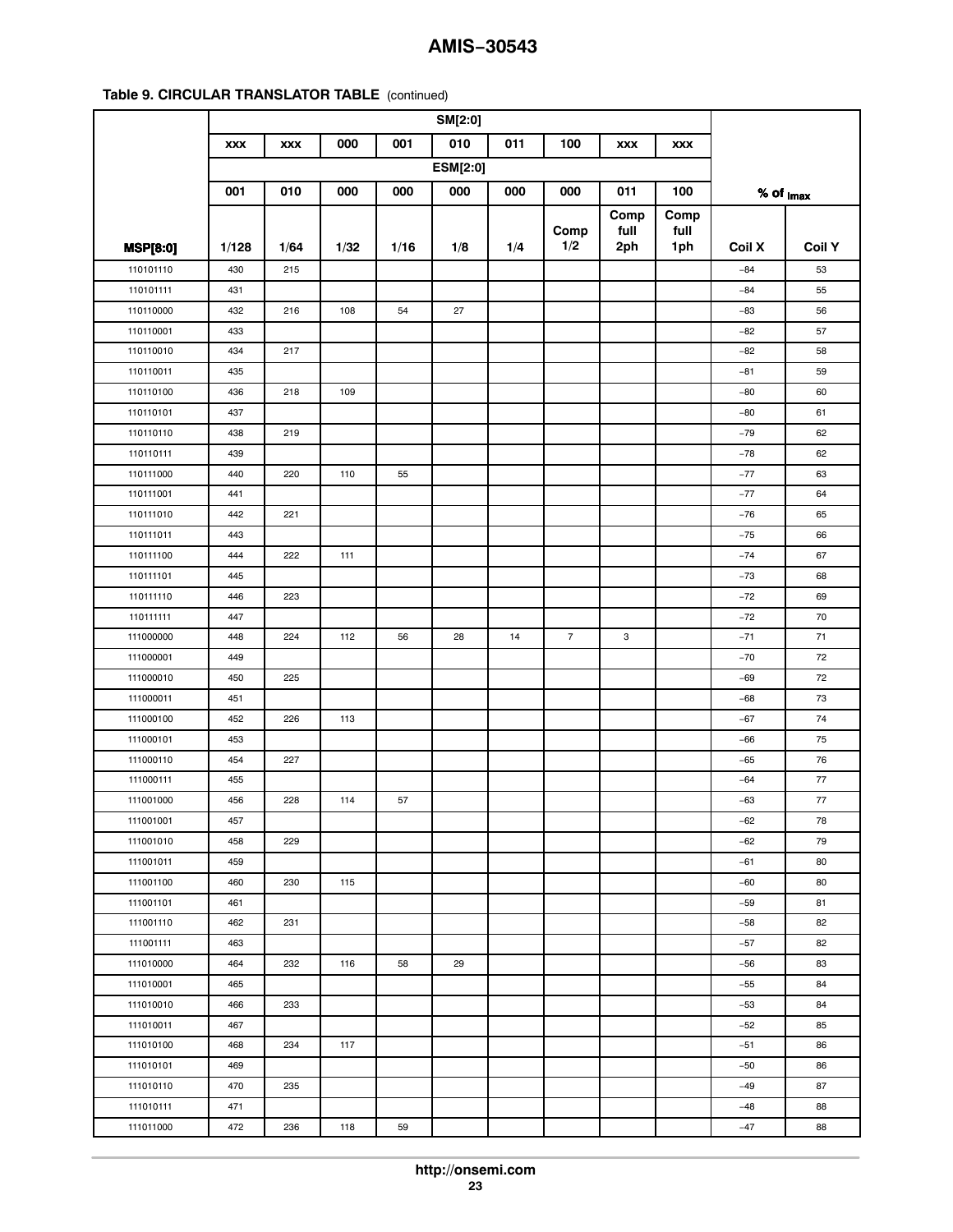|                 | SM[2:0]    |            |      |      |                 |     |             |             |             |                         |               |
|-----------------|------------|------------|------|------|-----------------|-----|-------------|-------------|-------------|-------------------------|---------------|
|                 | <b>XXX</b> | <b>XXX</b> | 000  | 001  | 010             | 011 | 100         | <b>XXX</b>  | <b>XXX</b>  |                         |               |
|                 |            |            |      |      | <b>ESM[2:0]</b> |     |             |             |             |                         |               |
|                 | 001        | 010        | 000  | 000  | 000             | 000 | 000         | 011         | 100         | $%$ of $_{\text{Imax}}$ |               |
|                 |            |            |      |      |                 |     |             | Comp        | Comp        |                         |               |
| <b>MSP[8:0]</b> | 1/128      | 1/64       | 1/32 | 1/16 | 1/8             | 1/4 | Comp<br>1/2 | full<br>2ph | full<br>1ph | <b>Coil X</b>           | <b>Coil Y</b> |
| 111011001       | 473        |            |      |      |                 |     |             |             |             | $-46$                   | 89            |
| 111011010       | 474        | 237        |      |      |                 |     |             |             |             | $-45$                   | 89            |
| 111011011       | 475        |            |      |      |                 |     |             |             |             | $-44$                   | 90            |
| 111011100       | 476        | 238        | 119  |      |                 |     |             |             |             | $-43$                   | 90            |
| 111011101       | 477        |            |      |      |                 |     |             |             |             | $-42$                   | 91            |
| 111011110       | 478        | 239        |      |      |                 |     |             |             |             | $-41$                   | 91            |
| 111011111       | 479        |            |      |      |                 |     |             |             |             | $-39$                   | 92            |
| 111100000       | 480        | 240        | 120  | 60   | 30              | 15  |             |             |             | $-38$                   | 92            |
| 111100001       | 481        |            |      |      |                 |     |             |             |             | $-37$                   | 93            |
| 111100010       | 482        | 241        |      |      |                 |     |             |             |             | $-36$                   | 93            |
| 111100011       | 483        |            |      |      |                 |     |             |             |             | $-35$                   | 94            |
| 111100100       | 484        | 242        | 121  |      |                 |     |             |             |             | $-34$                   | 94            |
| 111100101       | 485        |            |      |      |                 |     |             |             |             | $-33$                   | 95            |
| 111100110       | 486        | 243        |      |      |                 |     |             |             |             | $-31$                   | 95            |
| 111100111       | 487        |            |      |      |                 |     |             |             |             | $-30$                   | 95            |
| 111101000       | 488        | 244        | 122  | 61   |                 |     |             |             |             | $-29$                   | 96            |
| 111101001       | 489        |            |      |      |                 |     |             |             |             | $-28$                   | 96            |
| 111101010       | 490        | 245        |      |      |                 |     |             |             |             | $-27$                   | 96            |
| 111101011       | 491        |            |      |      |                 |     |             |             |             | $-25$                   | 97            |
| 111101100       | 492        | 246        | 123  |      |                 |     |             |             |             | $-24$                   | 97            |
| 111101101       | 493        |            |      |      |                 |     |             |             |             | $-23$                   | 97            |
| 111101110       | 494        | 247        |      |      |                 |     |             |             |             | $-22$                   | 98            |
| 111101111       | 495        |            |      |      |                 |     |             |             |             | $-21$                   | 98            |
| 111110000       | 496        | 248        | 124  | 62   | 31              |     |             |             |             | $-20$                   | 98            |
| 111110001       | 497        |            |      |      |                 |     |             |             |             | $-18$                   | 98            |
| 111110010       | 498        | 249        |      |      |                 |     |             |             |             | $-17$                   | 99            |
| 111110011       | 499        |            |      |      |                 |     |             |             |             | $-16$                   | 99            |
| 111110100       | 500        | 250        | 125  |      |                 |     |             |             |             | $-15$                   | 99            |
| 111110101       | 501        |            |      |      |                 |     |             |             |             | $-13$                   | 99            |
| 111110110       | 502        | 251        |      |      |                 |     |             |             |             | $-12$                   | 99            |
| 111110111       | 503        |            |      |      |                 |     |             |             |             | $-11$                   | 99            |
| 111111000       | 504        | 252        | 126  | 63   |                 |     |             |             |             | $-10$                   | 100           |
| 111111001       | 505        |            |      |      |                 |     |             |             |             | $-9$                    | 100           |
| 111111010       | 506        | 253        |      |      |                 |     |             |             |             | $-7$                    | 100           |
| 111111011       | 507        |            |      |      |                 |     |             |             |             | $-6$                    | 100           |
| 111111100       | 508        | 254        | 127  |      |                 |     |             |             |             | $-5$                    | 100           |
| 111111101       | 509        |            |      |      |                 |     |             |             |             | $-4$                    | 100           |
| 111111110       | 510        | 255        |      |      |                 |     |             |             |             | $-2$                    | 100           |
| 111111111       | 511        |            |      |      |                 |     |             |             |             | $-1$                    | 100           |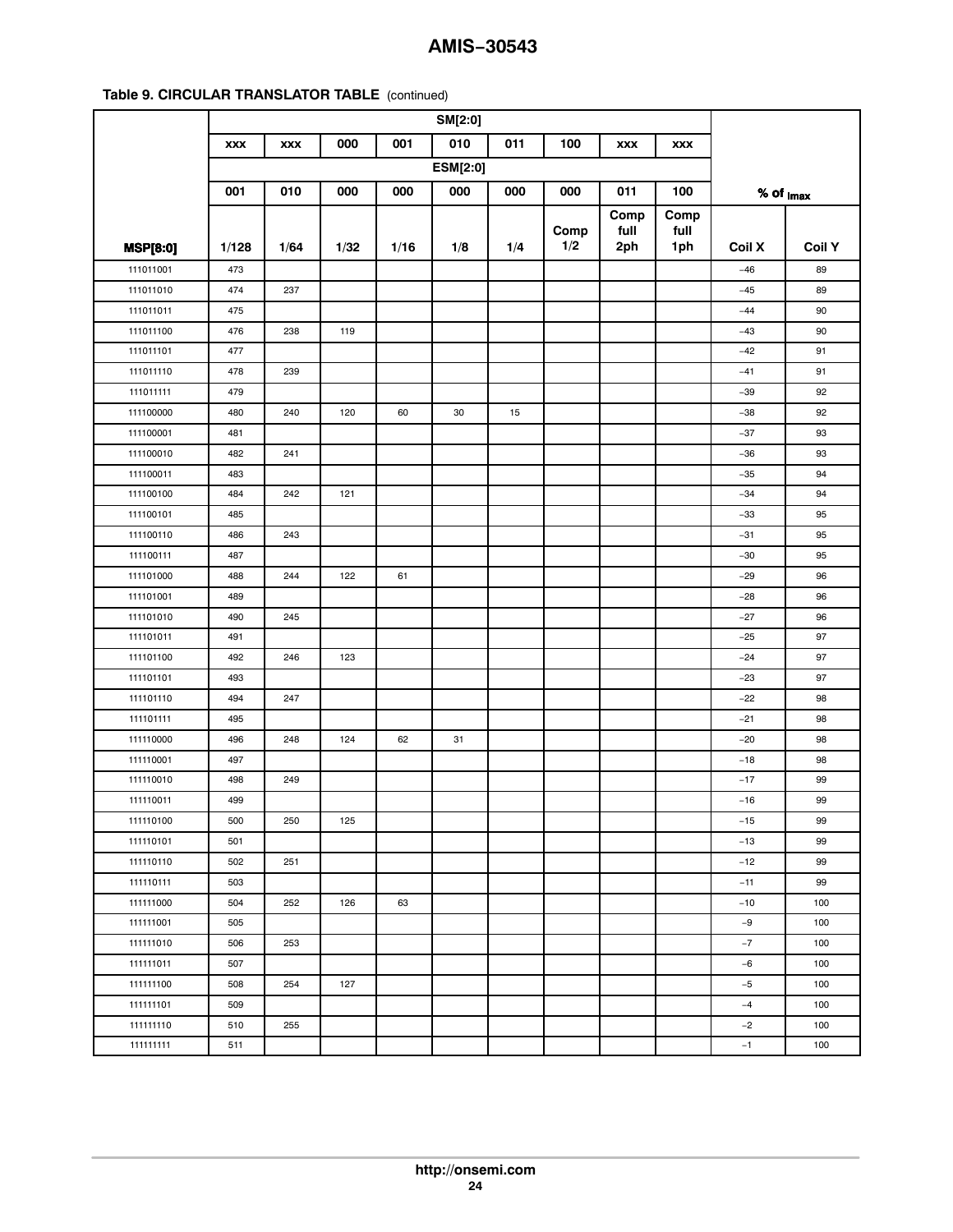<span id="page-24-0"></span>

**Figure 10. Translator Table: Circular and Square**

#### **Direction**

The direction of rotation is selected by means of following combination of the DIR input pin and the SPI−controlled direction bit <DIRCTRL>. (see Table [12](#page-34-0) SPI Control Parameter Overview)

#### **NXT Input**

Changes on the NXT input will move the motor current one step up/down in the translator table (even when the motor is disabled: <MOTEN> = 0). Depending on the NXT−polarity bit <NXTP> (see Table [12](#page-34-0) SPI Control

Parameter Overview), the next step is initiated either on the rising edge or the falling edge of the NXT input.

#### **Translator Position**

The translator position MSP[8:0] can be read in SPI Status Register 3 and Status Register 4 (See Table [14](#page-35-0) SR3 and SR4). This is a 9-bit number equivalent to the 1/128<sup>th</sup> micro−step (see Table [9](#page-12-0) "Circular Translator Table"). The translator position is updated immediately following a NXT trigger.



#### **Figure 11. Translator Position Timing Diagram**

### **Synchronization of Step Mode and NXT Input**

When step mode is re−programmed to another resolution (Figure [12\)](#page-25-0), then this is put in effect immediately upon the first arriving "NXT" input. If the micro−stepping resolution is increased, the coil currents will be regulated to the nearest micro−step, according to the fixed grid of the increased resolution. If however the micro−stepping resolution is decreased, then it is possible to introduce an offset (or phase shift) in the micro−step translator table.

If the step resolution is decreased at a translator table position that is shared both by the old and new resolution setting, then the offset is zero and micro−stepping is proceeds according to the translator table.

If the translator position is **not** shared both by the old and new resolution setting, then the micro−stepping proceeds with an offset relative to the translator table (See Figure [12](#page-25-0)) right hand side).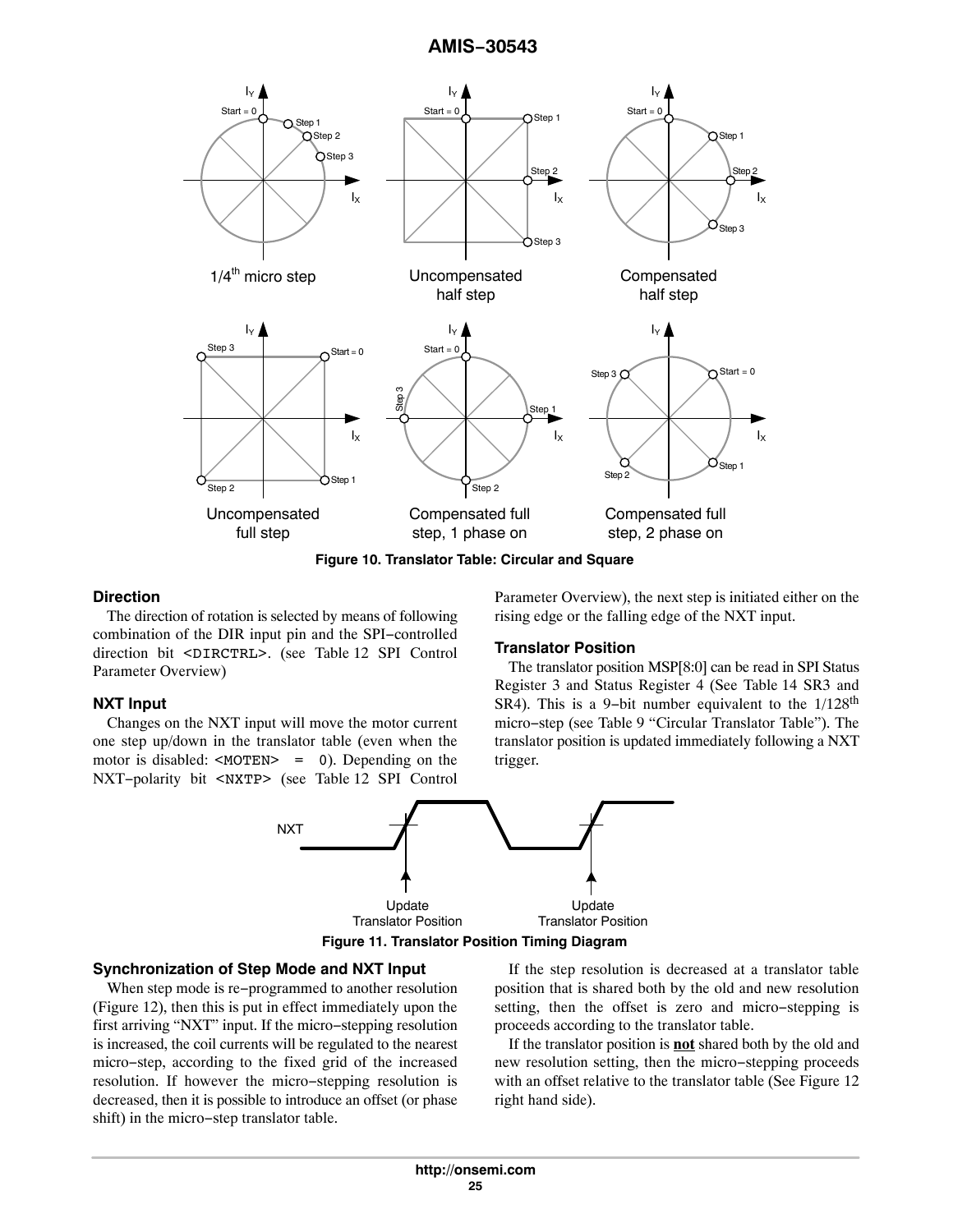<span id="page-25-0"></span>

**Figure 12. NXT−Step Mode Synchronization**

**Left**: Change from lower to higher resolution. The left−hand side depicts the ending half−step position during which a new step mode resolution was programmed. The right−hand side diagram shows the effect of subsequent NXT commands on the micro−step position.

**Righ**t: Change from higher to lower resolution. The left−hand side depicts the ending micro−step position during which a new step mode resolution was programmed. The right−hand side diagram shows the effect of subsequent NXT commands on the half−step position.

**Note**: It is advised to reduce the micro−stepping resolution only at micro−step positions that overlap with desired micro−step positions of the new resolution.

#### **Programmable Peak−Current**

The amplitude of the current waveform in the motor coils (coil peak current =  $I_{max}$ ) is adjusted by means of an SPI parameter "CUR[4:0]" (see Table [12](#page-34-0) SPI Control Parameter

Overview). Whenever this parameter is changed, the coil−currents will be updated immediately at the next PWM period. Figure 13 presents the Peak−Current and Current Ratings in conjunction to the Current setting CUR[4:0].



**Figure 13. Programmable Peak−Current Overview**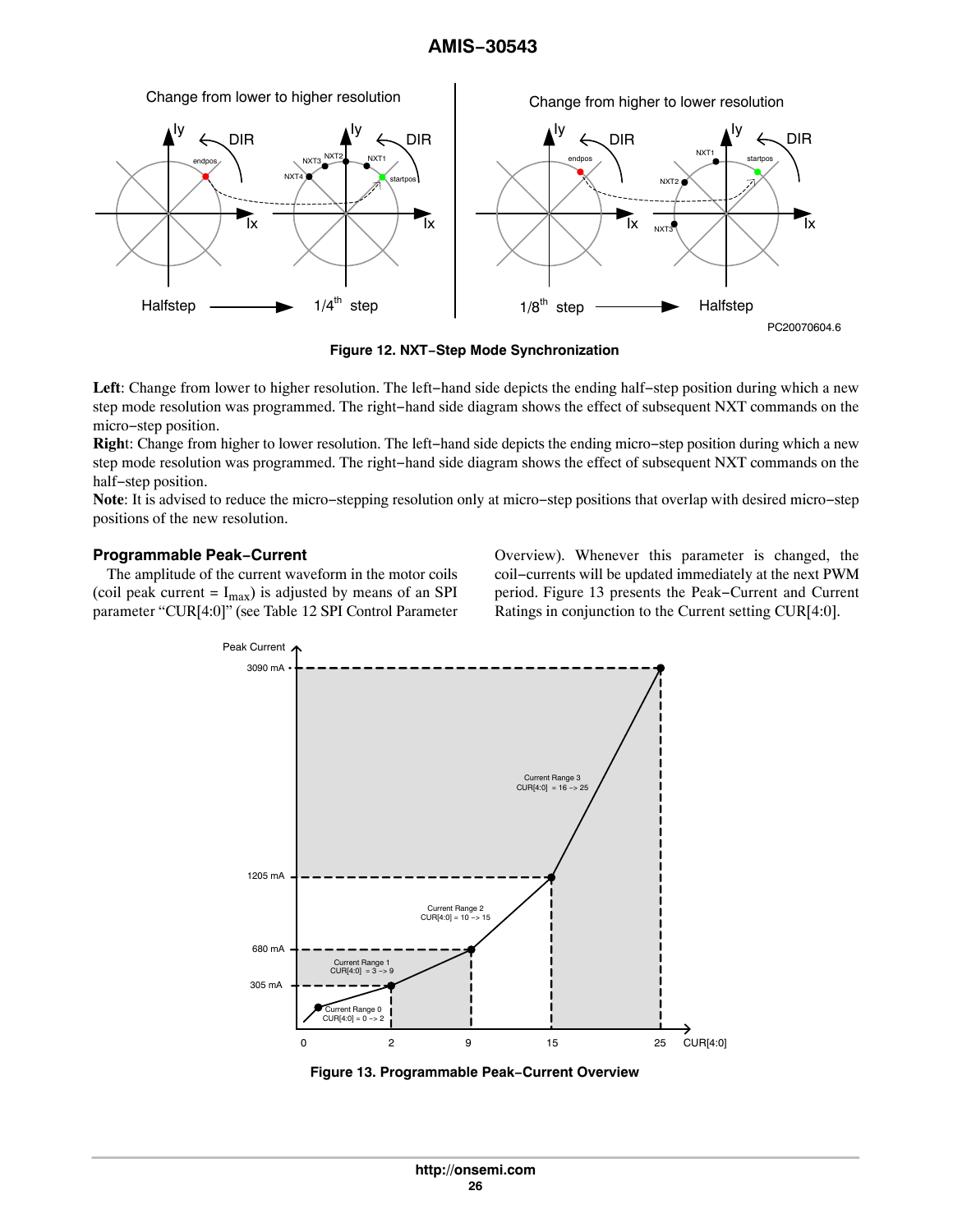#### **Speed and Load Angle Output**

The SLA−pin provides an output voltage that indicates the level of the Back−e.m.f. voltage of the motor. This Back−e.m.f. voltage is sampled during every so−called "coil

current zero crossings". Per coil, two zero−current positions exist per electrical period, yielding in total four zero−current observation points per electrical period.



**Figure 14. Principle of Bemf Measurement**

Because of the relatively high recirculation currents in the coil during current decay, the coil voltage  $V_{\text{COLL}}$  shows a transient behavior. As this transient is not always desired in application software, two operating modes can be selected by means of the bit <SLAT> (see "SLA−transparency" in Table [12](#page-34-0) SPI Control Parameter Overview). The SLA pin shows in "transparent mode" full visibility of the voltage transient behavior. This allows a sanity−check of the speed−setting versus motor operation and characteristics and supply voltage levels. If the bit "SLAT" is cleared, then only the voltage samples at the end of each coil current zero crossing are visible on the SLA−pin. Because the transient behavior of the coil voltage is not visible anymore, this mode generates smoother Back e.m.f. input for post−processing, e.g. by software.

In order to bring the sampled Back e.m.f. to a descent output level (0 V to 5 V), the sampled coil voltage  $V_{\text{COII}}$  is divided by 2 or by 4. This divider is set through an SPI bit <SLAG>. (see Table [12](#page-34-0) SPI Control Parameter Overview)

The following drawing illustrates the operation of the SLA–pin and the transparency–bit. "PWMsh" and " $I_{\text{COL}}$  = 0" are internal signals that define together with SLAT the sampling and hold moments of the coil voltage.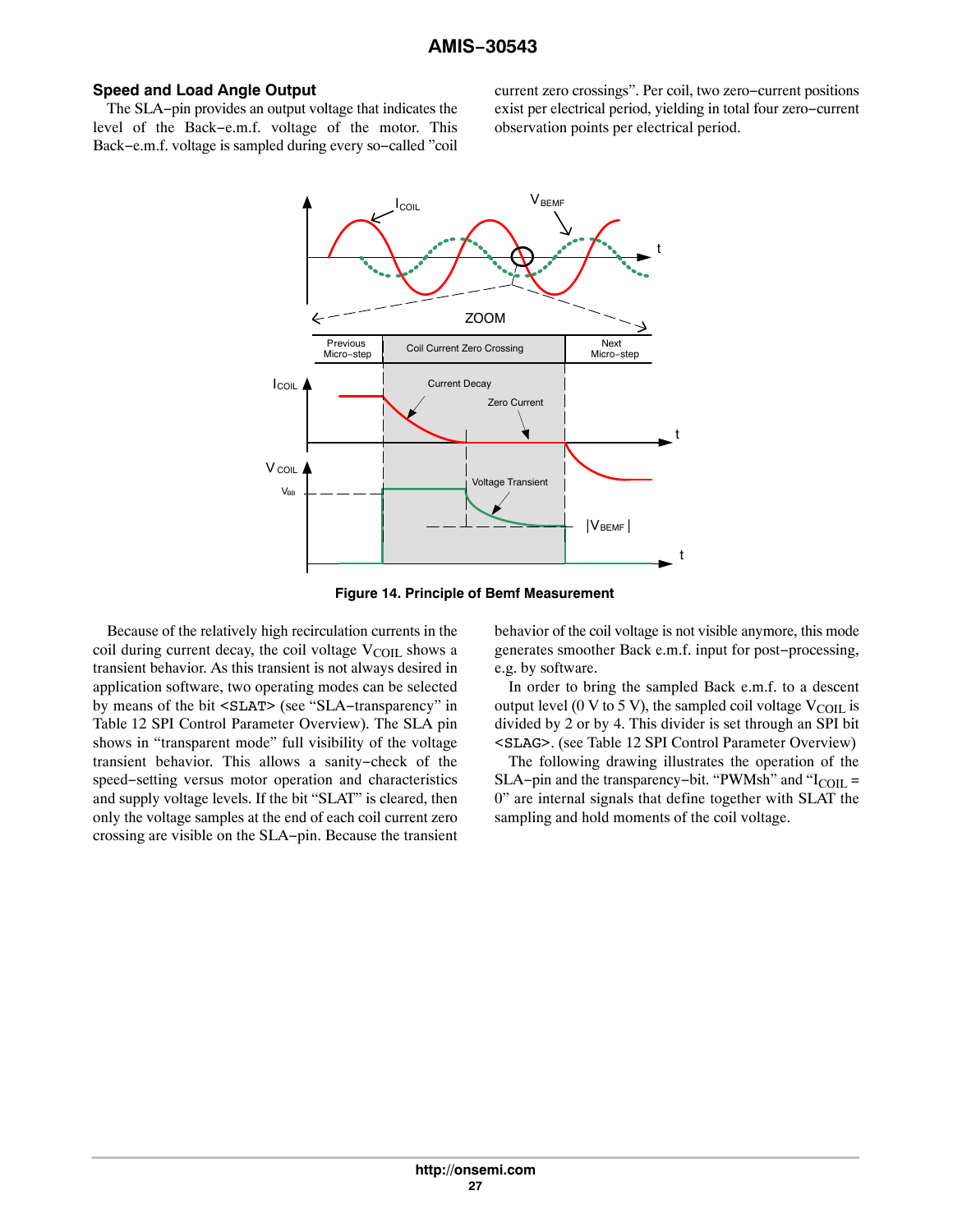

**Figure 15. Timing Diagram of SLA−Pin**

# **Warning, Error Detection and Diagnostics Feedback**

### **Thermal Warning and Shutdown**

When junction temperature rises above  $T_{TW}$ , the thermal warning bit <TW> is set (Table [14](#page-35-0) SPI Status registers Address SR0). If junction temperature increases above thermal shutdown level, then the circuit goes in "Thermal Shutdown" mode (<TSD>) and all driver transistors are disabled (high impedance) (see Table [14](#page-35-0) SPI Status registers Address SR2). The conditions to reset flag <TSD> is to be at a temperature lower than  $T_{tw}$  and to clear the <TSD> flag by reading it using any SPI read command.

### **Overcurrent Detection**

The overcurrent detection circuit monitors the load current in each activated output stage. If the load current exceeds the over−current detection threshold, then the overcurrent flag is set and the drivers are switched off to reduce the power dissipation and to protect the integrated circuit. Each driver transistor has an individual detection bit (see Table [14](#page-35-0) SPI Status Registers Address SR1 and SR2: <OVCXij> and <OVCYij>). Error condition is latched and the microcontroller needs to clean the status bits to reactivate the drivers.

**Note**: Successive reading the SPI Status Registers 1 and 2 in case of a short circuit condition, may lead to damage to the drivers.

#### **Open Coil/Current Not Reached Detection**

Open coil detection is based on the observation of 100% duty cycle of the PWM regulator. If in a coil 100% duty cycle is detected for longer than 200 ms then the related driver transistors are disabled (high−impedance) and an appropriate bit in the SPI status register is set (<OPENX> or <OPENY>). (Table [14](#page-35-0))

When the resistance of a motor coil is very large and the supply voltage is low, it can happen that the motor driver is not able to deliver the requested current to the motor. Under these conditions the PWM controller duty cycle will be 100% and after 200 ms the error pin and <OPENX>, <OPENY> will flag this situation (motor current is kept alive). This feature can be used to test if the operating conditions (supply voltage, motor coil resistance) still allow reaching the requested coil−current or else the coil current should be reduced.

### **Charge Pump Failure**

The charge pump is an important circuit that guarantees low  $R_{DS(on)}$  for all drivers, especially for low supply voltages. If supply voltage is too low or external components are not properly connected to guarantee  $R_{DS(on)}$  of the drivers, then the bit <CPFAIL> is set (Table [14](#page-35-0)). Also after POR the charge pump voltage will need some time to exceed the required threshold. During that time <CPFAIL> will be set to "1".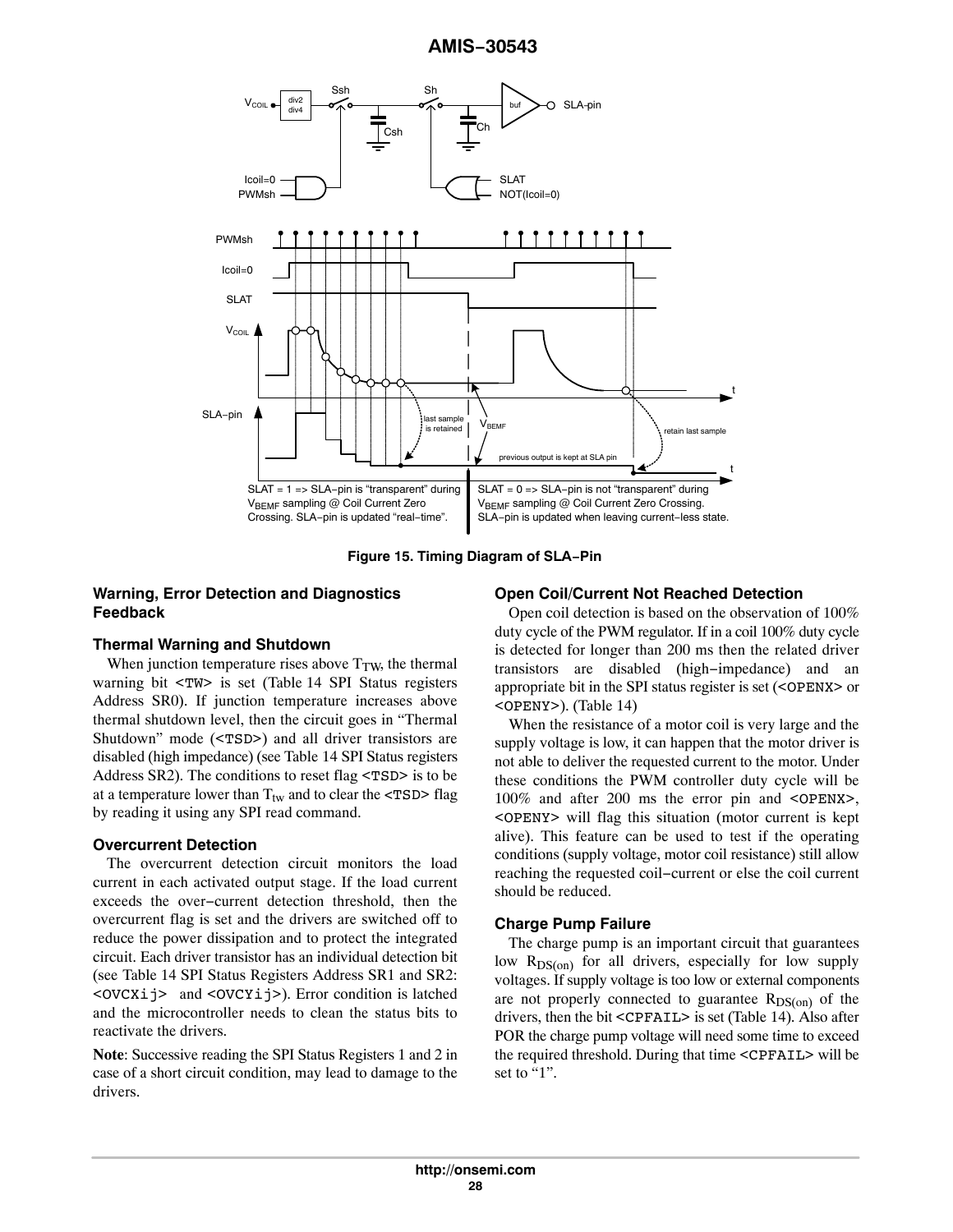# <span id="page-28-0"></span>**Error Output**

This is a digital output to flag a problem to the external microcontroller. The signal on this output is active low and the logic combination of:

NOT(ERRB) = <TW> OR <TSD> OR <OVCXij> OR <OVCYij> OR <OPENi> OR <CPFAIL>

# **Logic Supply Regulator**

AMIS−30543 has an on−chip 5 V low−drop regulator with external capacitor to supply the digital part of the chip, some low−voltage analog blocks and external circuitry. The voltage level is derived from an internal bandgap reference. To calculate the available drive−current for external circuitry, the specified  $I_{load}$  should be reduced with the consumption of internal circuitry (unloaded outputs) and the loads connected to logic outputs. See Table [4](#page-5-0). DC parameters

# **Power−On Reset (POR) Function**

The open drain output pin  $\overline{POR}/WD$  provides an "active" low" reset for external purposes. At powerup of AMIS−30543, this pin will be kept low for some time to reset for example an external microcontroller. A small analogue filter avoids resetting due to spikes or noise on the  $V_{DD}$ supply.



**Figure 16. Power−on−Reset Timing Diagram**

### **Watchdog Function**

The watchdog function is enabled/disabled through <WDEN> bit (Table [11](#page-33-0): SPI CONTROL REGISTERS). Once this bit has been set to "1" (watchdog enable), the microcontroller needs to re−write this bit to clear an internal timer before the watchdog timeout interval expires. In case the timer is activated and WDEN is acknowledged too early (before t<sub>WDPR</sub>) or not within the interval (after t<sub>WDTO</sub>), then a reset of the microcontroller will occur through POR/WD pin. In addition, a warm/cold boot bit <WD> is available (see Tables [14](#page-35-0) and [15\)](#page-36-0) for further processing when the external microcontroller is alive again.

# **CLR pin (=Hard Reset)**

Logic 0 on CLR pin allows normal operation of the chip. To reset the complete digital inside AMIS−30543, the input CLR needs to be pulled to logic 1 during minimum time given by  $t_{CLR}$  (Table [5](#page-7-0) AC Parameters). This reset function clears all internal registers without the need of a power−cycle, except in sleep mode. Logic 0 on CLR pin resumes normal operation again.

The voltage regulator and charge pump remains functional during and after the reset and the  $\overline{POR}/WD$  pin is not activated. Watchdog function is reset completely.

### **Sleep Mode**

The bit <SLP> in SPI Control Register 2 (See Table [10\)](#page-29-0) is provided to enter a so−called "sleep mode". This mode allows reduction of current−consumption when the motor is not in operation. The effect of sleep mode is as follows:

- The drivers are put in HiZ
- All analog circuits are disabled and in low−power mode
- All internal registers are maintaining their logic content
- NXT and DIR inputs are forbidden
- SPI communication remains possible (slight current increase during SPI communication)
- Oscillator and digital clocks are silent, except during SPI communication
- Registers cannot be cleared by using the CLR pin

VBB should be minimum 9 V to be able to enter Sleep Mode.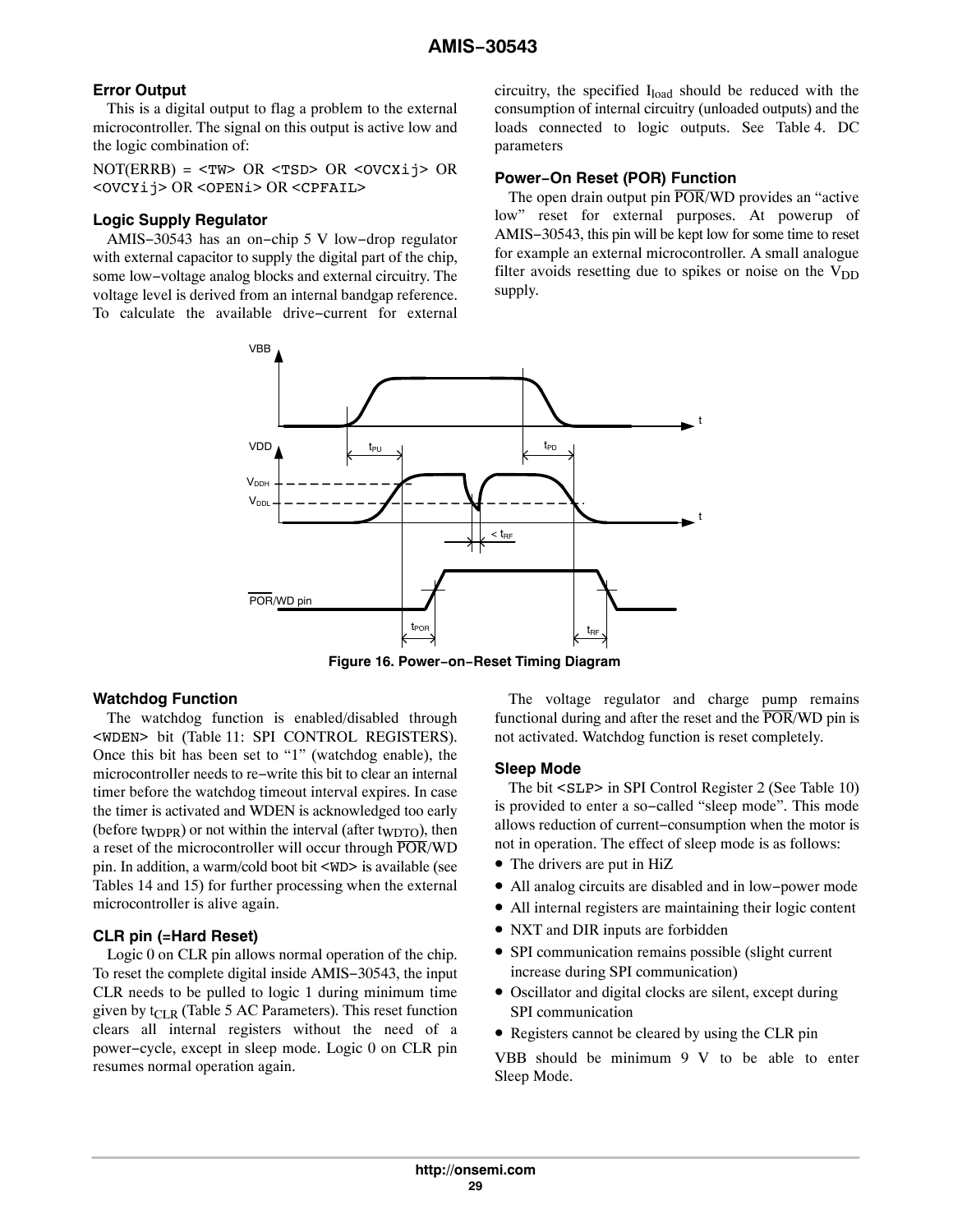<span id="page-29-0"></span>The voltage regulator remains active but with reduced current−output capability (ILOADSLP). The watchdog timer stops running and it's value is kept in the counter. Upon leaving sleep mode, this timer continues from the value it had before entering sleep mode.

Normal operation is resumed after writing logic '0' to bit <SLP>. A startup time is needed for the charge pump to stabilize. After this time, NXT commands can be issued.



**Figure 17. Watchdog Timing Diagram**

NOTE: t<sub>DSPI</sub> is the time needed by the external microcontroller to shift−in the <WDEN> bit after a powerup.

The duration of the watchdog timeout interval is programmable through the WDT[3:0] bits (See also Table [11:](#page-33-0) SPI CONTROL REGISTERS. The timing is given in Table 10 below.

**Table 10. WATCHDOG TIMEOUT INTERVAL AS FUNCTION OF WDT[3.0]**

|                | Index WDT[3:0]<br>$t_{WDTO}$ (ms) |     | Index WDT[3:0] |      | $t_{WDTO}$ (ms) |
|----------------|-----------------------------------|-----|----------------|------|-----------------|
| 0              | 0000                              | 32  | 8              | 1000 | 288             |
|                | 0001                              | 64  | 9              | 1001 | 320             |
| $\overline{2}$ | 0010                              | 96  | 10             | 1010 | 352             |
| 3              | 0011                              | 128 | 11             | 1011 | 384             |
| 4              | 0100                              | 160 | 12             | 1100 | 416             |
| 5              | 0101                              | 192 | 13             | 1101 | 448             |
| 6              | 0110                              | 224 | 14             | 1110 | 480             |
|                | 0111                              | 256 | 15             | 1111 | 512             |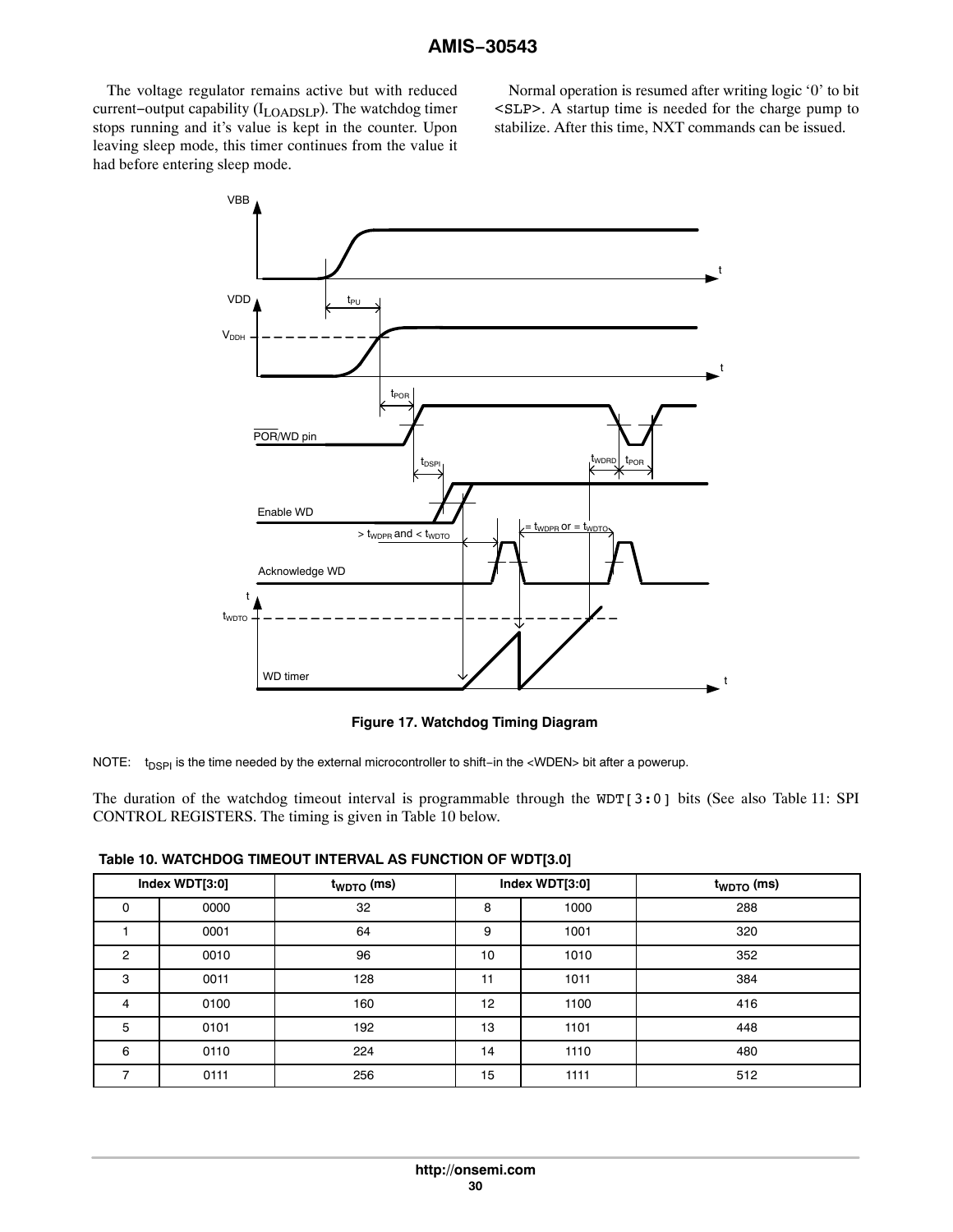### **SPI INTERFACE**

The serial peripheral interface (SPI) allows an external microcontroller (Master) to communicate with AMIS−30543. The implemented SPI block is designed to interface directly with numerous micro−controllers from several manufacturers. AMIS−30543 acts always as a Slave and can't initiate any transmission. The operation of the device is configured and controlled by means of SPI registers which are observable for read and/or write from the Master.

### **SPI Transfer Format and Pin Signals**

During a SPI transfer, data is simultaneously transmitted (shifted out serially) and received (shifted in serially). A serial clock line (CLK) synchronizes shifting and sampling of the information on the two serial data lines (DO and DI).

DO signal is the output from the Slave (AMIS–30543), and DI signal is the output from the Master. A chip select line  $(\overline{CS})$  allows individual selection of a Slave SPI device in a multiple–slave system. The  $\overline{CS}$  line is active low. If AMIS−30543 is not selected, DO is pulled up with the external pull up resistor. Since AMIS−30543 operates as a Slave in MODE 0 (CPOL = 0; CPHA = 0) it always clocks data out on the falling edge and samples data in on rising edge of clock. The Master SPI port must be configured in MODE 0 too, to match this operation. The SPI clock idles low between the transferred bytes.

The diagram below is both a Master and a Slave timing diagram since CLK, DO and DI pins are directly connected between the Master and the Slave.



**Figure 18. Timing Diagram of a SPI Transfer**

NOTE: At the falling edge of the eight clock pulse the data−out shift register is updated with the content of the addressed internal SPI register. The internal SPI registers are updated at the first rising edge of the AMIS-30543 system clock when CS = High

### **Transfer Packet:**

Serial data transfer is assumed to follow MSB first rule. The transfer packet contains one or more bytes.



#### **Figure 19. SPI Transfer Packet**

Byte 1 contains the Command and the SPI Register Address and indicates to AMIS−30543 the chosen type of operation and addressed register. Byte 2 contains data, or

sent from the Master in a WRITE operation, or received from AMIS−30543 in a READ operation.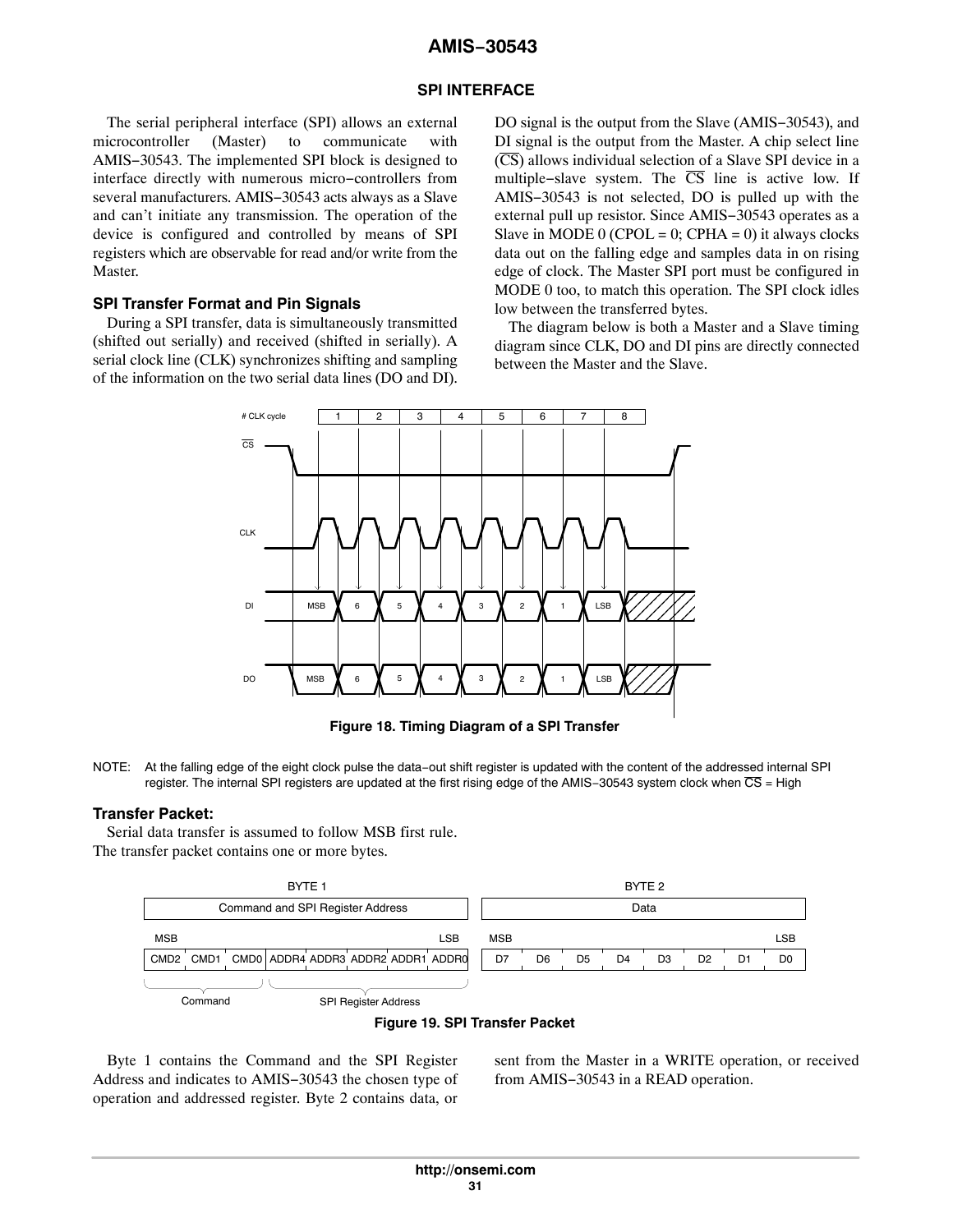Two command types can be distinguished in the communication between master and AMIS−30543:

- READ **from** SPI Register with address ADDR[4:0]: **CMD2** = " $0$ "
- WRITE **to** SPI Register with address ADDR[4:0]: **CMD2** = "1"

## **READ Operation**

If the Master wants to read data from Status or Control Registers, it initiates the communication by sending a

READ command. This READ command contains the address of the SPI register to be read out. At the falling edge of the eight clock pulse the data−out shift register is updated with the content of the corresponding internal SPI register. In the next 8−bit clock pulse train this data is shifted out via DO pin. At the same time the data shifted in from DI (Master) should be interpreted as the following successive command or dummy data.



**Figure 20. Single READ Operation where DATA from SPI Register with Address 1 is Read by the Master**

All 4 Status Registers (see SPI Registers) contain 7 data bits and a parity check bit. The most significant bit (D7) represents a parity of D[6:0]. If the number of logical ones in D[6:0] is odd, the parity bit D7 equals "1". If the number of logical ones in D[6:0] is even then the parity bit D7 equals "0". This simple mechanism protects against noise and increases the consistency of the transmitted data. If a parity check error occurs it is recommended to initiate an additional READ command to obtain the status again.

Also the Control Registers can be read out following the same routine. Control Registers don't have a parity check.

The  $\overline{CS}$  line is active low and may remain low between successive READ commands as illustrated in Figure [22.](#page-32-0) There is however one exception. In case an error condition is latched in one of Status Registers (see SPI Registers) the ERR pin is activated (See Section Error Output). This signal flags a problem to the external microcontroller. By reading the Status Registers information about the root cause of the problem can be determined. After this READ operation the Status Registers are cleared. Because the Status Registers and ERR pin (see SPI Registers) are only updated by the internal system clock when the  $\overline{CS}$  line is high, the Master

should force  $\overline{CS}$  high immediately after the READ operation. For the same reason it is recommended to keep the  $\overline{CS}$  line high always when the SPI bus is idle.

#### **WRITE Operation**

If the Master wants to write data to a Control Register it initiates the communication by sending a WRITE command. This contains the address of the SPI register to write to. The command is followed with a data byte. This incoming data will be stored in the corresponding Control Register after  $\overline{CS}$  goes from low to high! AMIS-30543 responds on every incoming byte by shifting out via DO the data stored in the last received address.

It is important that the writing action (command − address and data) to the Control Register is exactly 16 bits long. If more or less bits are transmitted the complete transfer packet is ignored.

A WRITE command executed for a read−only register (e.g. Status Registers) will not affect the addressed register and the device operation.

Because after a power−on−reset the initial address is unknown the data shifted out via DO is not valid.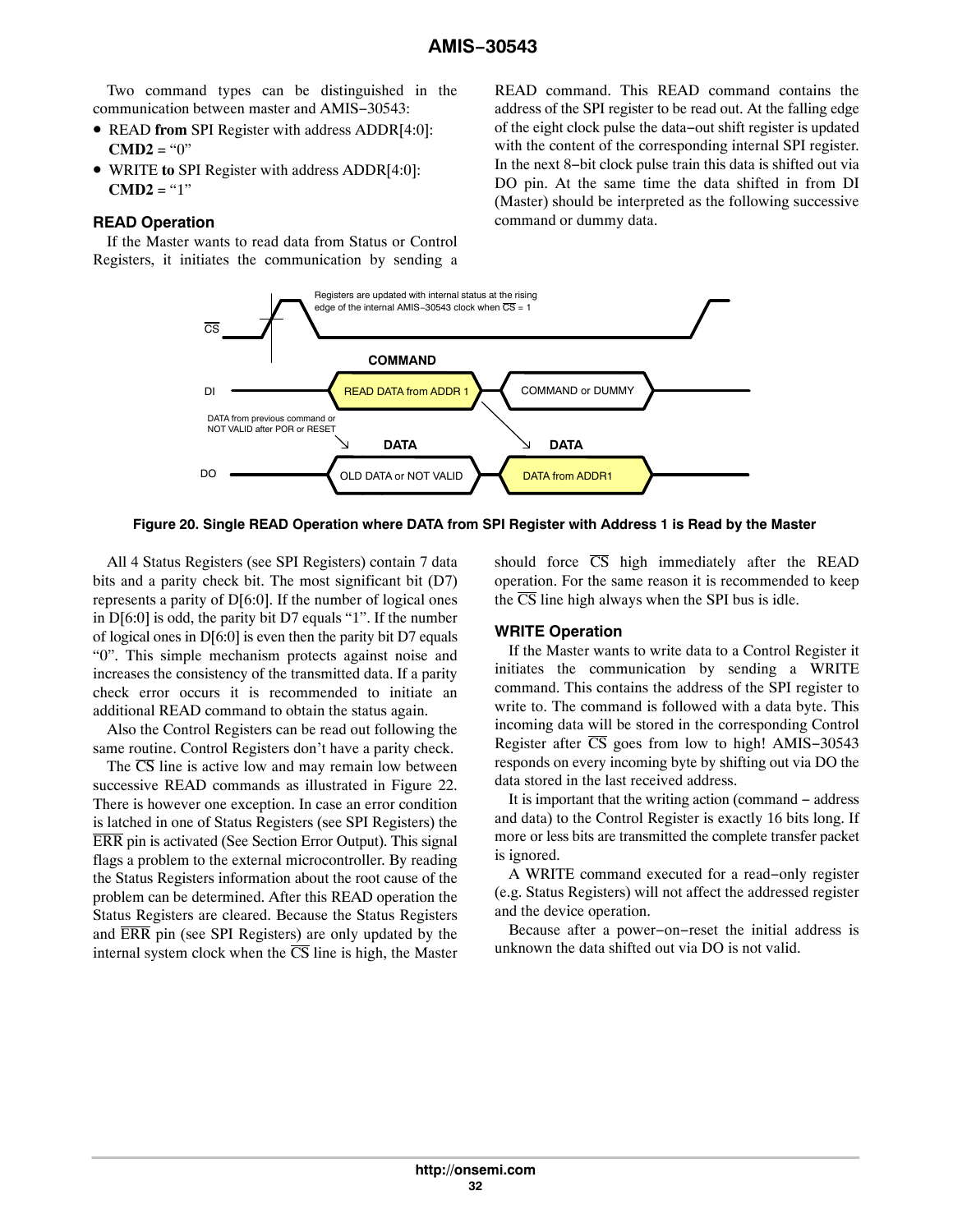<span id="page-32-0"></span>

**Figure 21. Single WRITE Operation Where DATA from the Master is Written in SPI Register with Address 3**

# **Examples of combined READ and WRITE Operations**

In the following examples successive READ and WRITE operations are combined. In Figure 22 the Master first reads the status from Register at ADDR4 and at ADDR5 followed

by writing a control byte in Control Register at ADDR2. Note that during the write command the old data of the pointed register is returned at the moment the new data is shifted in



**Figure 22. 2 Successive READ Commands Followed by a WRITE Command**

After the write operation the Master could initiate a read back command in order to verify the data correctly written as illustrated in Figure [23](#page-33-0). During reception of the READ command the old data is returned for a second time. Only after receiving the READ command the new data is transmitted. This rule also applies when the master device wants to initiate an SPI transfer to read the Status Registers. Because the internal system clock updates the Status Registers only when  $\overline{CS}$  line is high, the first read out byte might represent old status information.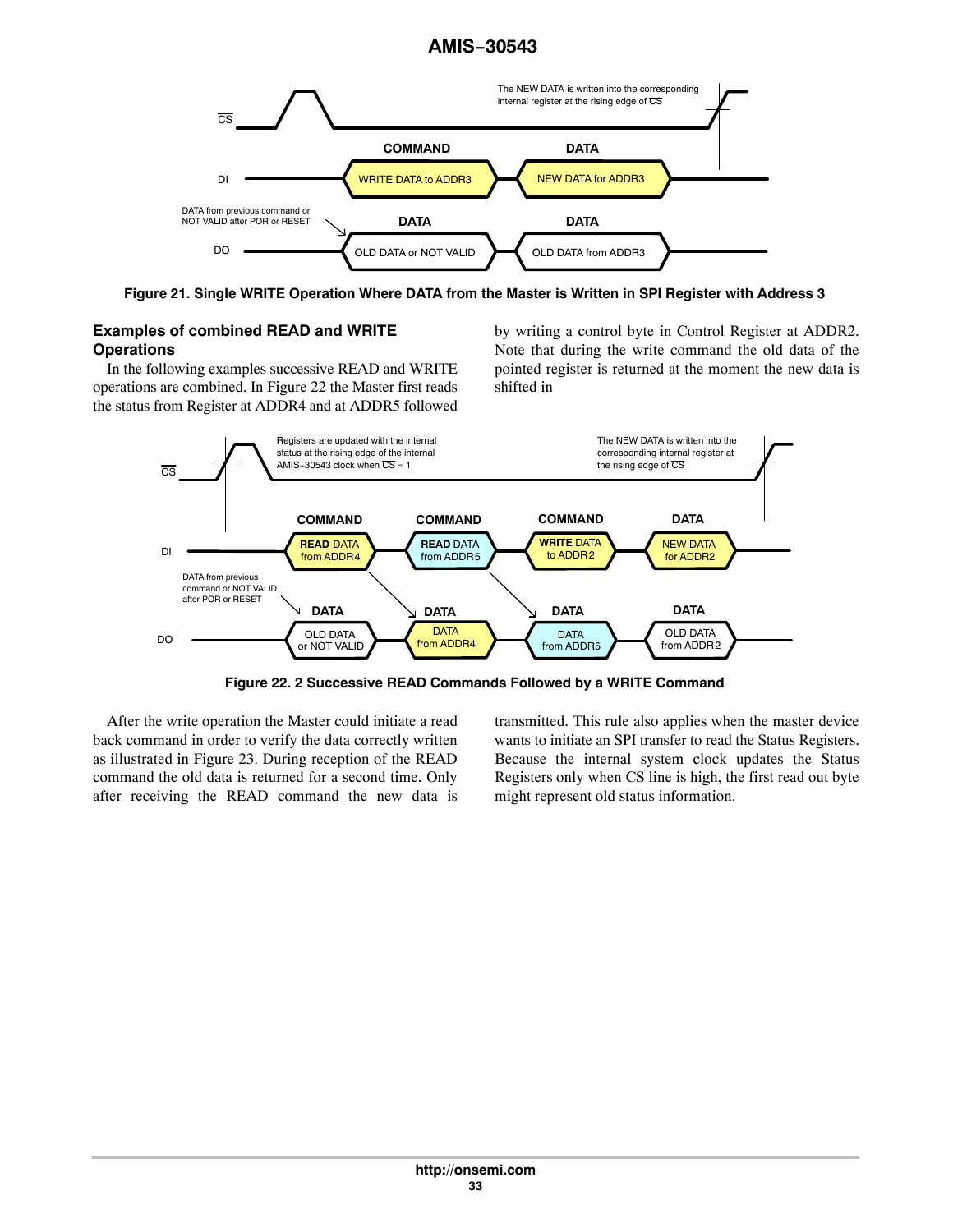<span id="page-33-0"></span>

#### **Figure 23. A WRITE Operation Where DATA from the Master is Written in SPI Register with Address 2 Followed by a READ Back Operation to Confirm a Correct WRITE Operation**

**Table 11. SPI CONTROL REGISTERS** (All SPI control registers have Read/Write Access and default to "0" after power−on or hard reset)

|                |                | <b>Structure</b> |                          |                            |             |       |          |                 |          |
|----------------|----------------|------------------|--------------------------|----------------------------|-------------|-------|----------|-----------------|----------|
|                | <b>Content</b> | Bit 7            | Bit 6                    | Bit 5                      | Bit 4       | Bit 3 | Bit 2    | Bit 1           | Bit 0    |
|                | <b>Access</b>  | R/W              | R/W<br>R/W<br>R/W<br>R/W |                            |             | R/W   | R/W      | R/W             |          |
| <b>Address</b> | Reset          | 0                | 0                        | 0                          | 0           | 0     | 0        | 0               | 0        |
| WR (00h)       | Data           | <b>WDEN</b>      | WDT[3:0]                 |                            |             |       |          |                 |          |
| CR0 (01h)      | Data           |                  | SM[2:0]<br>CUR[4:0]      |                            |             |       |          |                 |          |
| CR1 (02h)      | Data           | <b>DIRCTRL</b>   | <b>NXTP</b>              | <b>PWMF</b><br><b>PWMJ</b> |             |       |          |                 | EMC[1:0] |
| CR2 (03h)      | Data           | <b>MOTEN</b>     | <b>SLP</b>               | <b>SLAG</b>                | <b>SLAT</b> |       |          | $\qquad \qquad$ |          |
| CR3 (09h)      | Data           | -                | -                        | -                          |             |       | ESM[2:0] |                 |          |

Where:

R/W Read and Write access

Reset: Status after power−On or hard reset

NOTE: The internal data−out shift buffer of AMIS−30543 is updated with the content of the selected SPI register only at the last (every eight) falling edge of the CLK signal (see SPI Transfer Format and Pin Signals). As a result, new data for transmission cannot be written to the shift buffer at the beginning of the transfer packet and the first byte shifted out might represent old data.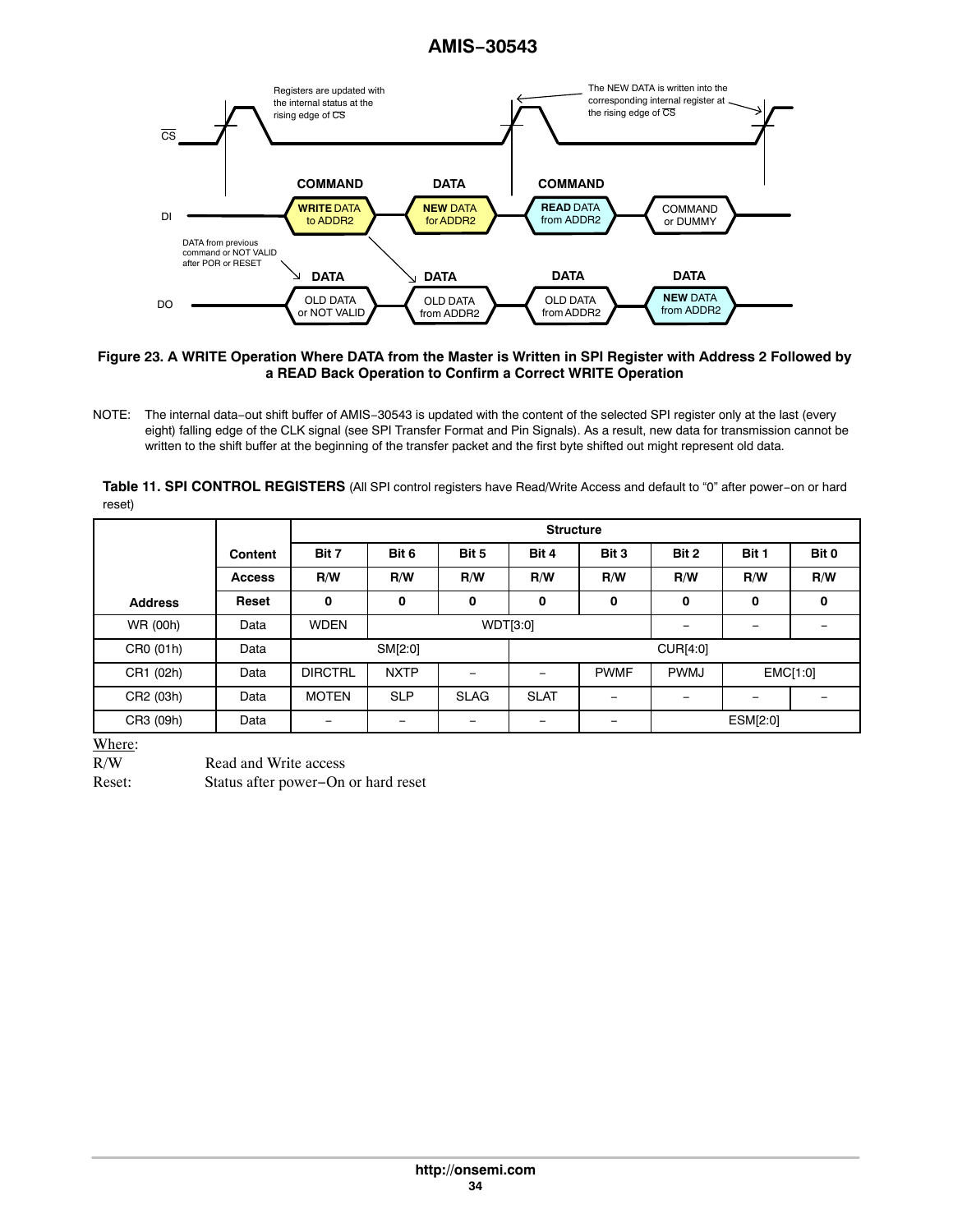| Symbol         | <b>Description</b>                                      | <b>Status</b>                |                                   | Value                            |  |
|----------------|---------------------------------------------------------|------------------------------|-----------------------------------|----------------------------------|--|
| <b>DIRCTRL</b> | Controls the direction of rotation (in combination with | $<$ DIR $>$ = 0              | $\langle$ DIRCTRL $> = 0$         | CW motion (Note 15)              |  |
|                | logic level on input DIR)                               |                              | $\langle$ DIRCTRL $>$ = 1         | CCW motion<br>(Note 15)          |  |
|                |                                                         | $<$ DIR $>$ = 1              | $<$ DIRCTRL $>$ = 0               | CCW motion<br>(Note 15)          |  |
|                |                                                         |                              | $<$ DIRCTRL $>$ = 1               | CW motion (Note 15)              |  |
| <b>NXTP</b>    | Selects if NXT triggers on rising or falling edge       | $<$ NXTP $>$ = 0             |                                   | Trigger on rising edge           |  |
|                |                                                         | $<$ NXTP $>$ = 1             |                                   | Trigger on falling edge          |  |
| EMC[1:0]       | Turn On - Turn-off Slopes of motor driver (Note 14)     | 00                           |                                   | Very Fast                        |  |
|                |                                                         | 01                           |                                   | Fast                             |  |
|                |                                                         | 10                           |                                   | Slow                             |  |
|                |                                                         | 11                           |                                   | Very Slow                        |  |
| <b>SLAT</b>    | Speed load angle transparency bit                       | $\langle$ SLAT $>$ = 0       |                                   | SLA is not transparent           |  |
|                |                                                         | $<$ SLAT $>$ = 1             |                                   | SLA is transparent               |  |
| <b>SLAG</b>    | Speed load angle gain setting                           | $\langle$ SLAG $\rangle$ = 0 |                                   | $\overline{Gain} = 0.5$          |  |
|                |                                                         | $<$ SLAG $>$ = 1             |                                   | $Gain = 0.25$                    |  |
| <b>PWMF</b>    | Enables doubling of the PWM frequency (Note 14)         | $<$ PWMF $>$ = 0             |                                   | Default Frequency                |  |
|                |                                                         | $<$ PWMF $>$ = 1             |                                   | Double Frequency                 |  |
| <b>PWMJ</b>    | Enables jittery PWM                                     | $<$ PWMJ $>$ = 0             |                                   | Jitter disabled                  |  |
|                |                                                         | $<$ PWMJ $>$ = 1             |                                   | Jitter enabled                   |  |
| SM[2:0]        | Stepmode (only valid if ESM[2:0] = 000)                 | 000                          |                                   | 1/32 Micro - Step                |  |
|                |                                                         | 001                          |                                   | 1/16 Micro - Step                |  |
|                |                                                         | 010                          |                                   | 1/8 Micro - Step                 |  |
|                |                                                         | 011                          |                                   | 1/4 Micro - Step                 |  |
|                |                                                         | 100                          |                                   | <b>Compensated Half Step</b>     |  |
|                |                                                         | 101                          |                                   | Uncompensated Half Step          |  |
|                |                                                         | 110                          |                                   | Uncompensated full step          |  |
|                |                                                         | 111                          |                                   | Uncompensated full step          |  |
| ESM[2:0]       | Stepmode                                                | 001                          |                                   | 1/128 Micro-Step                 |  |
|                |                                                         | 010                          |                                   | 1/64 Micro-Step                  |  |
|                |                                                         | 011                          | Compensated full step, 2 phase on |                                  |  |
|                |                                                         | 100                          | Compensated full step, 1 phase on |                                  |  |
|                |                                                         | Other                        |                                   | Stepping mode defined by SM[2:0] |  |
| <b>SLP</b>     | Enables sleep mode (if $V_{BB} > 9 V$ )                 | $<$ SLP $>$ = 0              |                                   | Active mode                      |  |
|                |                                                         | $<$ SLP> = 1                 |                                   | Sleep mode                       |  |
| <b>MOTEN</b>   | Activates the motor driver outputs                      | $ MOTEN\rangle = 0$          |                                   | Drivers disabled                 |  |
|                |                                                         | $ MOTEN>=1$                  |                                   | Drivers enabled                  |  |

# <span id="page-34-0"></span>**Table 12. SPI CONTROL PARAMETER OVERVIEW**

14.The typical values can be found in Table [4](#page-5-0): DC Parameters and in Table [5](#page-7-0): AC parameters

15.Depending on the wiring of the motor connections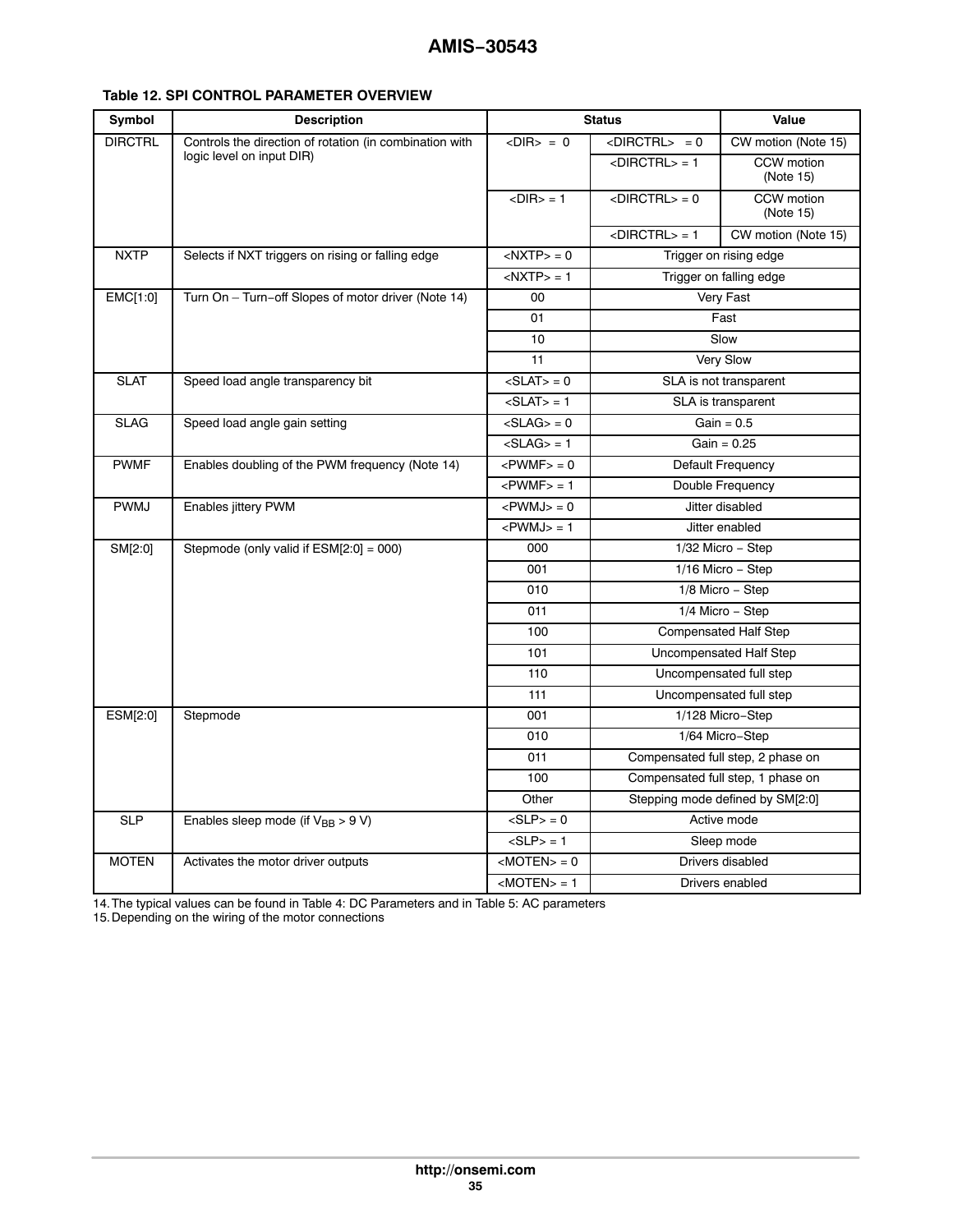## <span id="page-35-0"></span>**CUR[4:0]** Selects IMCmax peak. This is the peak or amplitude of the regulated current waveform in the motor coils.

| <b>Current Range</b><br>(Note 17) | Index CUR[4:0] |       | Current (mA)<br>(Note 16) | <b>Current Range</b><br>(Note 17) |    | Index CUR[4:0] | Current (mA)<br>(Note 16) |
|-----------------------------------|----------------|-------|---------------------------|-----------------------------------|----|----------------|---------------------------|
|                                   | 0              | 00000 | 132                       |                                   | 16 | 10000          | 1405                      |
| 0                                 | 1              | 00001 | 245                       |                                   | 17 | 10001          | 1520                      |
|                                   | $\overline{c}$ | 00010 | 355                       |                                   | 18 | 10010          | 1695                      |
|                                   | 3              | 00011 | 395                       |                                   | 19 | 10011          | 1850                      |
|                                   | 4              | 00100 | 445                       |                                   | 20 | 10100          | 2070                      |
|                                   | 5              | 00101 | 485                       | 3                                 | 21 | 10101          | 2240                      |
| 1                                 | 6              | 00110 | 540                       |                                   | 22 | 10110          | 2440                      |
|                                   | $\overline{7}$ | 00111 | 585                       |                                   | 23 | 10111          | 2700                      |
|                                   | 8              | 01000 | 640                       |                                   | 24 | 11000          | 2845                      |
|                                   | 9              | 01001 | 715                       |                                   | 25 | 11001          | 3000                      |
|                                   | 10             | 01010 | 780                       |                                   | 26 | 11010          | 3000                      |
|                                   | 11             | 01011 | 870                       |                                   | 27 | 11011          | 3000                      |
| $\overline{c}$                    | 12             | 01100 | 955                       |                                   | 28 | 11100          | 3000                      |
|                                   | 13             | 01101 | 1060                      |                                   | 29 | 11101          | 3000                      |
|                                   | 14             | 01110 | 1150                      |                                   | 30 | 11110          | 3000                      |
|                                   | 15             | 01111 | 1260                      |                                   | 31 | 11111          | 3000                      |

# **Table 13. SPI CONTROL PARAMETER OVERVIEW CUR[4:0]**

16. Typical current amplitude at T<sub>J</sub> = 125<br>17. Reducing the current over different current ranges might trigger overcurrent detection. See dedicated application note for solutions

# **SPI Status Register Description**

All 5 SPI status registers have Read Access and are default to "0" after power−on or hard reset.

#### **Table 14. SPI STATUS REGISTERS**

|                |                     |             | <b>Structure</b>                                   |                             |               |               |              |                          |             |  |
|----------------|---------------------|-------------|----------------------------------------------------|-----------------------------|---------------|---------------|--------------|--------------------------|-------------|--|
|                | <b>Content</b>      | Bit 7       | Bit 2<br>Bit 6<br>Bit 5<br>Bit 4<br>Bit 3<br>Bit 1 |                             |               |               |              |                          |             |  |
|                | <b>Access</b>       | $\mathbf R$ | R                                                  | $\mathbf{R}$<br>R<br>R<br>R |               |               |              |                          |             |  |
| <b>Address</b> | Reset               | 0           | 0                                                  | $\mathbf 0$                 | O             | $\mathbf 0$   | 0            | $\mathbf o$              | $\mathbf 0$ |  |
| SR0 (04h)      | Data is not latched | <b>PAR</b>  | TW                                                 | <b>CPFAIL</b>               | <b>WD</b>     | <b>OPENX</b>  | <b>OPENY</b> |                          |             |  |
| SR1 (05h)      | Data is latched     | <b>PAR</b>  | <b>OVCXPT</b>                                      | <b>OVCXPB</b>               | <b>OVCXNT</b> | <b>OVCXNB</b> |              |                          |             |  |
| SR2 (06h)      | Data is latched     | <b>PAR</b>  | <b>OVCYPT</b>                                      | <b>OVCYPB</b>               | <b>OVCYNT</b> | <b>OVCYNB</b> | <b>TSD</b>   | $\overline{\phantom{0}}$ |             |  |
| SR3 (07h)      | Data is not latched | <b>PAR</b>  | MSP[8:2]                                           |                             |               |               |              |                          |             |  |
| SR4 (0Ah)      | Data is not latched | <b>PAR</b>  |                                                    | MSP[6:0]                    |               |               |              |                          |             |  |

Where:

| R          | Read only mode access               |
|------------|-------------------------------------|
| Reset      | Status after power-on or hard reset |
| <b>PAR</b> | Parity check                        |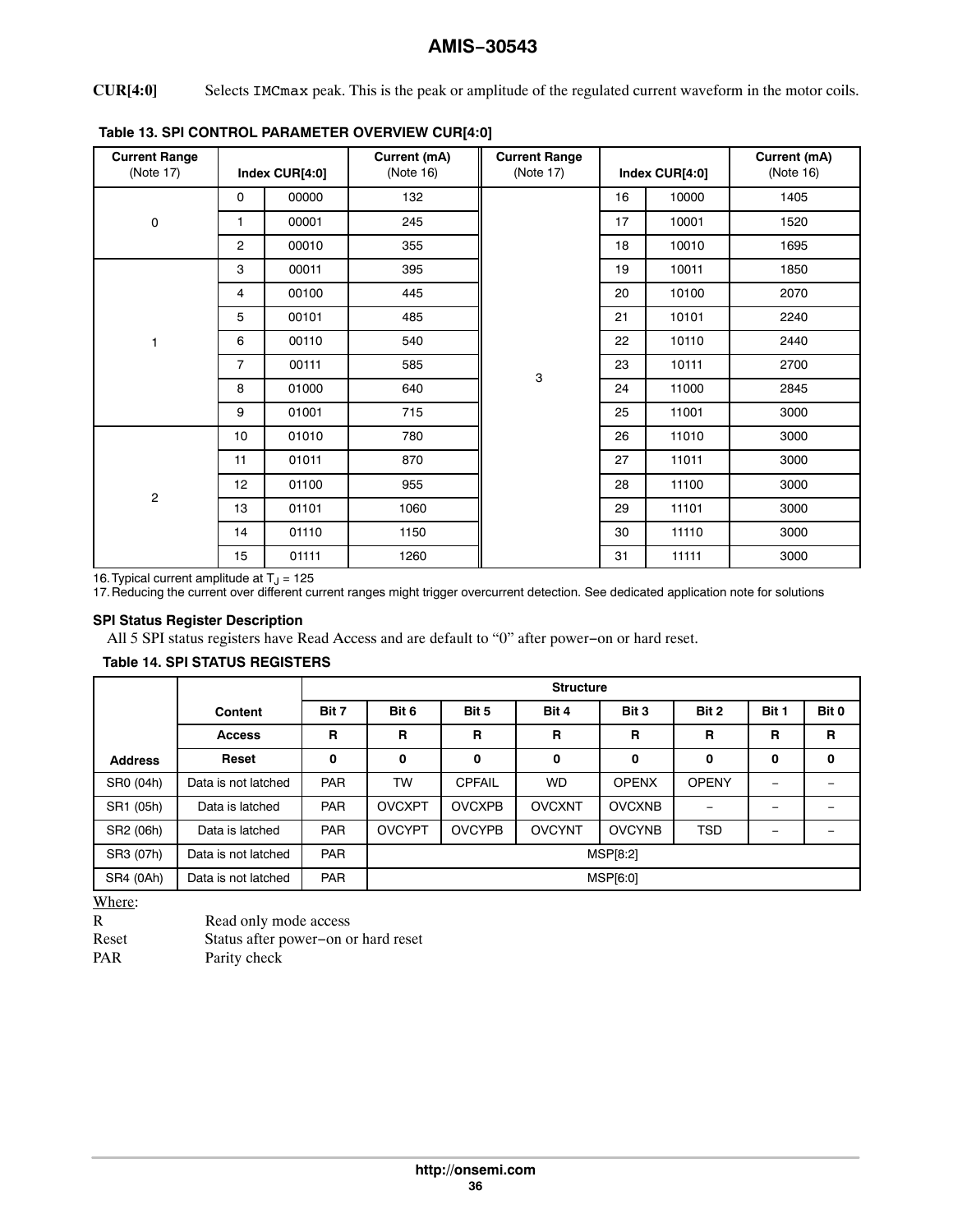#### <span id="page-36-0"></span>**Table 15. SPI STATUS FLAGS OVERVIEW**

| <b>Mnemonic</b> | Flag                                                                     | Length<br>(bit) | <b>Related</b><br><b>SPI Register</b>             | Comment                                                                                                                  | Reset<br><b>State</b> |
|-----------------|--------------------------------------------------------------------------|-----------------|---------------------------------------------------|--------------------------------------------------------------------------------------------------------------------------|-----------------------|
| CPFail          | Charge pump failure                                                      | 1               | <b>Status Register 0</b>                          | $'0'$ = no failure<br>'1' = failure: indicates that the charge pump does<br>not reach the required voltage level. Note 1 | '0'                   |
| MSP[8:0]        | Micro-step position                                                      | 9               | Status Register 3 and<br><b>Status Register 4</b> | Translator micro step position                                                                                           | '000000000'           |
| <b>OPENX</b>    | OPEN Coil X                                                              | $\mathbf{1}$    | Status Register 0                                 | '1' = Open coil detected                                                                                                 | '0'                   |
| <b>OPENY</b>    | <b>OPEN Coil Y</b>                                                       | 1               | Status Register 0                                 | '1' = Open coil detected                                                                                                 | 'Ο'                   |
| <b>OVCXNB</b>   | <b>OVer Current on X</b><br>H-bridge; MOTXN<br>terminal; Bottom<br>tran. | 1               | <b>Status Register 1</b>                          | $'0'$ = no failure<br>'1' = failure: indicates that over current is detected<br>at bottom transistor XN-terminal         | 'Ο'                   |
| <b>OVCXNT</b>   | <b>OVer Current on X</b><br>H-bridge; MOTXN<br>terminal; Top transist.   | 1               | <b>Status Register 1</b>                          | $'0'$ = no failure<br>'1' = failure: indicates that over current is detected<br>at top transistor XN-terminal            | 'О'                   |
| <b>OVCXPB</b>   | OVer Current on X<br>H-bridge; MOTXP<br>terminal; Bottom<br>tran.        | 1               | <b>Status Register 1</b>                          | $'0'$ = no failure<br>'1' = failure: indicates that over current is detected<br>at bottom transistor XP-terminal         | '0'                   |
| <b>OVCXPT</b>   | OVer Current on X<br>H-bridge; MOTXP<br>terminal; Top transist.          | 1               | <b>Status Register 1</b>                          | $'0'$ = no failure<br>'1' = failure: indicates that over current is detected<br>at top transistor XP-terminal            | ʻ0'                   |
| <b>OVCYNB</b>   | OVer Current on Y<br>H-bridge; MOTYN<br>terminal; Bottom<br>tran.        | $\mathbf{1}$    | <b>Status Register 2</b>                          | $'0'$ = no failure<br>'1' = failure: indicates that over current is detected<br>at bottom transistor YN-terminal         | 'Ο'                   |
| <b>OVCYNT</b>   | <b>OVer Current on Y</b><br>H-bridge; MOTYN<br>terminal; Top transist.   | 1               | <b>Status Register 2</b>                          | $'0'$ = no failure<br>'1' = failure: indicates that over current is detected<br>at top transistor YN-terminal            | 'Ο'                   |
| <b>OVCYPB</b>   | OVer Current on Y<br>H-bridge; MOTYP<br>terminal; Bottom<br>tran.        | 1               | <b>Status Register 2</b>                          | $'0'$ = no failure<br>'1' = failure: indicates that over current is detected<br>at bottom transistor YP-terminal         | 'Ο'                   |
| <b>OVCYPT</b>   | OVer Current on Y<br>H-bridge; MOTYP<br>terminal; Top transist.          | $\mathbf{1}$    | <b>Status Register 2</b>                          | $'0'$ = no failure<br>'1' = failure: indicates that over current is detected<br>at top transistor YP-terminal            | ʻ0'                   |
| <b>TSD</b>      | Thermal shutdown                                                         | $\mathbf{1}$    | <b>Status Register 2</b>                          |                                                                                                                          | '0'                   |
| <b>TW</b>       | Thermal warning                                                          | $\mathbf{1}$    | <b>Status Register 0</b>                          |                                                                                                                          | 'Ο'                   |
| <b>WD</b>       | Watchdog event                                                           | 1               | <b>Status Register 0</b>                          | '1' = watchdog reset after time-out                                                                                      | 'Ο'                   |

NOTE: WD - This bit indicates that the watchdog timer has not been cleared properly. If the master reads that WD is set to "1" after reset, it means that a watchdog reset occurred (warm boot) instead of POR (cold boot). WD bit will be cleared only when the master writes "0" to WDEN bit.

#### **Table 16. ORDERING INFORMATION**

| Part No.         | <b>Peak Current</b> | Temperature<br>Range | Package                         | Shipping <sup><math>\dagger</math></sup> |
|------------------|---------------------|----------------------|---------------------------------|------------------------------------------|
| AMIS30543C5431G  | 3000 mA             | –40°C to 125°C       | NQFP-32 (7 x 7 mm)<br>(Pb-Free) | Units / Tubes                            |
| AMIS30543C5431RG | 3000 mA             | –40°C to 125°C       | NQFP-32 (7 x 7 mm)<br>(Pb-Free) | Tape & Reel                              |

†For information on tape and reel specifications, including part orientation and tape sizes, please refer to our Tape and Reel Packaging Specifications Brochure, BRD8011/D.